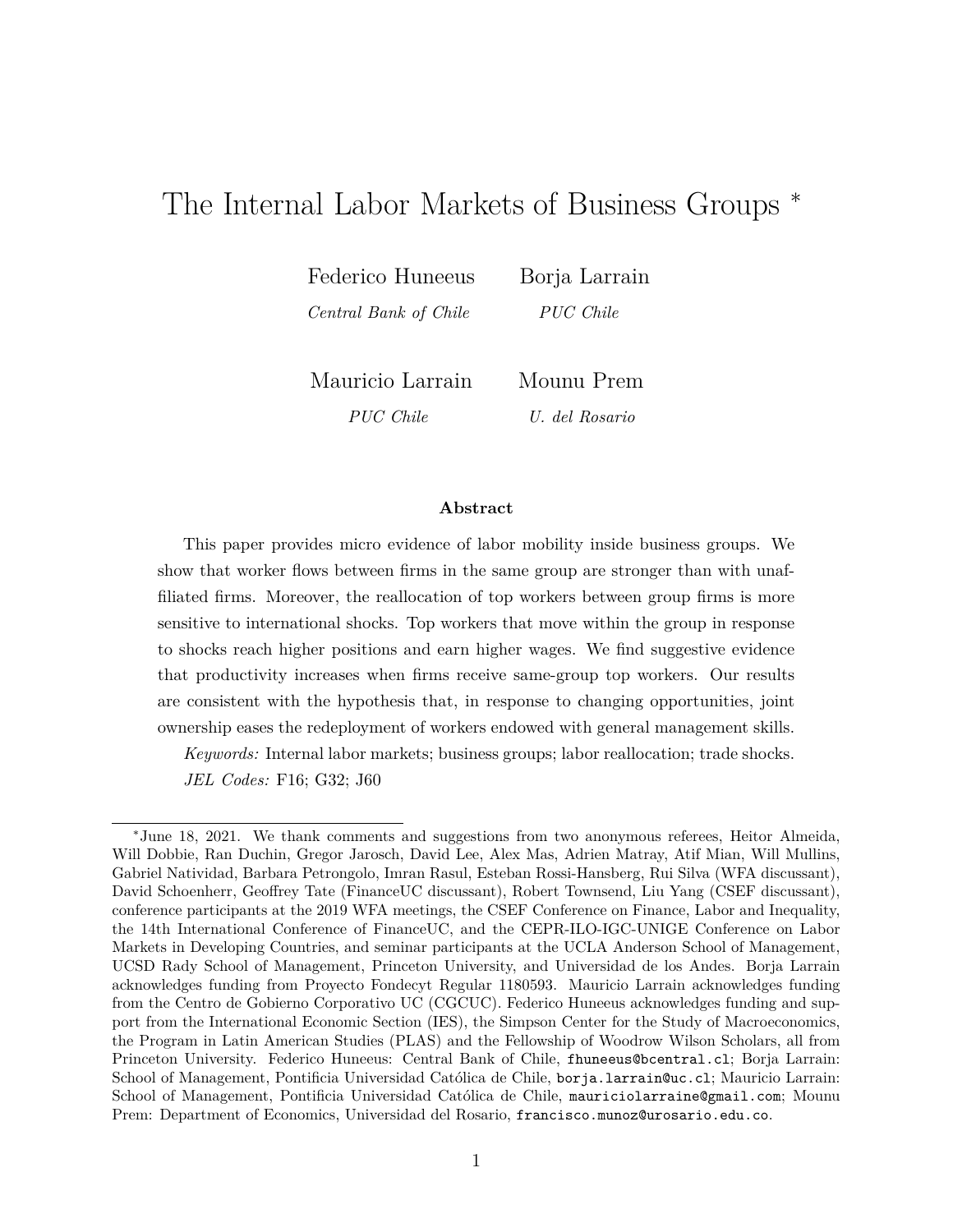# <span id="page-1-0"></span>**1 Introduction**

Business groups are common corporate structures around the world. More than half of all listed firms in emerging markets, and a sizable fraction in many developed countries, are affiliated to business groups [\(Khanna and Yafeh](#page-34-0) [2007;](#page-34-0) [Morck, Wolfenzon, and Yeung](#page-35-0) [2005\)](#page-35-0). Business groups consist of legally independent firms controlled by the same ultimate shareholder. As an example, Figure [1](#page-40-0) shows the corporate structure of Antarchile, one of the largest business groups in Chile and controlled by the Angelini family. There are several reasons that can explain the existence of these complex ownership structures. One explanation argues that business groups create factor markets between affiliated firms to alleviate frictions in external markets. Along these lines, there is growing evidence that business groups transfer capital between firms to overcome financial constraints.[1](#page-0-0)

Little is known about other factor markets in business groups. Internal labor markets, in particular, can allow business groups to overcome frictions in external labor markets. Reallocating workers through the internal market can be cheaper and more effective than through the external market. In this paper, we provide evidence that business groups actively use internal labor markets. We find that, in response to international shocks, there is more labor reallocation between firms in the same group than with unaffiliated firms, and in particular for the case of top workers. We also find suggestive evidence that internal labor flows increase productivity at the firm level, which is consistent with the idea that internal labor markets can give group firms an advantage over standalone firms. Overall, we identify a new advantage of business groups.

We study the internal labor markets of business groups with novel micro data for the Chilean economy between 2004 and 2015. We have access to a matched employer-employee dataset for all workers in the private sector. Our data allows us to follow workers as they switch jobs, thus, our unit of analysis is a pair of firms with a positive worker flow in a given

<sup>1</sup>See [Gopalan, Nanda, and Seru](#page-34-1) [\(2007\)](#page-34-1), [Boutin, Cestone, Fumagalli, Pica, and Serrano-Velarde](#page-33-0) [\(2013\)](#page-33-0), Buchuk, Larrain, Munoz, and Urzúa [\(2014\)](#page-33-1), [Almeida, Kim, and Kim](#page-32-0) [\(2015\)](#page-32-0), and [Buchuk, Larrain, Prem,](#page-33-2) and Urzúa  $(2020)$ .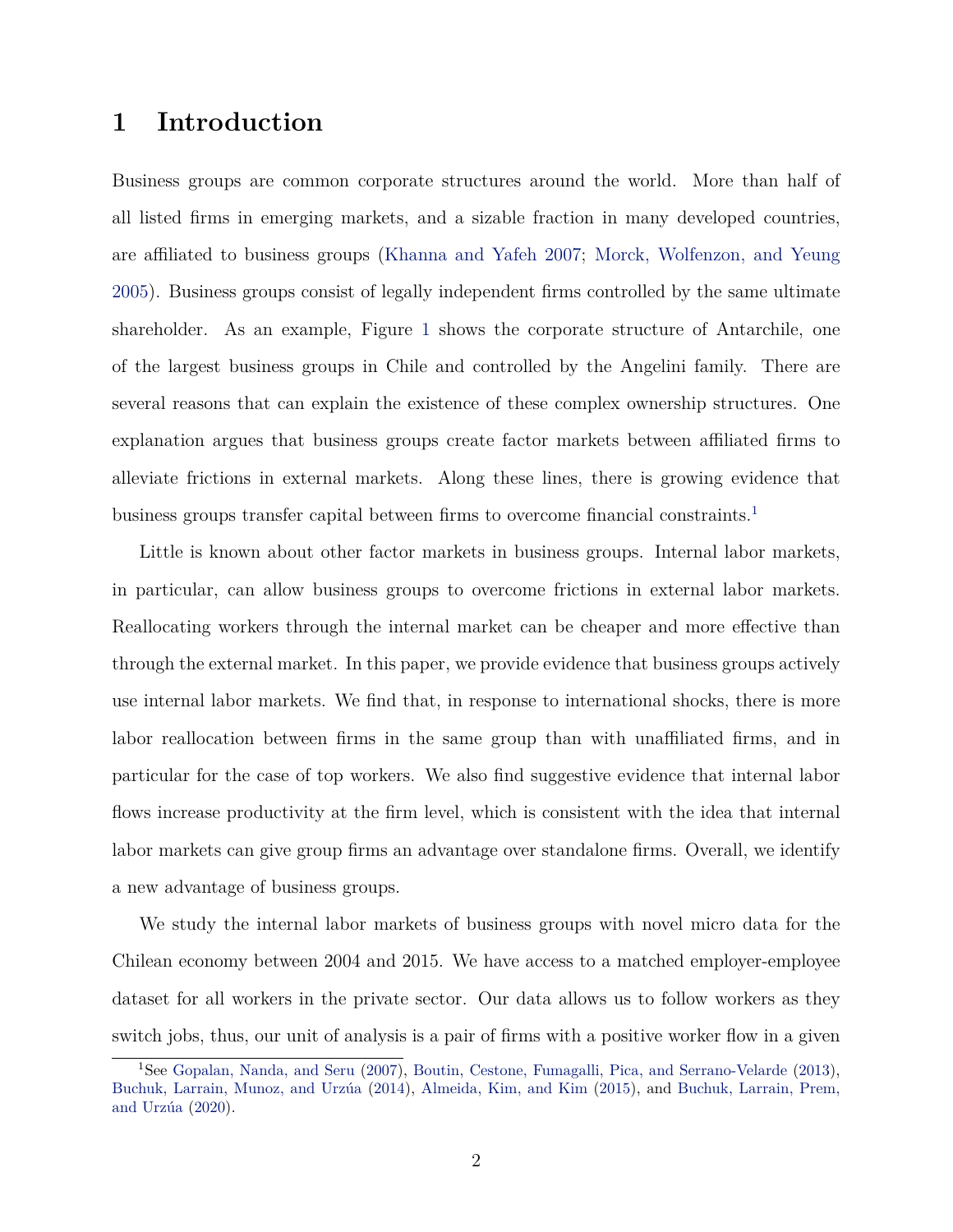moment in time. We merge the employment data with hand-collected firm ownership data in order to determine which firms belong to business groups, and which firms are standalone firms. We study labor reallocation between firms in response to international firm-level price shocks, in the style of [Autor, Dorn, and Hanson](#page-32-1) [\(2013\)](#page-32-1), and [Hummels, Jørgensen, Munch,](#page-34-2) [and Xiang](#page-34-2) [\(2014\)](#page-34-2). This strategy takes advantage of Chile's position in the world economy as an exporter of natural resources (e.g., copper, wood pulp, fruit, wine, salmon, nitrate). Shocks to the international prices of these commodities are exogenous to the labor flows that we want to explain and to other firm characteristics (e.g., being affiliated to a group).

Imagine that a group firm receives a negative shock to the prices of its exports, and therefore reduces its demand for labor. Neoclassical theory suggests that this firm should redeploy workers towards other firms with better prospects, regardless of whether those firms belong to the same business group or not. Instead, we find that more workers are redeployed towards affiliated firms rather than to unaffiliated firms. This result is in line with the evidence of labor reallocation in U.S. conglomerates [\(Tate and Yang,](#page-35-1) [2015\)](#page-35-1). Our results are stronger for the case of top workers, which we define as those in the top quartile of the within-firm wage distribution. Based on our estimates, we find that there is 20% more reallocation of top workers towards same-group firms than to unaffiliated firms in response to export shocks. This effect controls for the size and wage levels of the firms of origin and destination of the worker, as well as for other firm characteristics and fixed effects.

Top workers that move between group firms in response to export shocks see their wages increase by close to 7%. This wage increase can reflect rent-sharing or a positive pass-through of shocks towards employees (e.g., [Kline, Petkova, Williams, and Zidar](#page-34-3) [2019;](#page-34-3) [Friedrich, Laun,](#page-33-3) [Meghir, and Pistaferri](#page-33-3) [2019\)](#page-33-3). It is also broadly consistent with the findings of [Tate and Yang](#page-35-1) [\(2015\)](#page-35-1) who report that top workers gain the most (relative to other workers) by moving within diversified conglomerates. In our sample, workers who move to unaffiliated firms experience wage losses on average. We do not have data on job categories, but we proxy for promotions using the change in within-firm wage ranking of the worker that moves. We find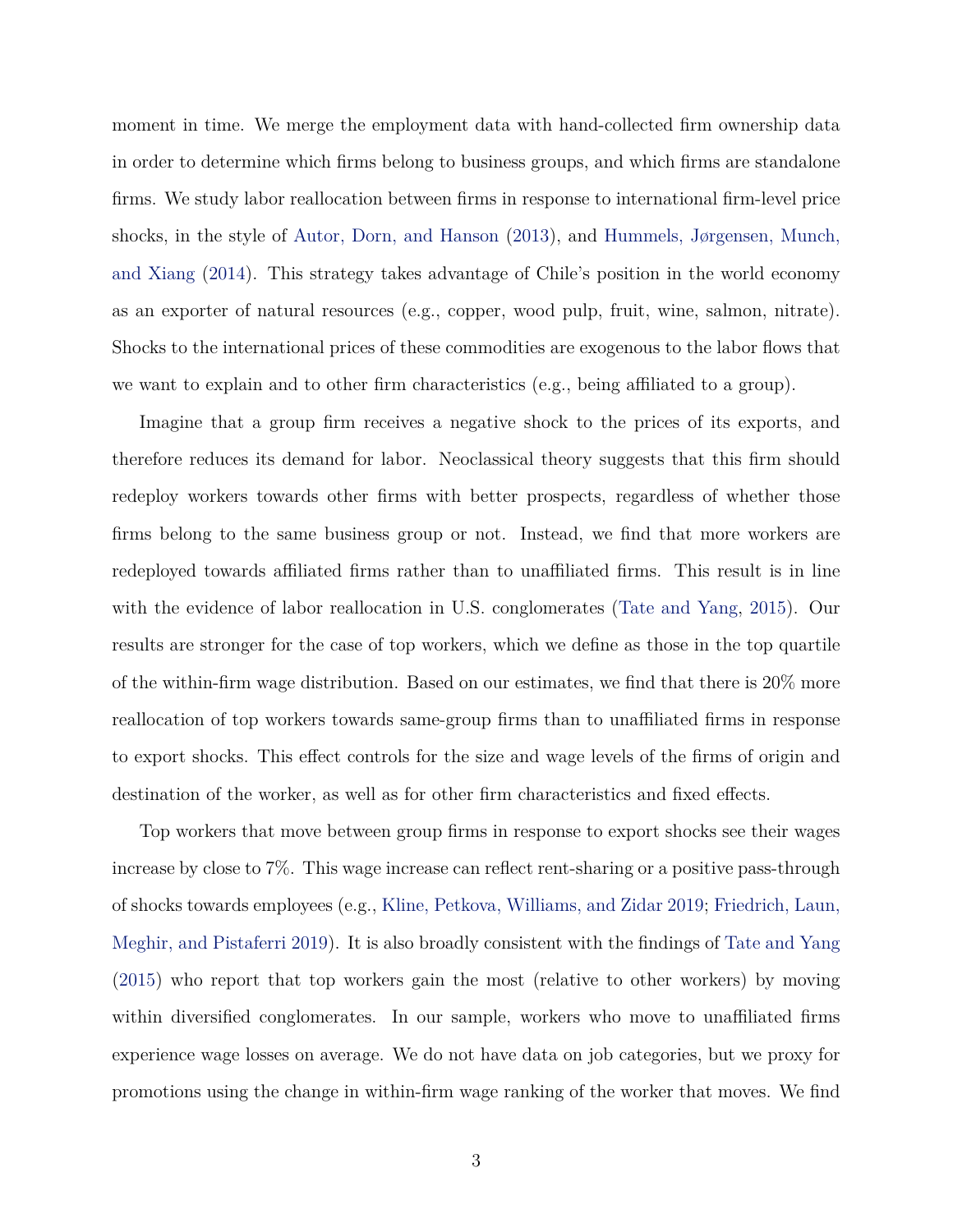that top workers who are transferred within the group in response to export shocks move to higher positions, i.e., they climb the corporate ladder.

After documenting the extent of labor reallocation inside business groups, we explore its potential drivers. A first thing to note is that financial constraints, which are a standard explanation for the existence of internal *capital* markets [\(Hoshi, Kashyap, and Scharfstein](#page-34-4) [1991\)](#page-34-4), do not necessarily imply the existence of internal *labor* markets. While the flow of internal capital towards a firm can go hand in hand with more employment [\(Giroud and](#page-34-5) [Mueller](#page-34-5) [2015\)](#page-34-5), this increase in employment can be done by hiring from the external labor market. In order to explain a preference for same-group workers we need to study frictions that make the redeployment of internal workers more convenient than hiring external workers. In other words, these frictions must break the perfect substitutability that in principle exists between internal and external workers.

We do not find evidence in support of some frictions explored in the previous literature, namely, transaction costs (e.g., severance payments, training costs), and unemployment insurance. For instance, the wage pass-through that we find is inconsistent with perfect insurance provided by the business group to its workers. Admittedly, we only employ rough proxies for these frictions, so we cannot fully rule out any of them.

We also explore skill differentials between internal and external workers. Some skills may only be acquired internally, or they may be hard to verify in external workers because of asymmetric information. We do not find that worker tenure is related to stronger reallocation within the group, which speaks against job-specific skills. Similarly, sector integration between the firms of origin and destination does not affect reallocation, which speaks against the relevance of skills correlated with the industrial process. Our results are most consistent with the importance of general management skills as drivers of internal labor mobility. General skills are particularly relevant for top workers [\(Frydman](#page-34-6) [2020;](#page-34-6) [Kaplan, Klebanov, and](#page-34-7) [Sorensen](#page-34-7) [2012\)](#page-34-7). General skills are also more easily transferred across firms with a common organizational culture. For example, we find that reallocation is stronger when the firm of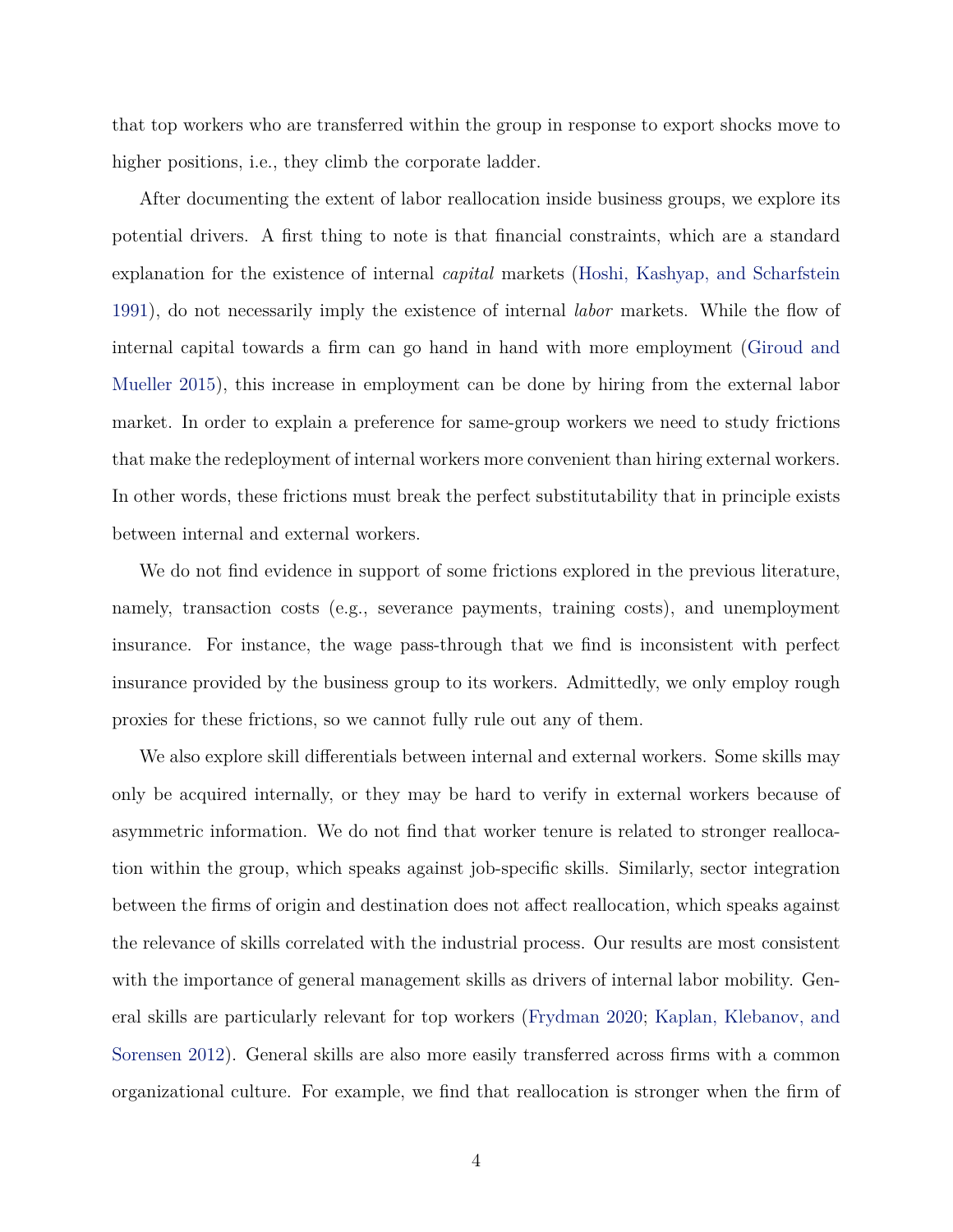origin controls the firm of destination of the top worker.

Finally, we study whether the arrival of a top worker from within the business group creates value in the destination firm. If the new worker is endowed with more skills, and if she is in a top position, she can potentially have an impact on the entire firm. As shown by [Bloom, Eifert, Mahajan, McKenzie, and Roberts](#page-32-2) [\(2013\)](#page-32-2), better managerial practices can have large effects on firm-level productivity. The analysis of productivity in response to internal labor mobility can also help explain productivity differentials when comparing affiliated and unaffiliated firms (e.g., [Schoar](#page-35-2) [2002\)](#page-35-2). Using the synthetic control approach of [Abadie and Gardeazabal](#page-32-3) [\(2003\)](#page-32-3), and [Abadie, Diamond, and Hainmueller](#page-32-4) [\(2010\)](#page-32-4), we find that firms that receive a top worker from within the group increase net exports over their wage will, net exports per employee, and average wages. Hence, our results suggest that internal labor mobility adds value by reallocating top workers across group firms. Because most firms in our sample are private firms, we do not have the data required to compute more direct measures of productivity, such as profits or total factor productivity (TFP). Partly for this reason, we view this evidence only as suggestive.

Although ownership structures move at a lower frequency than shocks, and hence it is hard to argue that they are endogenous to particular shocks, it is also true that group affiliation does not occur randomly. Group affiliation may be simultaneously determined with other variables that also influence reallocation. For example, firms that are geographically closer or that operate in sectors that are industrially integrated can end up affiliated to the same business group. Because of those underlying forces, affiliated firms may experience more labor reallocation between them. We address the omitted variables problem by adding interactions of shocks with other characteristics at the firm-pair level, such as geographical distance and industrial integration. Our results show that group affiliation matters for between-firm reallocation above and beyond these other reallocation channels that we can observe and control for. However, we cannot fully rule out that some unobservable variable drives both group affiliation and the response of labor flows to shocks.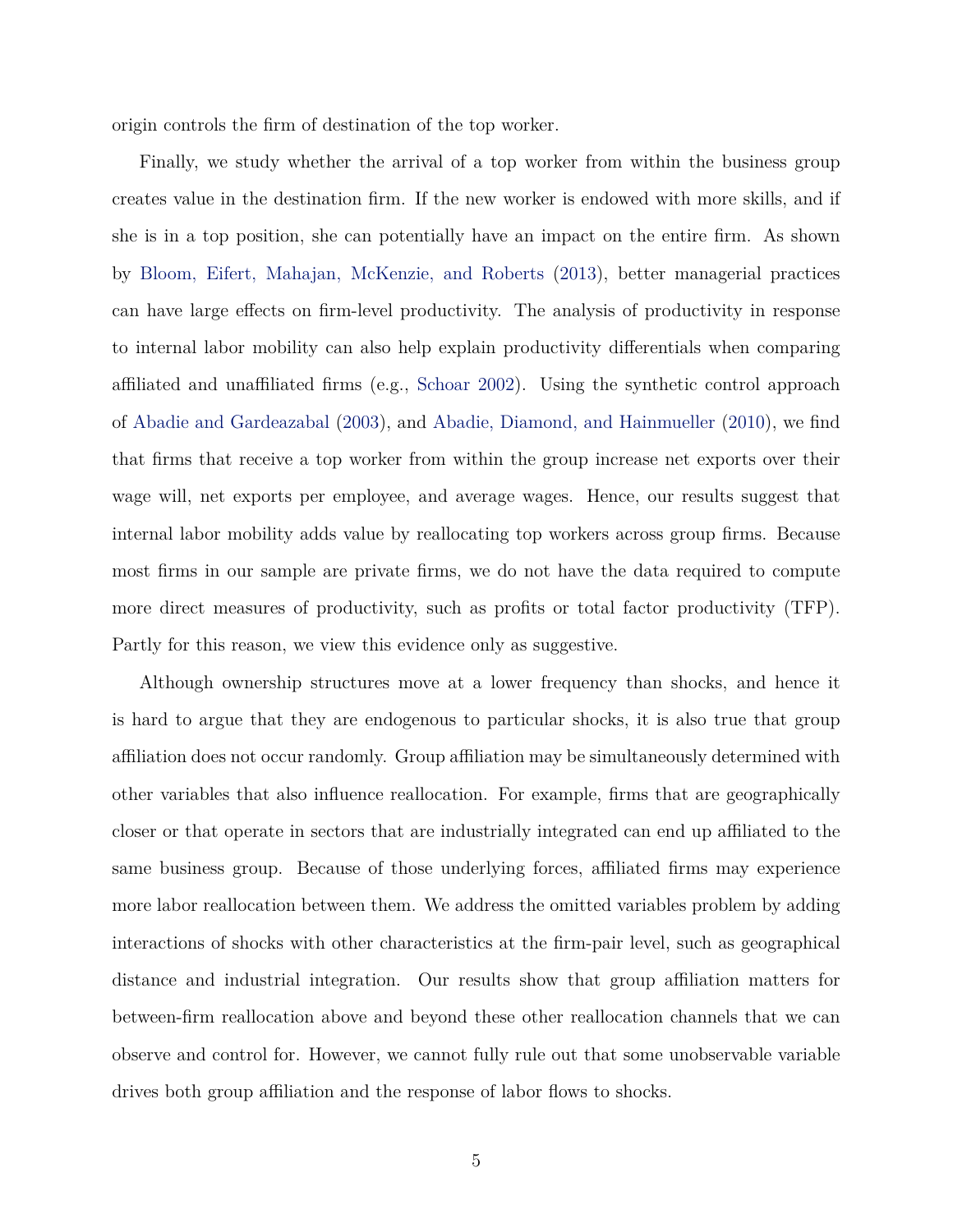Despite the endogeneity caveat, our results still allow us to learn if affiliated firms behave differently from other firms with similar characteristics, or that experience similar shocks. Theory suggests that joint ownership can have positive or negative effects on the allocation of resources [\(Grossman and Hart](#page-34-8) [1986;](#page-34-8) [Stein](#page-35-3) [1997;](#page-35-3) [Scharfstein and Stein](#page-35-4) [2000;](#page-35-4) [Duchin](#page-33-4) [and Sosyura](#page-33-4) [2013\)](#page-33-4). Hence, regardless of the motives that might drive affiliation, it is worth studying if, once affiliated, firms show a stronger or weaker response to shocks. This evidence can give us hints regarding which effect dominates. Our results provide a first step towards an answer within the novel setup of labor reallocation in business groups.

Our results contribute, first and foremost, to the literature on business groups [\(Khanna](#page-34-0) [and Yafeh](#page-34-0) [2007\)](#page-34-0). The internal labor markets of business groups are less studied than internal capital markets, but are potentially equally important to understand the rationale behind the formation of business groups. Our paper, together with [Belenzon and Tsolmon](#page-32-5) [\(2016\)](#page-32-5), [Faccio and O'Brien](#page-33-5) [\(2017\)](#page-33-5), and [Cestone, Fumagalli, Kramarz, and Pica](#page-33-6) [\(2018\)](#page-33-6), belongs to the nascent study of the internal labor markets of business groups. The first two papers use firm-level data in a cross-country setting. Our paper is closest to [Cestone, Fumagalli,](#page-33-6) [Kramarz, and Pica](#page-33-6) [\(2018\)](#page-33-6), who also use employer-employee matched data.

The incremental contribution of our paper with respect to [Cestone, Fumagalli, Kramarz,](#page-33-6) [and Pica](#page-33-6) [\(2018\)](#page-33-6) is threefold. First, the shocks that we study are different. [Cestone, Fu](#page-33-6)[magalli, Kramarz, and Pica](#page-33-6) [\(2018\)](#page-33-6) study the closure of large competitors, and mass layoffs or plant closures in France. Our shocks are derived from international prices, which are exogenous with respect to labor flows between origin and destination firms, and are relevant proxies for changing business conditions in small and open economies. Second, our results on wage dynamics are different. In [Cestone, Fumagalli, Kramarz, and Pica](#page-33-6) [\(2018\)](#page-33-6), workers experience wage decreases in response to closures as they move within the group (with little difference across occupational categories), while we find that top workers experience wage increases in response to shocks as they move within the group. The fact that bottom workers are less likely to transition to unemployment leads [Cestone, Fumagalli, Kramarz, and Pica](#page-33-6)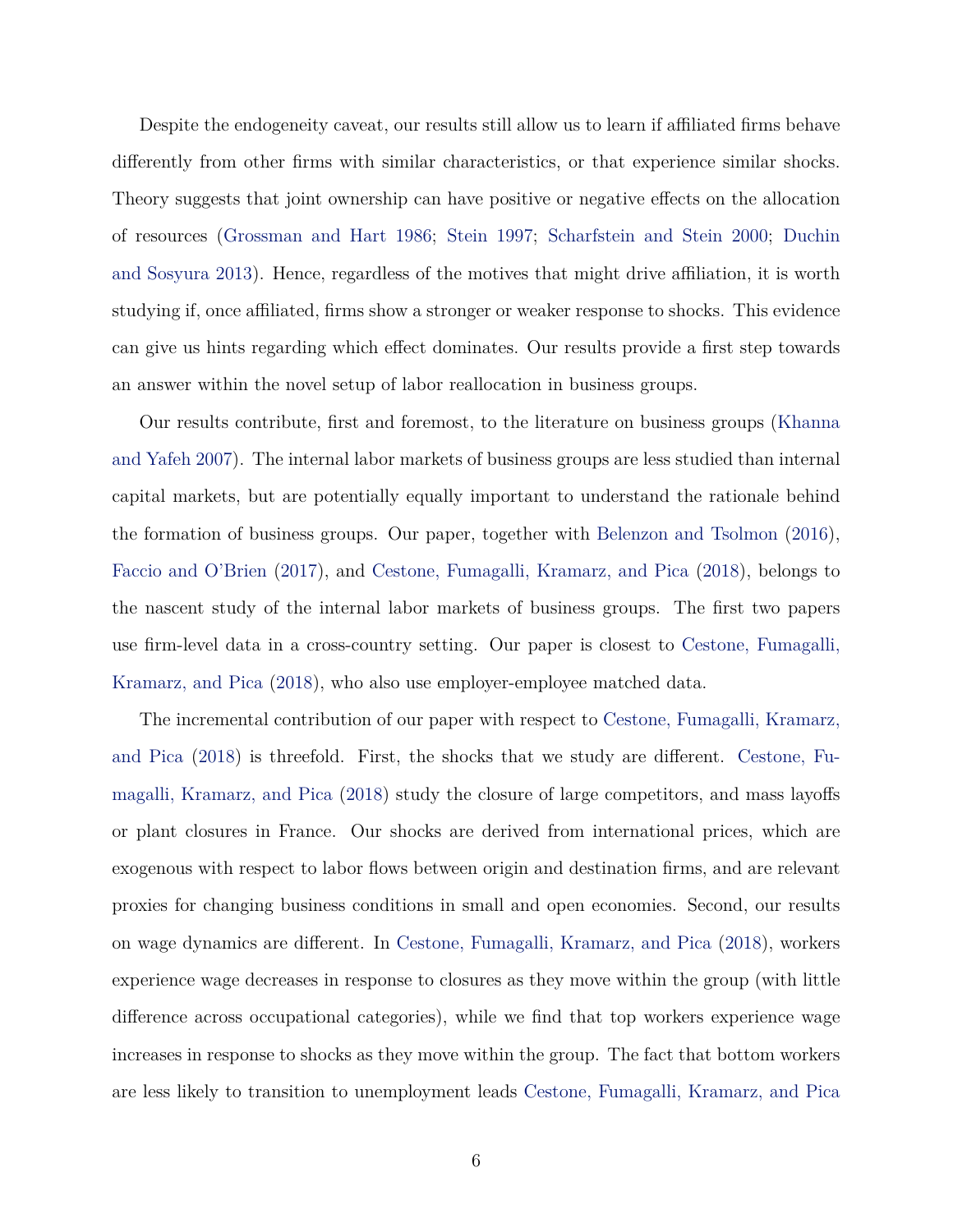[\(2018\)](#page-33-6) to argue in favor of the insurance hypothesis. Our results throughout the paper are focused on top workers rather than bottom workers. Both our and their results are likely to be complementary rather than contradictory, given the different nature of the shocks that the two papers study. We also complement the study of wage changes with changes in wage-rankings as proxy for movements in the corporate hierarchy. Finally, we study the effects of top labor flows on destination firms. [Cestone, Fumagalli, Kramarz, and Pica](#page-33-6) [\(2018\)](#page-33-6) study firm-level outcomes in relation to general group affiliation or broad measures of access to internal labor markets, but not in relationship to the arrival of particular workers from within the group.

Our paper also contributes to the broader literature on the internal labor markets of conglomerates [\(Giroud and Mueller](#page-34-5) [2015;](#page-34-5) [Tate and Yang](#page-35-1) [2015;](#page-35-1) [Tate and Yang](#page-35-5) [2019;](#page-35-5) [Silva](#page-35-6) [2020\)](#page-35-6). Although similar mechanisms apply to both conglomerates and business groups, a key difference is that worker flows are *within* a firm in conglomerates and *between* firms in business groups. Different divisions or plants in a conglomerate share a common balance sheet, they typically have integrated human resources departments, distribution channels, and so on. Such integration blurs firm boundaries. In business groups the controlling shareholder is often the only link between firms that are, otherwise, independent corporations. Both ownership structures provide significant control rights, but without erasing firm boundaries in the case of business groups. This subtle difference can have an impact on the nature of internal labor markets. In particular, our results suggest that the internal labor markets of business groups alleviate market frictions for top workers, while the previous literature on conglomerates and multi-plant firms finds effects across all types of workers. From the point of view of control rights [\(Hart](#page-34-9) [2001\)](#page-34-9), our results emphasize that exercising control often means reallocating top workers. Our results suggest that control is valuable, at least in part, because it allows for a swift redeployment of top workers in response to changes in market conditions.

Finally, our results speak to the literature on labor reallocation in response to shocks,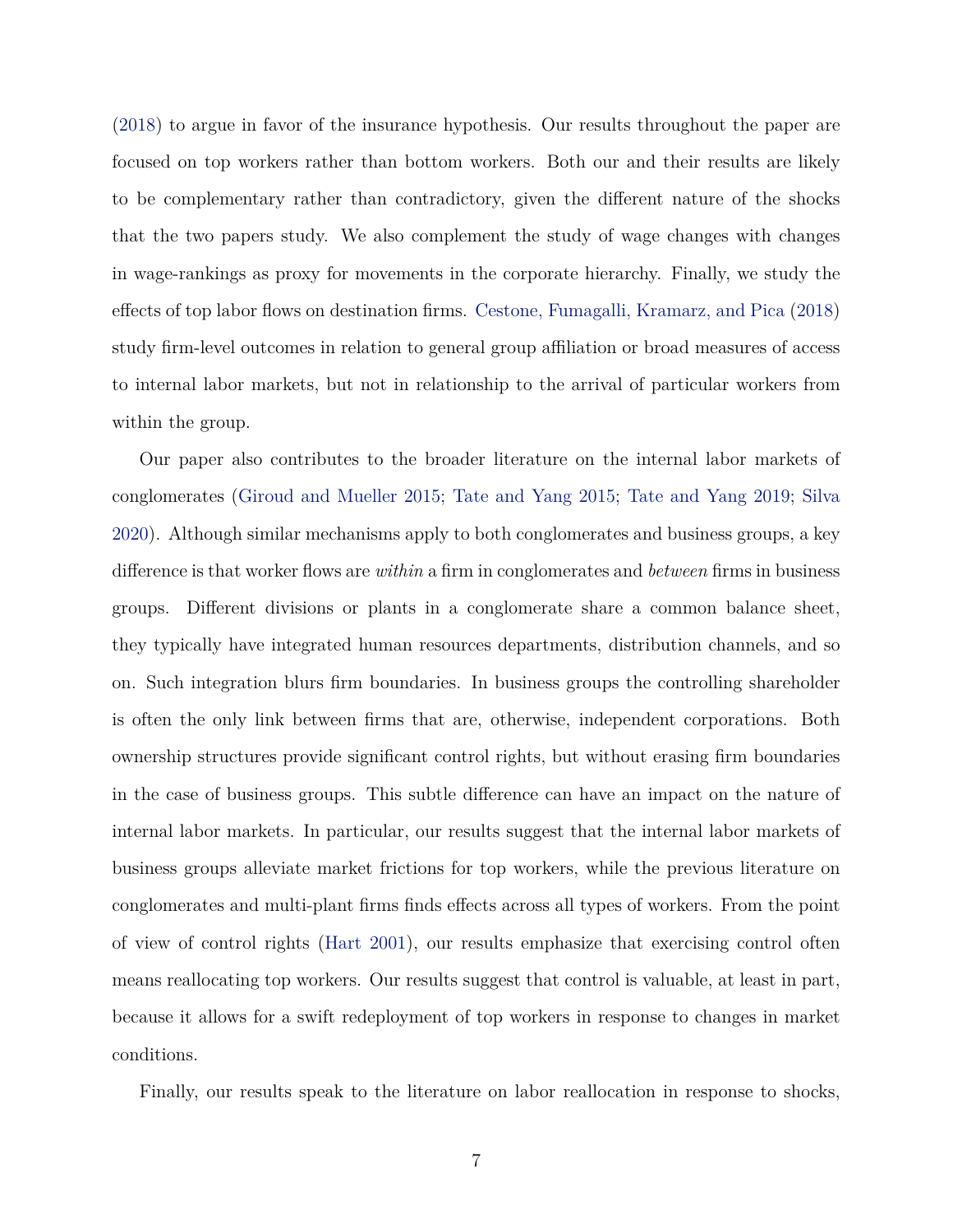in particular international shocks [\(Autor, Dorn, and Hanson](#page-32-1) [2013;](#page-32-1) [Hummels, Jørgensen,](#page-34-2) [Munch, and Xiang](#page-34-2) [2014\)](#page-34-2). We add to this literature a focus on ownership networks as an important element of the transmission mechanism. Our results are in line with [Atalay,](#page-32-6) Hortaçsu, and Syverson [\(2014\)](#page-32-6), who argue that joint ownership helps in the reallocation of intangible inputs (see also [Ding, Fort, Redding, and Schott](#page-33-7) [2019\)](#page-33-7). Since intangible inputs are often embedded in top workers, transferring intangibles means reallocating top workers. More broadly, our results contribute to the evidence on networks as transmission mechanism for shocks. Production networks based on input-output linkages [\(Acemoglu, Carvalho,](#page-32-7) [Ozdaglar, and Tahbaz-Salehi](#page-32-7) [2012\)](#page-32-7), and financial networks [\(Elliott, Golub, and Jackson](#page-33-8) [2014\)](#page-33-8) can propagate shocks. Our results show that ownership networks can also propagate shocks by inducing labor reallocation between firms.

The remainder of the paper proceeds as follows. Section [2](#page-7-0) describes the different data sets that we combine in our paper. Section [3](#page-14-0) presents the main evidence in support of internal labor markets. Section [4](#page-23-0) tests for different rationales behind internal labor mobility. Section [5](#page-28-0) discusses the firm-level effects of internal labor markets. Section [6](#page-30-0) concludes. The Appendix provides supplementary data description and results.

## <span id="page-7-0"></span>**2 Data Sources and Summary Statistics**

We combine three datasets to study the internal labor markets of business groups. First, we use a matched employer-employee dataset to identify worker flows between firms. Second, we use an ownership dataset to link the firms in our sample. Third, we construct a firmlevel measure of shocks to business conditions using customs data with export and import quantities and prices.[2](#page-0-0)

<sup>2</sup>Appendix [A.1](#page-36-0) describes in detail the cleaning and merging procedures that we use, and some limitations of the three datasets.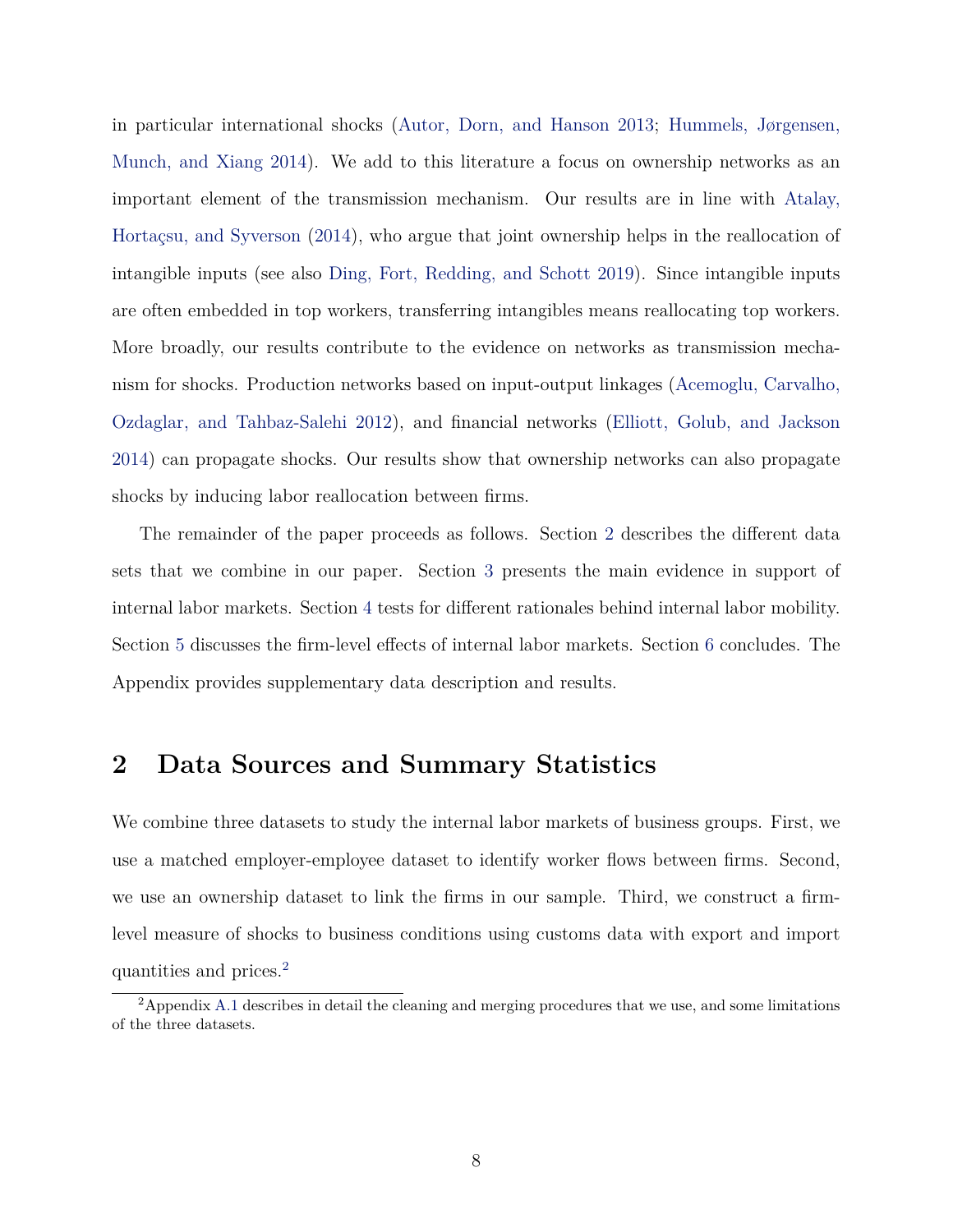### <span id="page-8-1"></span>**2.1 Matched Employer-Employee Data**

Chilean firms are required by law to pay a fraction of workers' monthly wages into an individual savings account, and a common fund that can be used by all workers in case of unemployment. The unemployment insurance system is managed by a private entity that keeps the Unemployment Insurance dataset. We obtained access to this data for the period between 2004 and 2015. This dataset provides wage information for each employer-employee relationship. Firms also report their main industry, and the gender and birth date of each worker. The dataset does not report information of the professional category or occupation of the worker. Past research on employer-employee matching has used similar datasets from other countries, such as Germany and Portugal [\(Card, Heining, and Kline,](#page-33-9) [2013\)](#page-33-9).

This dataset has three features that are relevant for our study. First, it covers the entire (formal) private labor market in Chile. Second, because Chile's administrative datasets have unique tax IDs for both workers and firms, we can keep track of both of them across time and merge this dataset with other datasets. The unemployment dataset includes listed and private firms. We use the listed firms to merge the employment data with ownwership data. Finally, given that we have the employer-employee relationships, we have the entire wage distribution within and across firms.

### <span id="page-8-0"></span>**2.2 Ownership Data**

We classify firms into business-group firms and standalone firms. Chilean listed firms are required by law to report financial statements and ownership structures to the local stock market regulator (Financial Markets Commission). From the universe of listed firms, we define a business group as a set of two or more firms with a common controlling shareholder [\(Buchuk, Larrain, Munoz, and Urz´ua](#page-33-1) [2014\)](#page-33-1). Financial statements typically report links between corporations, but not the names of the ultimate shareholder. We identify the controlling shareholder by checking the composition of boards, annual reports, and the financial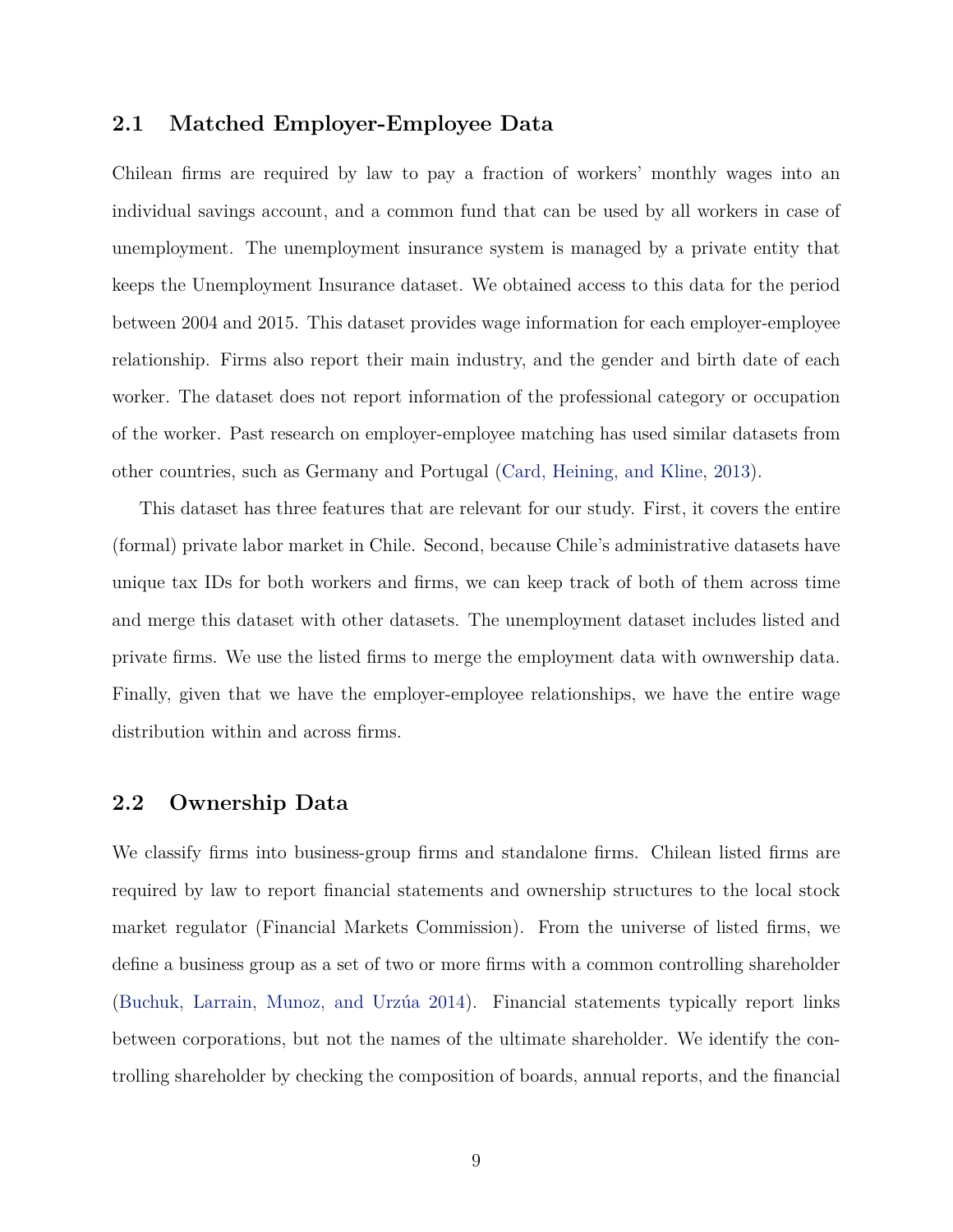press.[3](#page-0-0) Controlling shareholders are families, foreign multinationals, or small groups of large investors who act in a coordinated way. The state is not a relevant controlling shareholder of listed firms in Chile. The ownership structures of business groups are stable across across long periods of time in the Chilean market (Donelli, Larrain, and Urzúa [2013\)](#page-33-10). The birth of most business groups in our sample was forged in the economic liberalization and privatiza-tions of the late 1970s and early 1980s (Larrain and Urzúa [2016;](#page-34-10) Aldunate, González, Prem, and Urz $\alpha$  [2020\)](#page-32-8).

Using the information reported by the listed firms we can track the private firms that are related to the listed firms, and hence that also belong to business groups. Ownership links with private firms are reported in two ways. First, there is a list of firms that consolidate with a listed firm. Accounting consolidation means that the firm exerts a controlling influence over the other firm. In practice, consolidation typically implies an ownership stake above 50%. Second, there is a list of related investments made by a listed firm. These are firms where the listed firm has a large and permanent investment, although the type of influence does not imply accounting consolidation. Related investments typically involve ownership stakes between 10% and 50%. Because ownership stakes are significant we consider that the firms in related investments also belong to a group if their parent has been identified as a group firm.

Using all the previous information we define the set of firms –listed and private– that conform each business group. Firms that are not in a business group are classified as standalone firms. During our sample period, 2004-2015, we identify 29 business groups covering 93 listed firms and multiple private firms. Figure [1](#page-40-0) provides an example of a business group in our data. The group is controlled by the Angelini family and has five listed firms: the holding company –Antarchile– at the top of the pyramid, plus four firms in the second layer of the ownership structure. These firms operate in diverse industries such as fishing, wood pulp, oil and gas, electricity, and others.

<sup>3</sup>For more details about the construction of these dataset and its limitations see Appendix [A.1.](#page-36-0)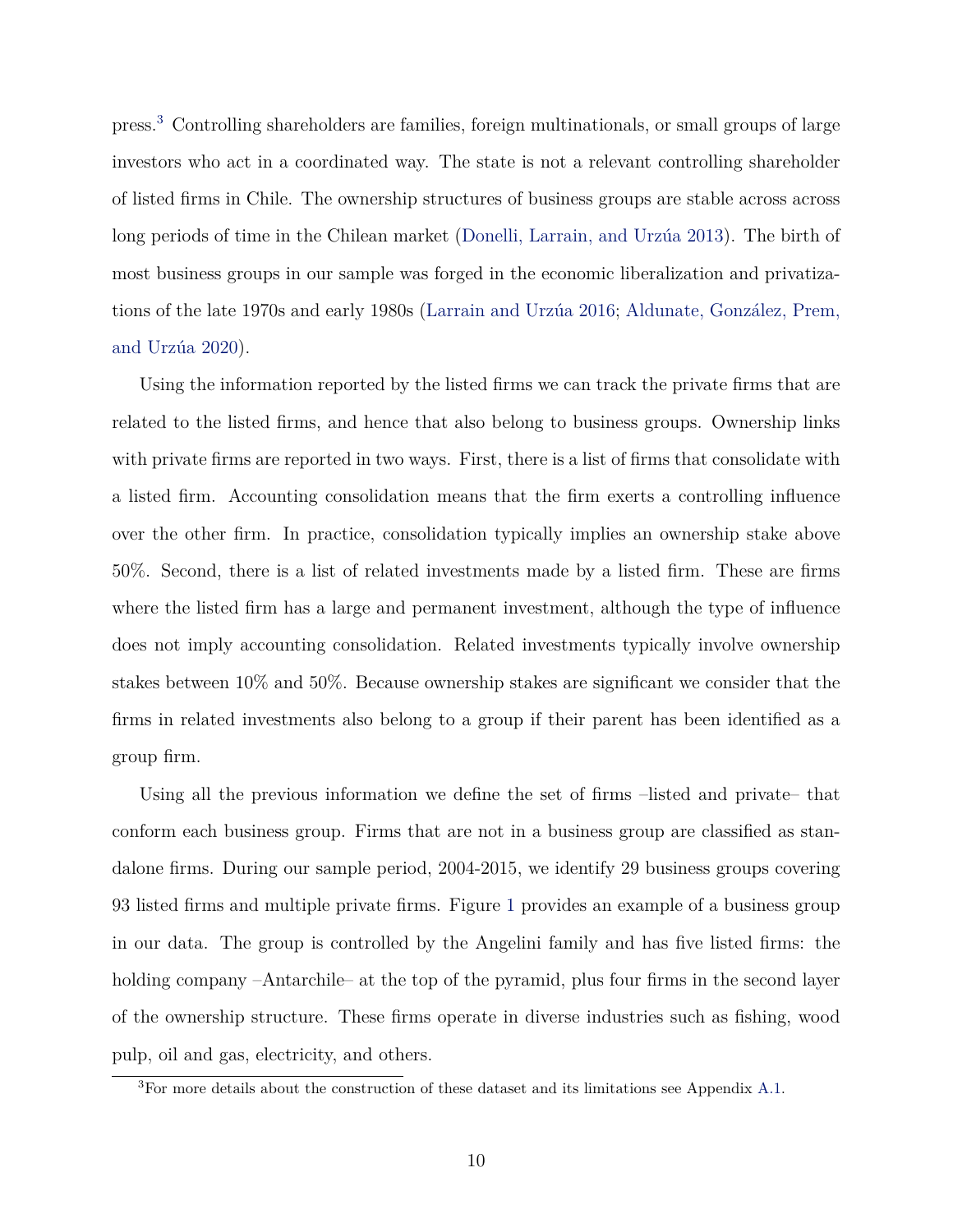### <span id="page-10-0"></span>**2.3 International Trade Data**

The previous literature on internal labor markets uses changes in Tobin's Q to proxy for business conditions (e.g., [Tate and Yang](#page-35-1) [2015\)](#page-35-1). This poses a challenge in our setup because our sample has a majority of private firms. Two other factors work against using the local stock market as measure of shocks in our case. First, the local stock market is highly concentrated. For example, the main stock index (IPSA) covers only 30 companies, while other stocks are sparsely traded. Second, the local stock market does not have a broad coverage of industries. For instance, mining is barely present despite the importance of this industry for Chile's GDP.

Instead of Tobin's  ${\bf Q}$  we measure business conditions with international trade data. $^4$  $^4$  Chile is a big exporter of natural resources (e.g., copper, fruit, wine, salmon, nitrate, wood pulp, etc.). Our approach takes advantage of Chile's small and open economy. The downside is that our shocks apply only to firms that are exposed to international trade. For example, firms that engage in international trade are typically larger than other firms in the economy [\(Melitz,](#page-35-7) [2003;](#page-35-7) [Bernard, Eaton, Jensen, and Kortum,](#page-32-9) [2003\)](#page-32-9).

Our measure of business conditions consists of *firm*-level export and import shocks in the style of [Autor, Dorn, and Hanson](#page-32-1) [\(2013\)](#page-32-1), and [Hummels, Jørgensen, Munch, and Xiang](#page-34-2) [\(2014\)](#page-34-2). We use two sources of trade data to construct these shocks. First, customs data provide detailed import and export activity for Chilean firms at the annual frequency. Each firm reports the quantity and value of every international transaction with information at the product-country level combination. Product definition is at the six-digit level from the Harmonized System. Second, we use trade data at the product-country level coming from a repository of official trade information collected by the UN Statistical Division, Comtrade. We build international prices for every product-country combination from these data. Following the trade literature, we ignore trade flows with Chile when computing international

<sup>&</sup>lt;sup>4</sup>In Appendix [A.2](#page-38-0) we show that our main results are robust to using shocks to Tobin's Q at the industry level.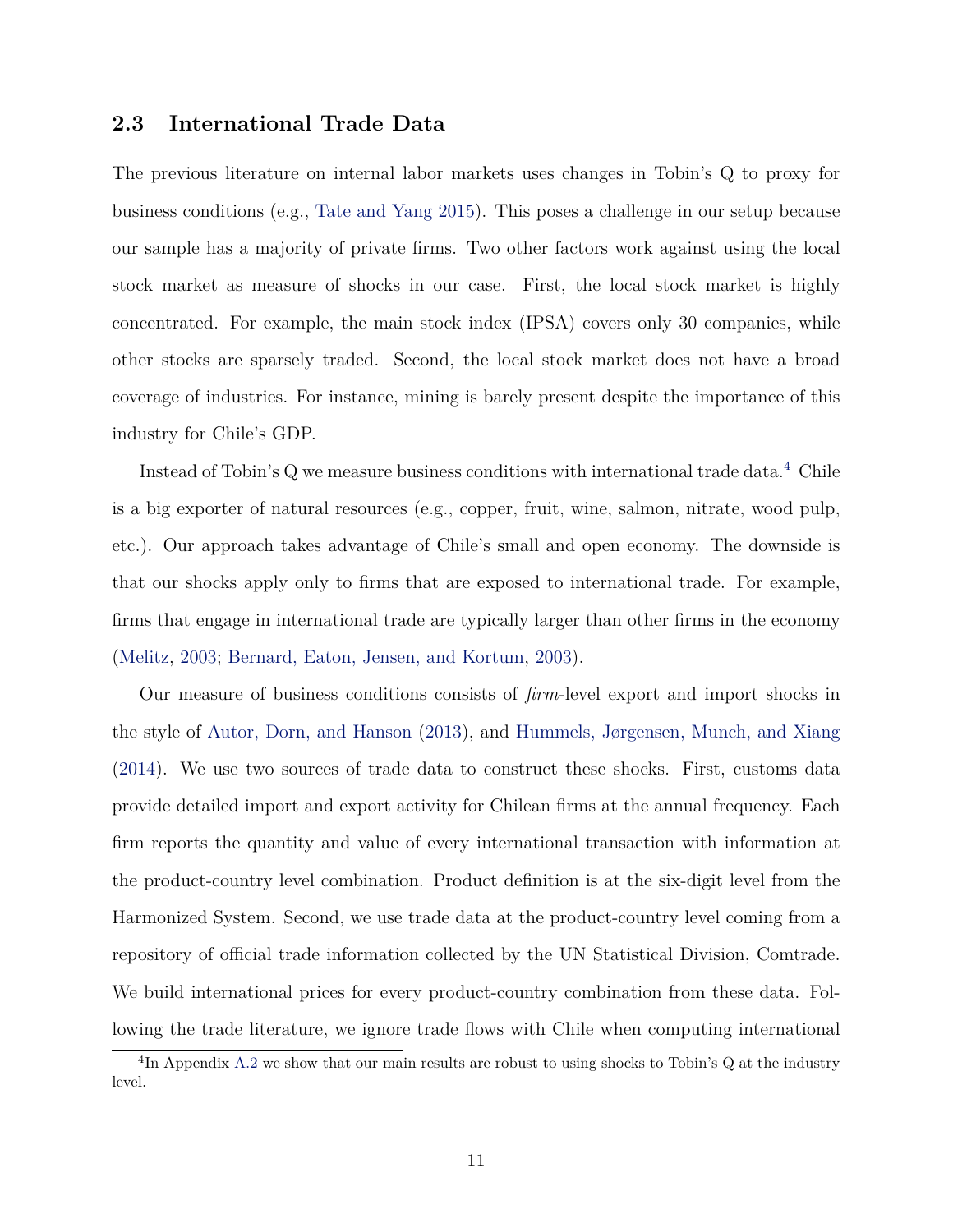prices. We could, in principle, compute prices for exports and imports in each firm with the previous customs data. However, and although Chilean firms are small relative to global markets, some of the variation in these prices could be endogenous to the specific characteristics of the local firms (e.g., being affiliated to a business group). For our particular setup, these prices could be endogenous to the labor flows that we are trying to explain.

We define export shock *x* for firm *i* in year *t* with a Bartik-type strategy [\(Bartik](#page-32-10) [1991;](#page-32-10) [Blanchard and Katz](#page-32-11) [1992\)](#page-32-11):

$$
\Delta \text{Price}_{it}^{x} = \sum_{j} s_{ij0} \Delta \text{Price}_{jt}^{Gx}
$$

Price<sup>*Gx*</sup> is the log global price of product-country combination *j* being exported in year *t*, and  $s_{ij0}$  is the share of this product-country combination relative to all the exports of firm *i* in the initial year (2004). Import shocks are defined analogously. A increase in export prices represents a positive shock for an exporting firm, while an increase in import prices represents a negative shock for an importing firm.

Because most trade flows are concentrated in firms that simultaneously export and import, we assess the relative importance of each activity for the firms in our sample. First, we compare exports and imports to each firm's wage bill. We find that, on average, for every dollar spent in wages firms spend \$1.3 in imports and receive \$2 in exports. Second, we explore the different nature of export and import shocks. As seen in Appendix Table [A.1,](#page-53-0) export prices for Chilean firms are more volatile than import prices. Average price changes are also higher for exports than for imports in this sample. These differences hold for standalone and group firms alike. Overall, these results suggest that export shocks are more relevant than import shocks in our sample.

Appendix Table [A.2](#page-53-1) shows that both group firms and standalone firms with exposure to international trade represent a significant fraction of the universe of firms in each category. It shows that 43% of group firms engage in exports and 68% of them in imports. Stand-alone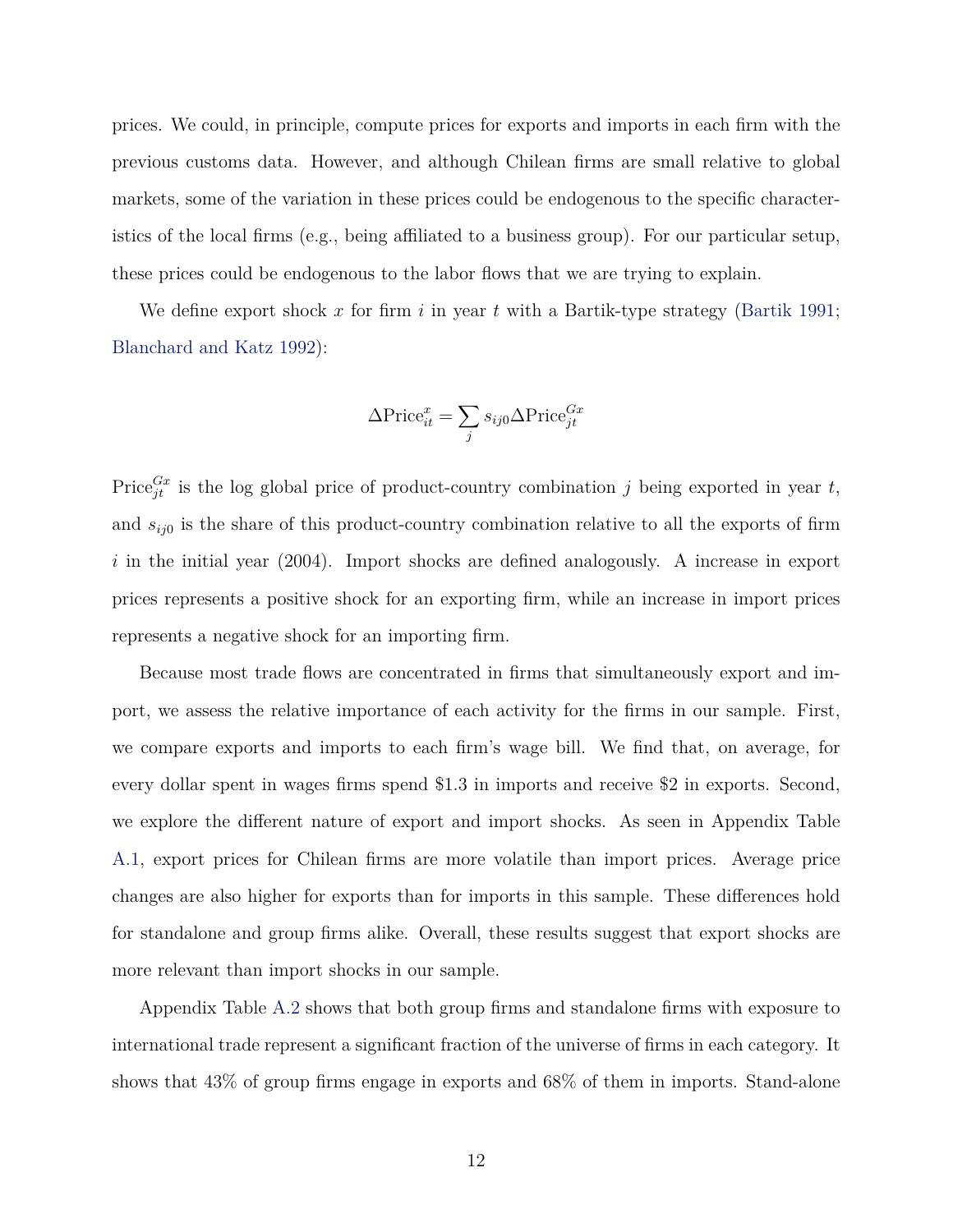firms that export and import correspond, respectively, to 14% and 33% of all standalone firms. Since firms that engage in international trade are larger [\(Melitz,](#page-35-7) [2003;](#page-35-7) [Bernard,](#page-32-9) [Eaton, Jensen, and Kortum,](#page-32-9) [2003\)](#page-32-9), the exposure measures are higher when considering the fraction of employment and wage bills exposed to trade (columns 2 and 3 of Appendix Table [A.2\)](#page-53-1). Conservatively speaking, at least a quarter of employment and a third of the wage bill are exposed to international trade.[5](#page-0-0)

### <span id="page-12-0"></span>**2.4 Summary Statistics**

Table [1](#page-43-0) reports summary statistics for our merged employment-ownership-trade sample. We have on average 66,001 firms per year, of which 236 are business-group firms and 65,765 are standalone firms. We have data on roughly 3.3 million workers per year, of which 103,308 work in business-group firms and the rest work in standalone firms. Group firms are larger than stand-alone firms: the average group firm has 438 workers on its payroll, while the average standalone firm has only 49 workers.

Our main unit of analysis is the bilateral flow of workers between two firms. For each pair of firms we compute the number of workers moving from an origin firm to a destination firm every year. As in [Cestone, Fumagalli, Kramarz, and Pica](#page-33-6) [\(2018\)](#page-33-6), we focus on firm pairs in which the origin firm belongs to a business group. Table [1](#page-43-0) shows that there are 22,789 unique firm-pairs where the origin firm is a group firm. Some of these pairs have repeated flows during the sample. Out of the 2,475 unique pairs in the average year, there are 160 pairs where both the origin and destination firms belong to the same business group; the remaining 2,315 firm pairs have a group firm as origin and an unaffiliated firm (in another business group or a standalone firm) as destination.

Table [2](#page-44-0) reports summary statistics for worker flows. We define the worker flow as the number of workers moving from the origin firm to the destination firm, relative to the total

<sup>&</sup>lt;sup>5</sup>Relative to the employment dataset, the trade dataset is less intensive in services and more intensive in manufacturing. Despite the overall importance of copper mining in Chile, this industry represents less than 5% of our employment data. This industry is relatively more capital-intensive. Moreover, many of the large mining firms are state-owned, and hence are not part of the private employment dataset.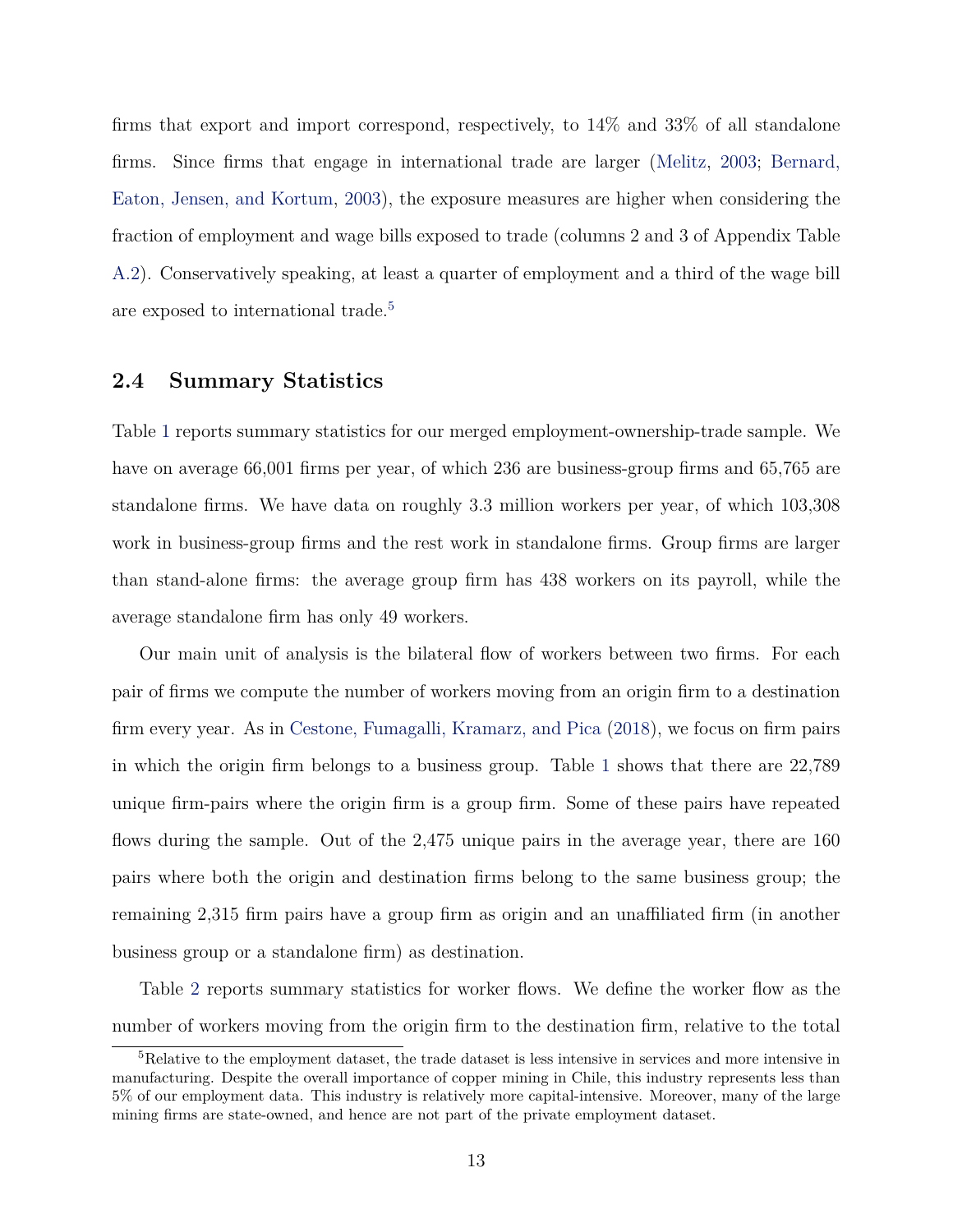number of workers that leave the origin firm for other firms that year.<sup>[6](#page-0-0)</sup> Out of 100 workers a group firms sends to other firms in a given year, 5.3 workers are sent to the average firm in the same group, while 1.9 workers are sent to the average unaffiliated firm.[7](#page-0-0) The strength of same-group flows can be seen across segments of the within-firm wage distribution. Top workers are defined as the workers in the top quartile of the origin firm's wage distribution. We do not find similar results when defining top workers from the overall wage distribution in the economy, which suggests that our findings are about top positions within a firm, rather than about high nominal wages.

Table [2](#page-44-0) also reports summary statistics for wage changes. When a worker moves to another firm in the same business group, her wage increases by 5.1%; while if she moves to an unaffiliated firm, her wage decreases by 3.2%. This is similar to the findings of [Tate and](#page-35-1) [Yang](#page-35-1) [\(2015\)](#page-35-1) for workers that move within conglomerates and those who leave. Interestingly, the spread in wage changes between workers that move within a group and those who move to unaffiliated firms is largest among top-workers. These calculations only include changes that are not top-coded. In our sample, the share of top worker flows with top-coded wages is 11.6%, which only introduces a downward bias in wage increases.

<sup>6</sup>We refer to these as labor outflows. We also present labor inflows, where we set all destination firms to be group firms, whereas origin firms can be either group firms or stand-alone firms. In this case we normalize the worker flow by the total number of workers absorbed by the destination firm. In Appendix Table [A.3](#page-54-0) we show average inflows and outflows side by side, so it is easy to see that the effects are similar. The literature is in general focused on outflows following mass layoffs and plant closures to ameliorate selection issues [\(Jacobson, LaLonde, and Sullivan](#page-34-11) [1993;](#page-34-11) [Davis and von Wachter](#page-33-11) [2011\)](#page-33-11).

<sup>7</sup>Appendix Table [A.3](#page-54-0) shows the strong statistical significance of these differences. Average worker flows between affiliated and unaffiliated firms do not add up to 100% because these numbers are defined at the firm-pair level. In order for them to sum up to 100%, they need to be scaled up by how many relationships a given firm has on each margin.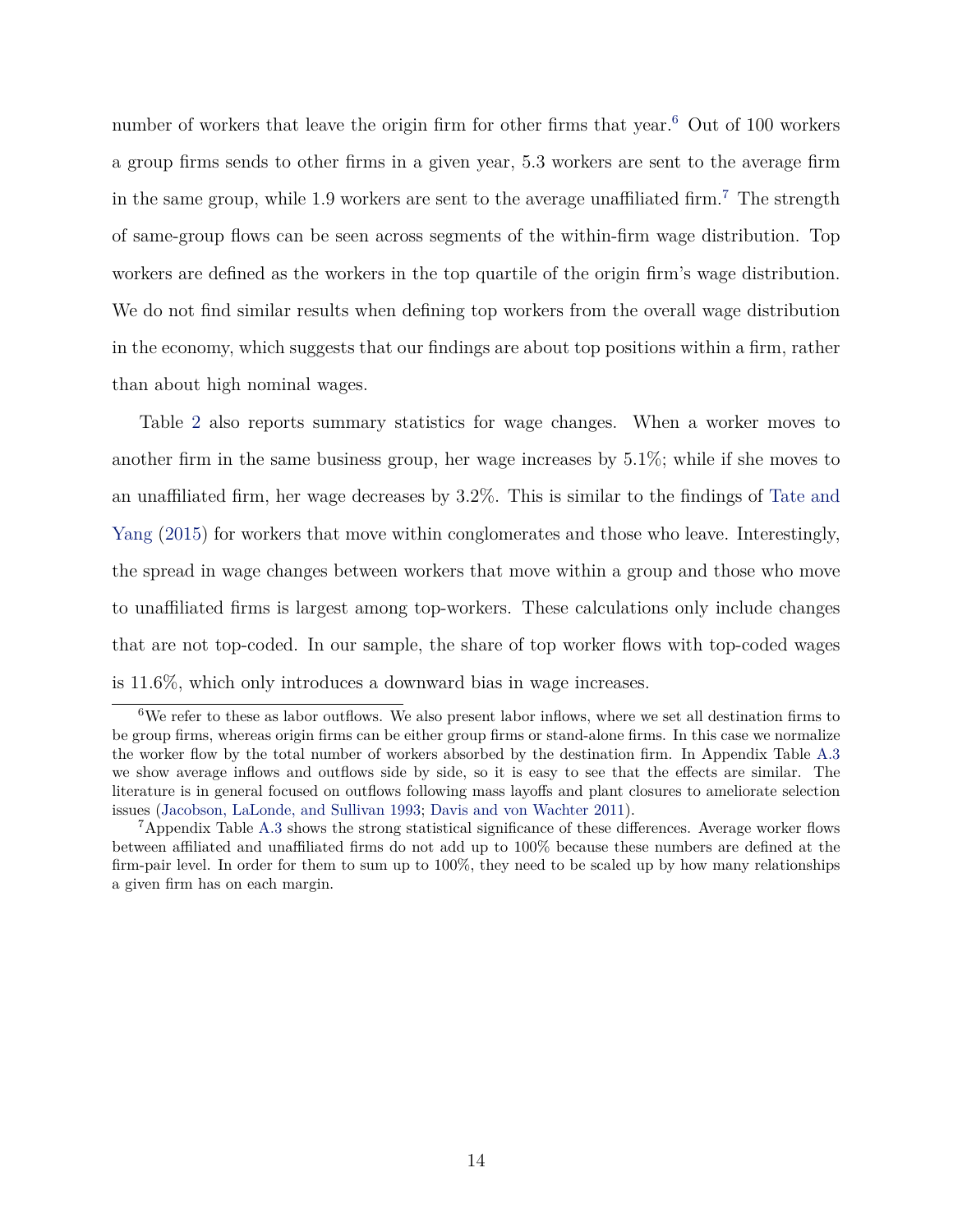# <span id="page-14-0"></span>**3 Tests of Internal Labor Markets**

### <span id="page-14-2"></span>**3.1 Empirical Design**

We study worker flows between a destination firm *d* and an origin group-firm *o* in year *t*. Our baseline regression specification is as follows:

<span id="page-14-1"></span>Worker Flow<sub>dot</sub> = 
$$
\beta
$$
Same Business Group<sub>do</sub> +  $\gamma \Delta$ Export Price<sub>dot</sub>  $+ \delta$  [Same Business Group<sub>do</sub> ×  $\Delta$ Export Price<sub>dot</sub>  $+ \lambda' X_{dot} + \alpha_d + \alpha_o + \alpha_t + \epsilon_{dot}$ .

\n(3.1)

The dummy variable Same Business Group*do* takes the value of one if the destination and origin firms belong to the same business group, and zero otherwise. Group affiliation is defined at the beginning of the sample to ensure that it precedes worker flows. The variable  $\Delta$ Export Price<sub>dot</sub> is the relative export shock between the destination firm and the origin firm, i.e.,  $\Delta$ Export Price<sub>dot</sub> =  $\Delta$ Price<sub>dt</sub> –  $\Delta$ Price<sub>ot</sub>. We normalize the relative shock by its standard deviation, such that the coefficient  $\gamma$  represents the effect of a one-standarddeviation increase in the relative shock. Import shocks are defined analogously. Equation [\(3.1\)](#page-14-1) uses gross worker flows, and therefore firm pairs with flows to and from each other in the same year are two different observations. The regression with gross flows instead of net flows represents a stricter test because relative shocks imply worker reallocation in only one direction.<sup>[8](#page-0-0)</sup>

Besides the interaction between the same-group dummy and the price shocks, we add a vector of destination and origin firm controls (X*dot*), which includes average firm wages, firm size (number of employees), and business group characteristics (e.g., number of firms in the group). Destination firm  $(\alpha_d)$  and origin firm  $(\alpha_o)$  fixed effects control for all time-invariant firm characteristics; and year fixed effects  $(\alpha_t)$  account for annual shocks that are common

 ${}^8$ Firm pairs with flows in both directions represent 12.1% of the observations. The results with net flows are analogous to the results with gross flows.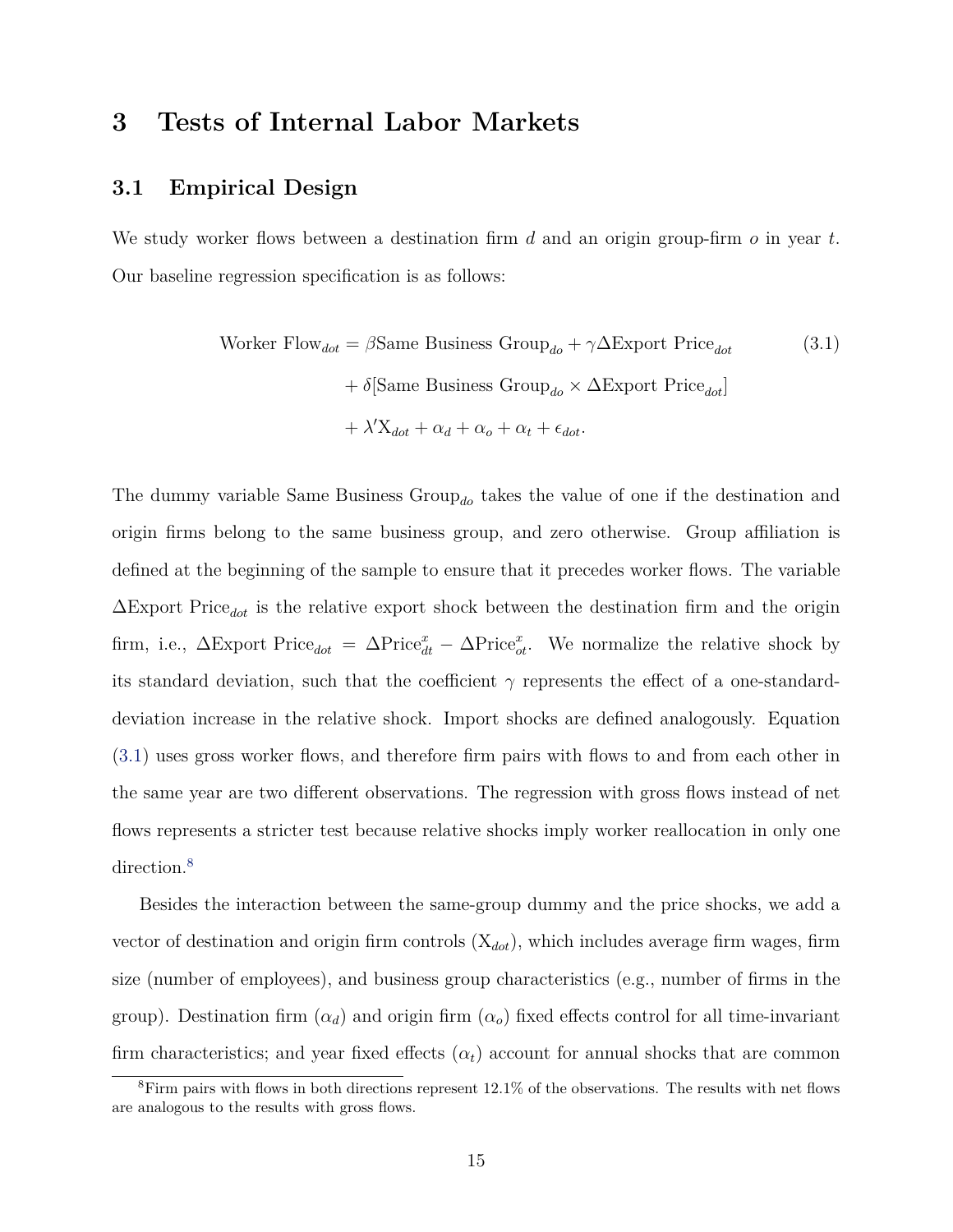to all firms. It would be ideal to include pair fixed effects, but unfortunately we do not have enough repeated flows between pairs of firms to do this.<sup>[9](#page-0-0)</sup> We double cluster the standard errors at both the origin-firm and destination-firm levels.<sup>[10](#page-0-0)</sup>

The coefficient  $\beta$  captures the average or unconditional worker flow between two firms in the same group. Under the neoclassical theory  $\beta = 0$ , because the fact that two firms are related through a common owner should not matter for worker reallocation. This can be understood as the labor-market version of the irrelevance proposition of [Modigliani and](#page-35-8) [Miller](#page-35-8) [\(1958\)](#page-35-8). If, instead, business groups use internal labor markets, then we should find a positive and statistically significant *β*.

The coefficient  $\delta$  on the interaction between the same-group dummy and the shocks captures the excess sensitivity of same-group worker flows to international shocks. The null hypothesis under the neoclassical theory is also  $\delta = 0$ . In such a world the relative shock to the marginal product of labor is a sufficient statistic for worker flows, which is captured by  $\gamma$  alone. If, instead, internal labor markets matter for reallocation, then we should find a statistically significant *δ*. Internal labor markets can dampen (*δ <* 0) or increase (*δ >* 0) the sensitivity of worker flows to shocks, depending on the particular friction that makes internal labor markets matter.

Figure [2](#page-41-0) shows the identification strategy behind coefficient  $\delta$ . Firm  $A$  is the origin firm of the workers and firms *B* and *C* are two destination firms. For concreteness, assume both *B* and *C* face the same positive shock. The sole difference is that firms *A* and *B* belong to the same business group, while firm *C* is not affiliated to the group. The question is then whether the worker flow between *A* and *B* is larger than the worker flow between *A* and *C*. This captures the reallocation of workers in response to shocks, and not just average internal mobility. Figure [2](#page-41-0) illustrates one possible scenario. Nothing guarantees that all destination firms face shocks, and even if destination firms face shocks, those shocks are not necessarily

<sup>&</sup>lt;sup>9</sup>In Appendix [A.2,](#page-38-0) which uses shocks to Tobin's Q in a broader sample, we show that our results are robust to including pair fixed effects.

 $10$ Our results are robust to clustering at the business-group level, i.e., instead of clustering at the level of the firms of origin and destination we cluster by the group affiliation of the firms of origin and destination.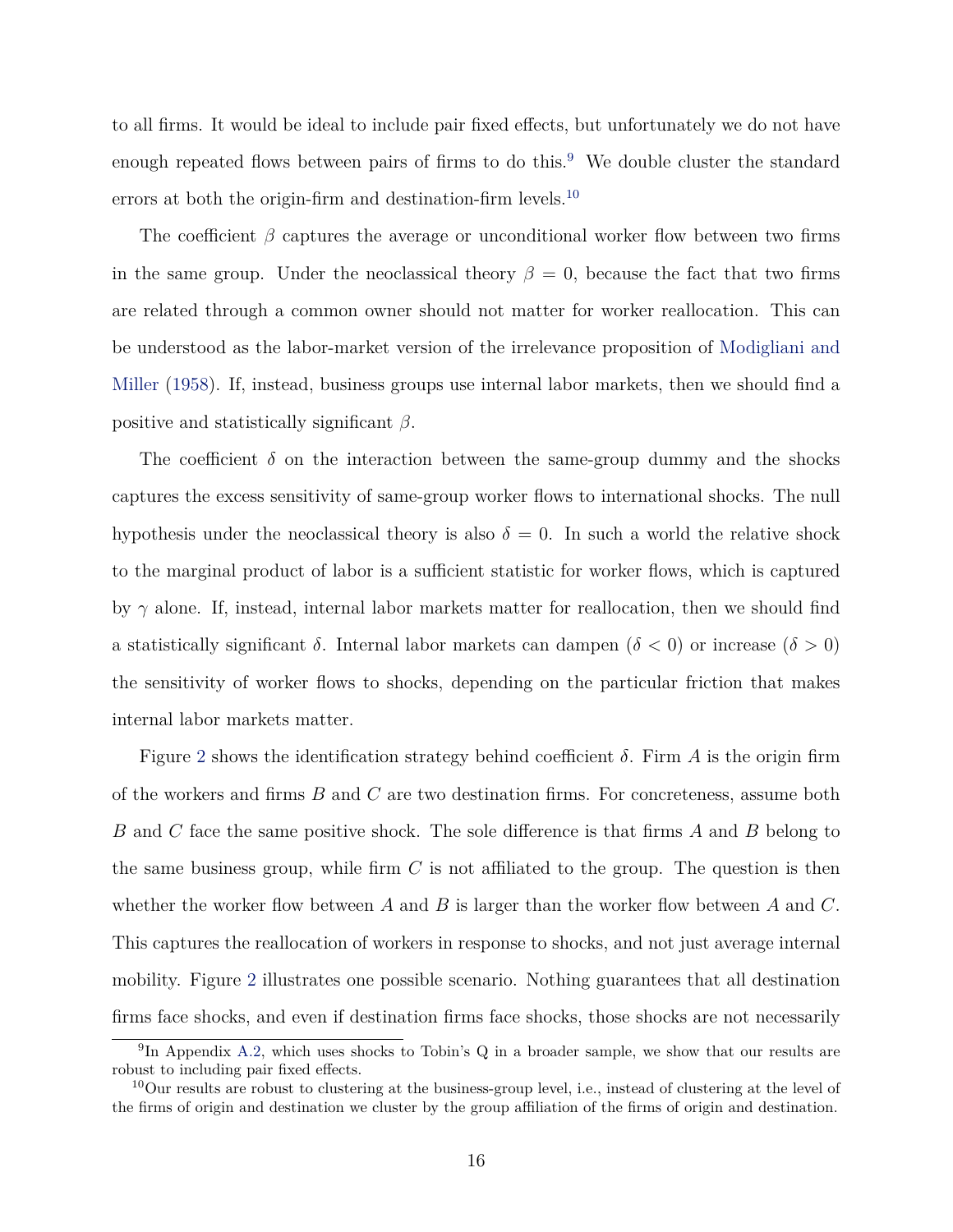positive. We allow the data to tell us whether worker flows follow the direction of shocks or not.

An example using the Angelini group from Figure [1](#page-40-0) helps to further illustrate our empirical design. Arauco is wood pulp producer, while Corpesca is a fishmeal producer. Both are private firms. Suppose that the international price of pulp goes up, and the price of fishmeal stays constant. The relative shock between Arauco and Corpesca suggests a flow of workers going from Corpesca towards Arauco. The question that we ask is whether Corpesca sends more workers to Arauco than to other pulp producers that are not affiliated with the Angelini group. The regression also implicitly compares the flow of workers between Corpesca and Arauco with the flow towards destination firms in other industries (e.g., copper firms with a positive shock), and towards destination firms in the same industry but with a different export composition (e.g., the share of softwood and hardwood pulp being exported can vary across firms).

The problem with interpreting the coefficient on the same-group dummy  $(\beta)$  in a causal way is that group affiliation can be simultaneously determined with other variables. For example, firms that are geographically close or that operate in sectors that are industrially integrated can end up affiliated to the same business group. The response of affiliated firms to shocks  $(\delta)$  should be less affected, although it is not immune to the simultaneity bias that affects the unconditional average. Shocks move at a higher frequency than ownership structures, so it is hard to argue that group affiliation is endogenous to particular shocks. The construction of shocks from international prices also assures that shocks are not endogenous to the labor flows themselves. However, the fact that group affiliation is not a choice variable, at the frequency in which shocks hit firms and labor flows take place, does not imply that group affiliation and labor flows cannot be jointly determined by other underlying forces.

In short, omitted variables represent the main source of endogeneity that we need to address. These omitted variables can interact with the shocks like group affiliation does. For example, in response to a shock, the worker flow between firms that operate in the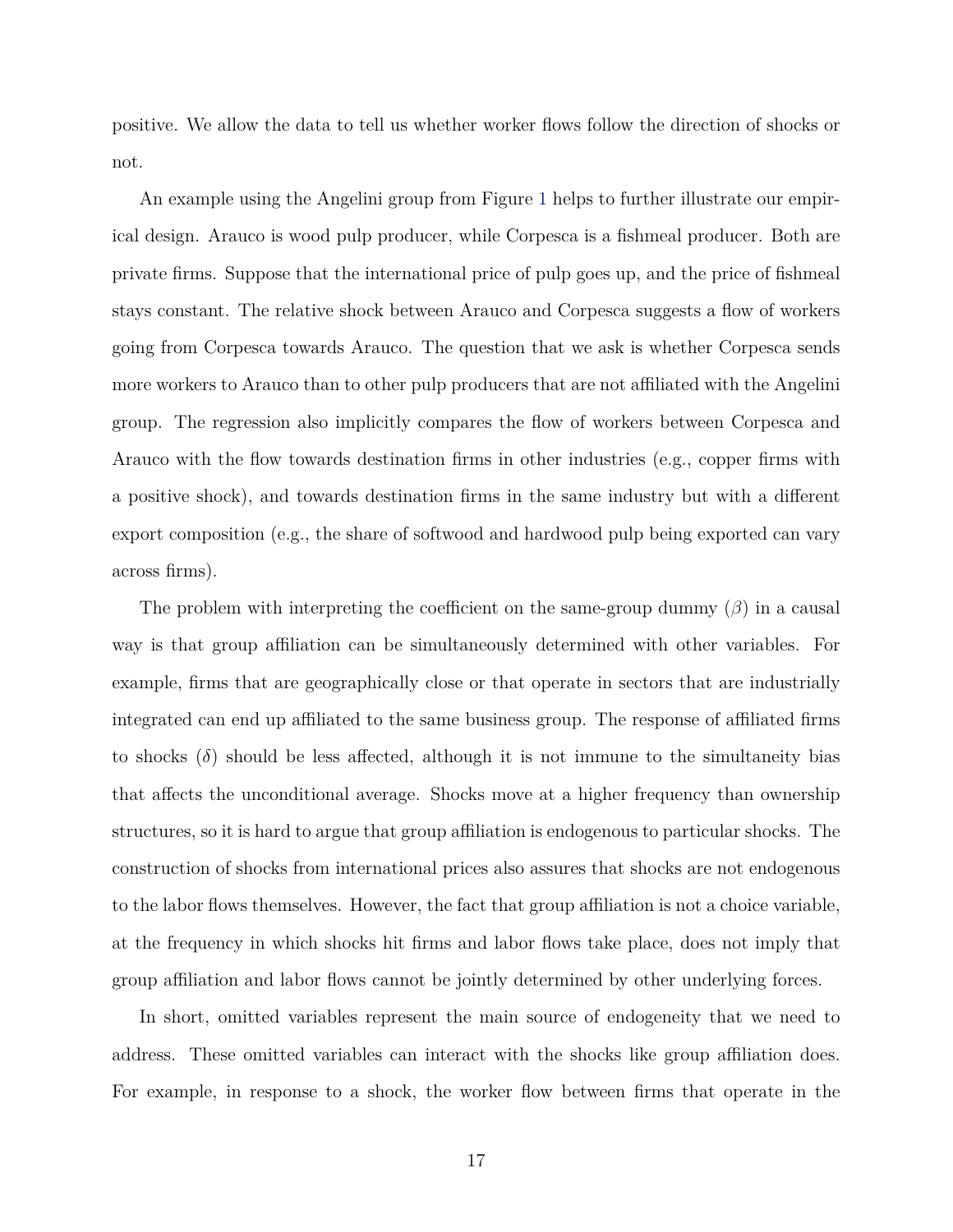same geographical area can be stronger than between firms that are far away. We address this possibility by adding interactions between shocks and other characteristics for pair of firms, such as geographical distance and industrial integration. Our tests show if group affiliation matters for between-firm reallocation above and beyond these other reallocation mechanisms that we observe and for which we can control for. However, we cannot fully rule out that some unobservable variable drives both group affiliation and labor flows in response to shocks.

Despite the endogeneity caveat, our results are still interesting to learn if affiliated firms behave differently from other firms of similar characteristics, or that experience similar shocks. Theory suggests that joint ownership can have positive or negative effects on the allocation of resources [\(Grossman and Hart](#page-34-8) [1986;](#page-34-8) [Stein](#page-35-3) [1997;](#page-35-3) [Scharfstein and Stein](#page-35-4) [2000;](#page-35-4) [Duchin and Sosyura](#page-33-4) [2013\)](#page-33-4). Hence, regardless of the motives that might drive affiliation, it is worth studying if, once affiliated, firms show a stronger or weaker response to shocks. The answer to this question is theoretically ambiguous, and so it becomes an empirical issue. Our results can give us hints regarding which effect dominates.

### **3.2 Main Results for Worker Flows**

Table [3](#page-45-0) reports the main results for equation [\(3.1\)](#page-14-1). The coefficient on Same Business Group*do* implies that, when a group firm redeploys workers, the flow towards the average firm in the same group is 2.2 percentage points larger than towards the average unaffiliated firm (column 1). The effect is large and highly significant, accounting for close to half of the standard variation of worker flows (4.2%). Note that we control for the average wage in the origin and destination firms, which in principle should be a sufficient statistic to explain worker flows between firms. We also control for the level of employment of the origin and destination firms, together with the employment level and number of firms of the business groups involved (if the destination firm is also a group firm).

In columns 2 through 4 we focus on workers in different segments of the within-firm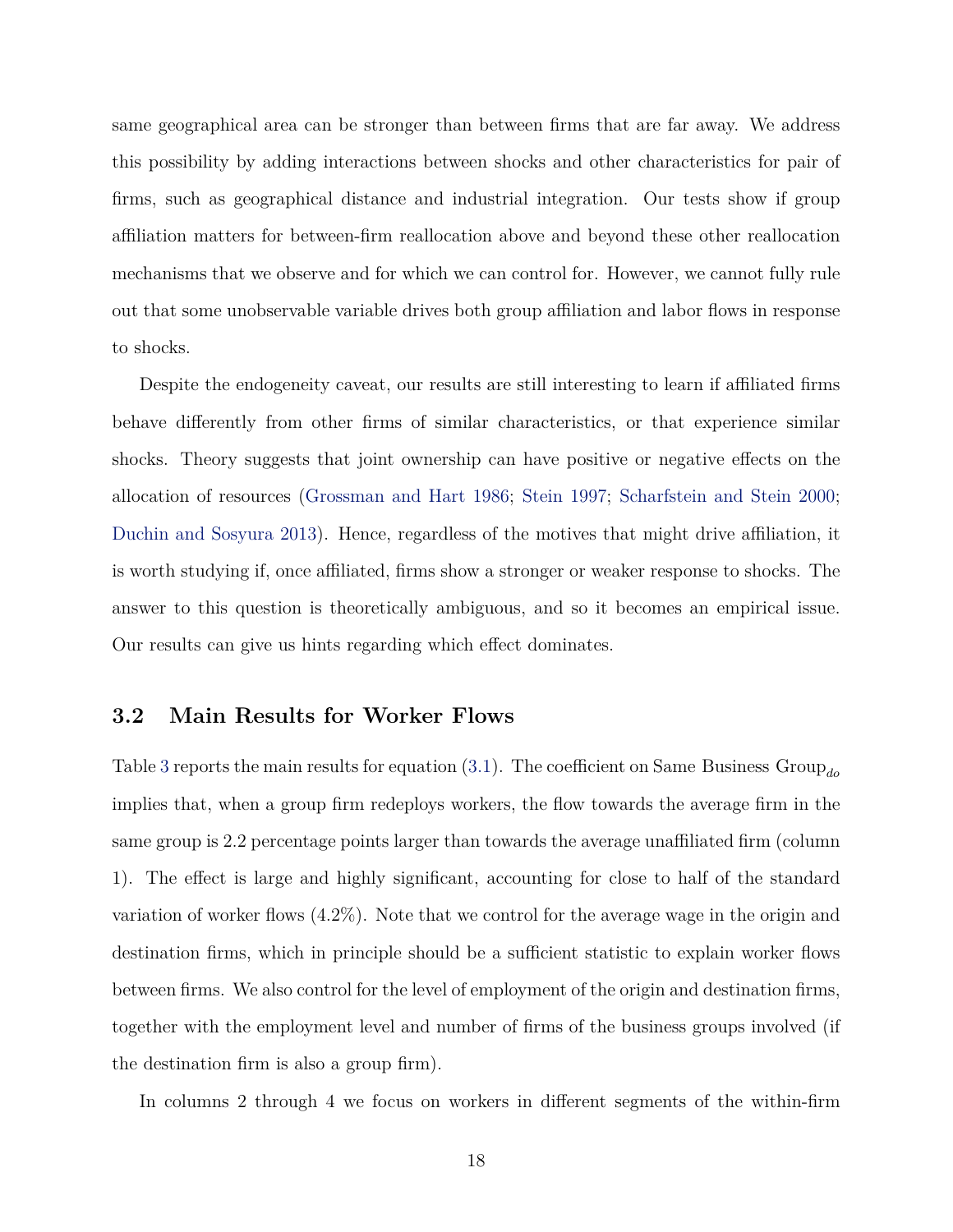wage distribution. The effect of Same Business Group*do* is large and significant across segments. The coefficient grows in magnitude as we go from workers at the bottom quartile of the distribution (column 2) to workers at the top quartile of the distribution (column 4). However, since flows are more concentrated among top workers (see Table [2\)](#page-44-0), the effect of Same Business Group*do* is similar when we compare it to the standard deviation of flows in each segment.

The interaction between the same-group dummy and export shocks is positive, but only marginally significant in the sample with all workers (column 1). When we split the sample by segments of the worker distribution, we find that the interaction term is practically zero for workers in the bottom quartile (column 2), but large and significant for workers in the top quartile (column 4). In response to a one-standard-deviation export shock, the average destination firm in the same group receives a flow of top workers that is 3.2 percentage points larger than the average unaffiliated destination firm (column 4). In comparison to the standard deviation of top worker flows, this implies that there is  $20\%$  (=0.032/0.160) more reallocation towards same-group firms than to unaffiliated firms in response to export shocks. Yet another way to understand this result is that the sensitivity of same-group top-worker flows to export shocks is 5 times (=0*.*032*/*0*.*006) the baseline sensitivity to export shocks among unaffiliated firms (0*.*006 from column 4).

To further expand our results, we also look at workers in the top 20th and 10th percentile of the within-firm wage distribution (columns 5 and 6). The effect is still large and significant despite the small samples. Finally, while the coefficient on the interaction between import shocks and the same-group dummy is negative as expected, the effect is not significant. This is consistent with exports being more relevant than imports, at least in our sample.<sup>[11](#page-0-0)</sup>

<sup>11</sup>As further robustness of our main results in Table [3](#page-45-0) we add as explanatory variables the lagged relative shocks (export and import), together with their interactions with the same group dummy. While the interaction term between the contemporaneous shock and the same group dummy remains significant, the interaction term between with lagged shocks is not statistically significant (see Table [A.4\)](#page-55-0). We also calculate the serial correlation of worker flows between years *t* and *t+1*. Although the serial correlation is statistically significant, the magnitude of the coefficient is small (less than 0.1; see Table [A.5\)](#page-56-0). Taken altogether, these results suggest that worker flows are not likely to persist in response to past shocks, nor quickly revert as in workers returning to their original firm.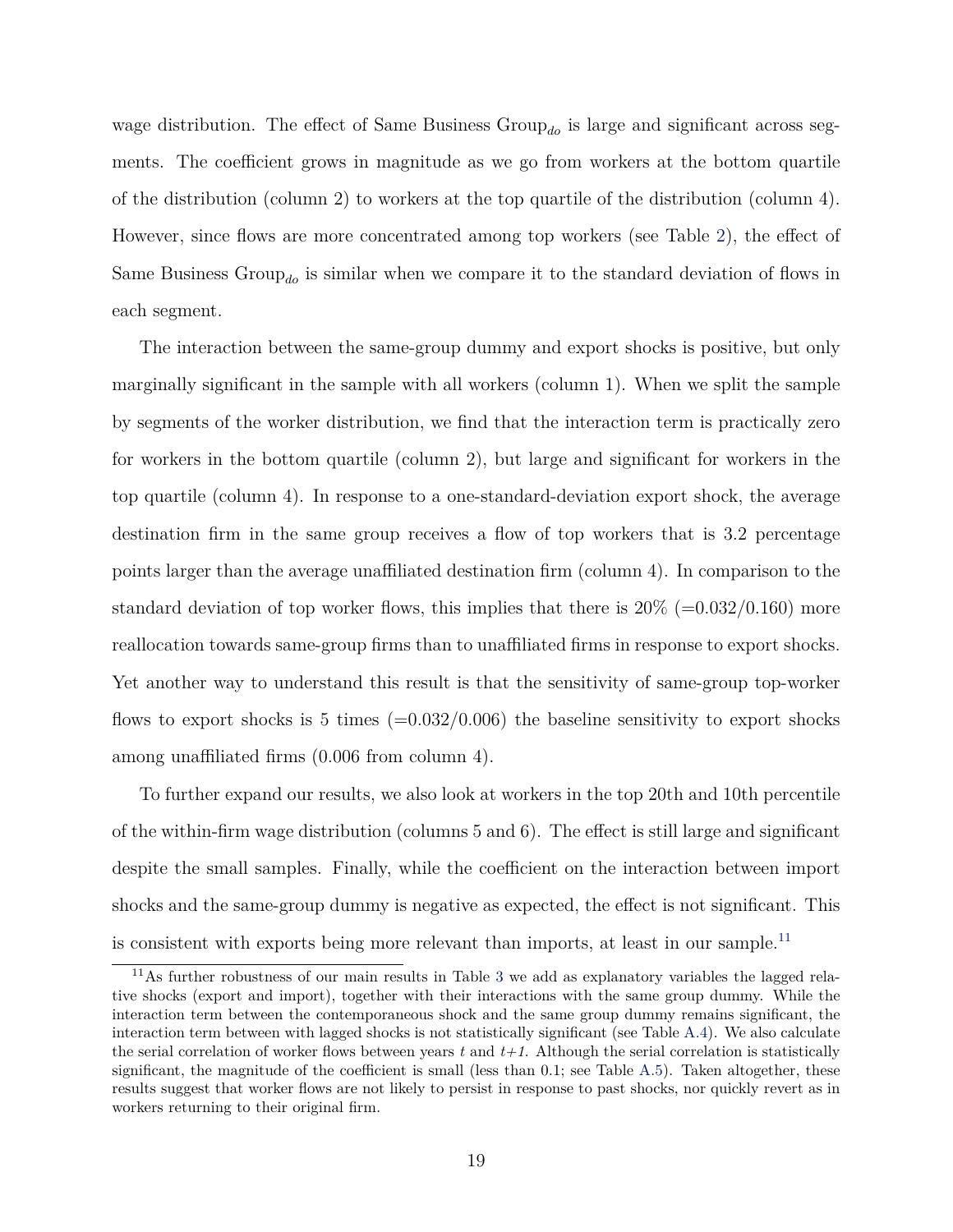### <span id="page-19-0"></span>**3.3 Other Drivers of Reallocation**

In our next test we control for other channels that may explain the higher levels of reallocation between group firms in response to export shocks. First, group firms may operate in more integrated industries, which can explain the larger flows of workers between them. We measure sector integration from the input-output matrix of the economy at the one-digit level, as published by the Central Bank of Chile. For each worker flow we compute integration as the average of: (i) the share of sales going from the industry of the origin firm to the industry of the destination firm, and (ii) the share of sales going from the industry of the destination firm to the industry of the origin firm. This measure can account, for example, for a large flow of workers between manufacturing and mining. Second, we compute the distance between the municipality of the origin firm and the municipality of the destination firm.<sup>[12](#page-0-0)</sup> As in any gravity-type setup, firms that are far from each other are less likely to have large flows compared to firms that are geographically close.

In Table [4](#page-46-0) we include interactions of sector integration and distance with the export shocks. For all workers (column 1), the interaction of sector integration and export shocks is positive, as expected, and statistically significant. However, the effect of integration is similar across segments of the wage distribution in contrast to the effect of the same-group dummy, which is focused on top workers. The interaction between distance and export shocks is negative for all types of workers except bottom-quartile workers. This can reflect a reluctance of workers above a certain level to move far away.

For our purposes, the most important result is the stability of the coefficient on the interaction between the same-group dummy and export shocks. This coefficient is barely affected with the inclusion of the new interactions. This suggests that the previously omitted variables of integration and distance are not the drivers of our results.

<sup>&</sup>lt;sup>12</sup>Distance is measured between the headquarters of each firm, and in kilometers relative to the maximum distance in the country.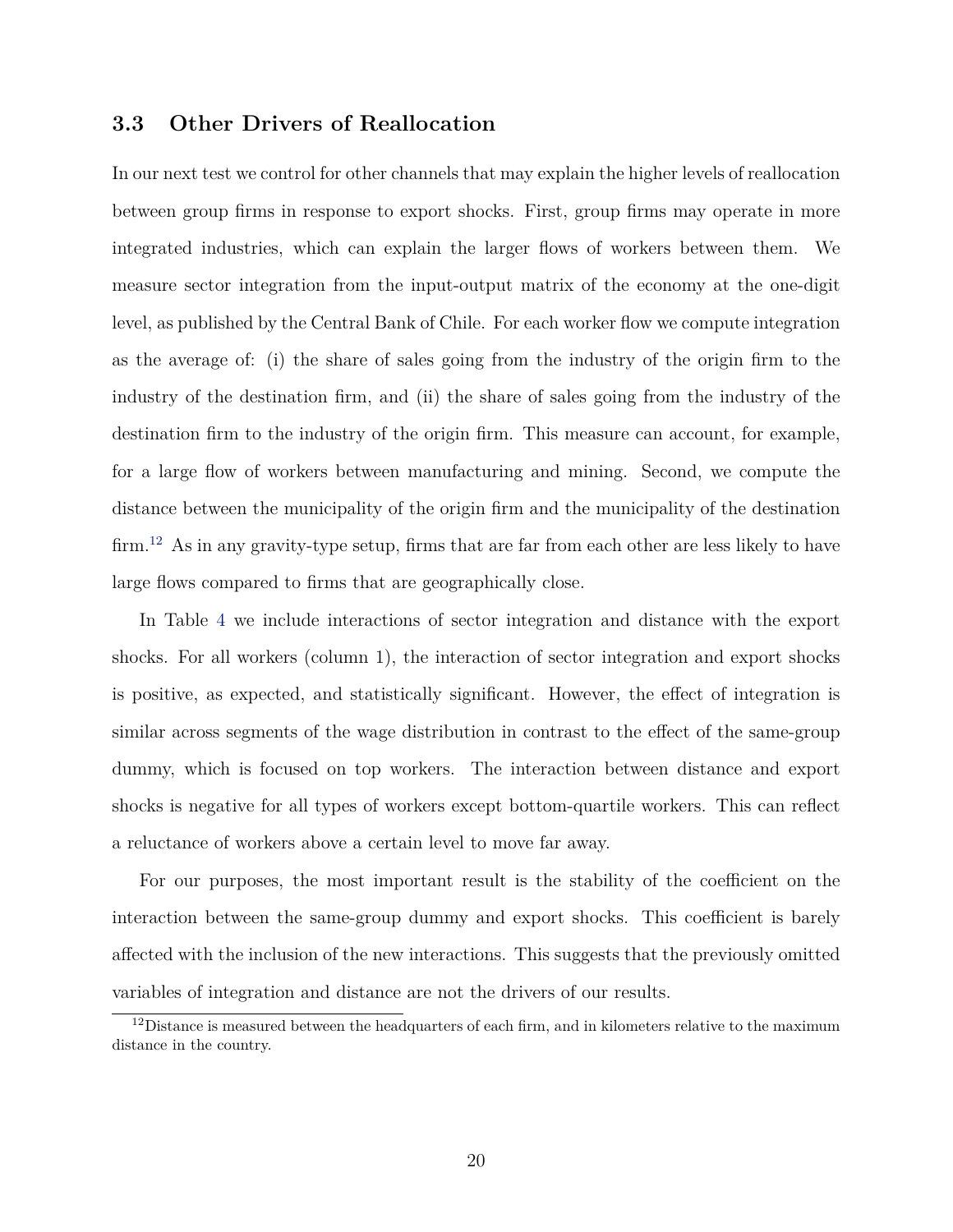#### <span id="page-20-0"></span>**3.4 Effects on Wages and Promotions**

In Table [5](#page-47-0) we study the effects on the wages of workers that move between firms. We use the same regression specification as Equation [\(3.1\)](#page-14-1) with the (log) change in the wage as dependent variable.

A first thing to note is that the coefficient on the same-group dummy is negative and relatively small for all workers (columns 1 and 2), but positive and large for top workers (column 5). This result adds to wage patterns documented in the previous literature on the internal labor markets of conglomerates. For example, [Tate and Yang](#page-35-1) [\(2015\)](#page-35-1) find that top workers gain the most from moving within diversified conglomerates. The 8*.*5 log points increase in wages for the top workers that move within the same group (column 5) is, however, only marginally significant.

The interaction of the same-group dummy and export shocks is negative and small for all workers (columns 1 and 2), but positive and large for top workers (column 5). The wages of top workers that move within the group following export shocks increase by 6*.*6 log points (column 5). The wage increase of the worker that moves could reflect a positive pass-through of shocks in the destination firm instead of a worker-specific effect. There is recent evidence that incumbent workers share some of the gains from firm-specific shocks (see [Garin and](#page-34-12) [Silverio](#page-34-12) [2018;](#page-34-12) [Friedrich, Laun, Meghir, and Pistaferri](#page-33-3) [2019;](#page-33-3) [Kline, Petkova, Williams, and](#page-34-3) [Zidar](#page-34-3) [2019\)](#page-34-3). To address this possibility we subtract from the wage change of the worker that is moving the wage change for the same type of worker that is staying in the destination firm ("stayers"). The wage increase of top movers is reduced to 4*.*8 percentage points (column 6), but it is still significant and economically large. This suggests that the result is associated to the worker that is moving, rather than simply a firm effect.

We do not have data on job categories, but we proxy for promotions with the change in within-firm wage ranking of the worker that moves. For example, a worker that is the fifth highest-paid worker in the origin firm and moves to be the second highest-paid worker in the destination firm would experience a promotion equal to three positions. Table [6](#page-48-0) reports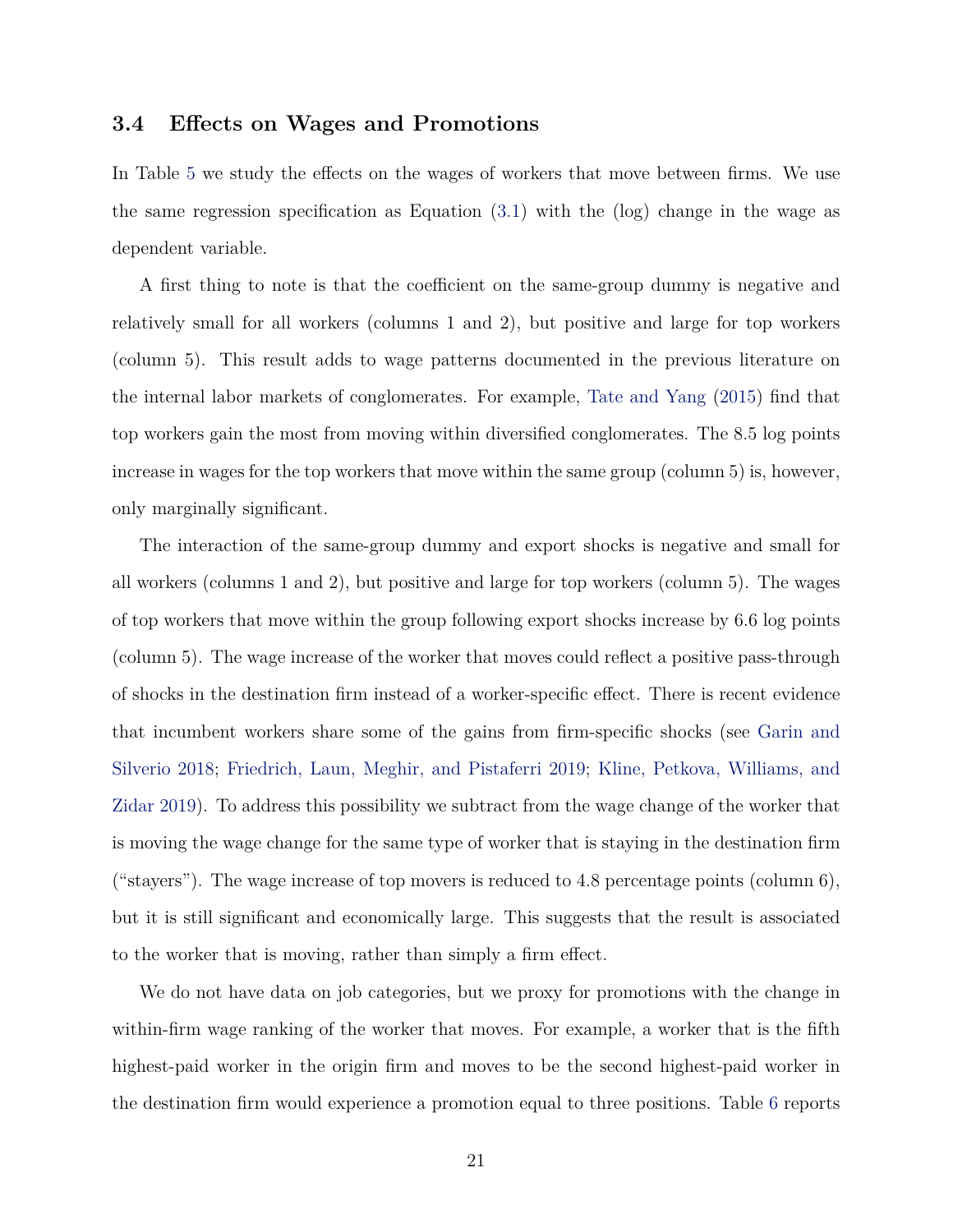the results of Equation [\(3.1\)](#page-14-1) using the change in wage ranking as dependent variable. The coefficient on the same-group dummy is small and insignificant for all workers (column 1). However, the interaction of the same-group dummy and export shocks is positive and significant (column 1), which suggests that the workers that move within the group following export shocks are climbing the corporate ladder. The effect is strongest for top workers (0*.*090 in column 4). Interestingly, the effect of import shocks on within-group top-movers is negative (−0*.*073 in column 4), and almost as large in magnitude as the positive effect of export shocks. Given downward rigidity in nominal wages, the wage ranking can potentially be a better proxy for reallocation in response to negative shocks.

### <span id="page-21-0"></span>**3.5 Within-Group Worker Flows**

A simple way to avoid the comparison between affiliated and unaffiliated firms is to restrict our attention to within-group flows. Following the winner-picking logic of [Stein](#page-35-3) [\(1997\)](#page-35-3), we test whether the owner of a group with firms *A* and *B* channels more scarce resources from *A* to *B* if the appeal of investing in *B* suddenly increases. This test is less ambitious than our previous test, which implicitly benchmarks the reallocation within affiliated firms to the reallocation with unaffiliated firms. Still, the within-group test addresses an important question. Namely, whether the allocation of resources between firms under a common owner follows market signals, such as export and import shocks, or not. Internal frictions (e.g., [Scharfstein and Stein](#page-35-4) [2000;](#page-35-4) [Duchin and Sosyura](#page-33-4) [2013\)](#page-33-4) can mute market signals. Our previous results already suggest that business groups take market signals into account. However, by restricting attention to group firms we can avoid relying too heavily on the affiliated versus unaffiliated comparison.

We estimate the following within-group regression where firms *d* and *o* belong to the same business group:

<span id="page-21-1"></span>Worker Flow<sup>Same Group</sup> = 
$$
\beta \Delta \text{Export Price}_{dot} + \lambda' \text{X}_{dot} + \alpha_d + \alpha_o + \alpha_t + \epsilon_{dot}
$$
. (3.2)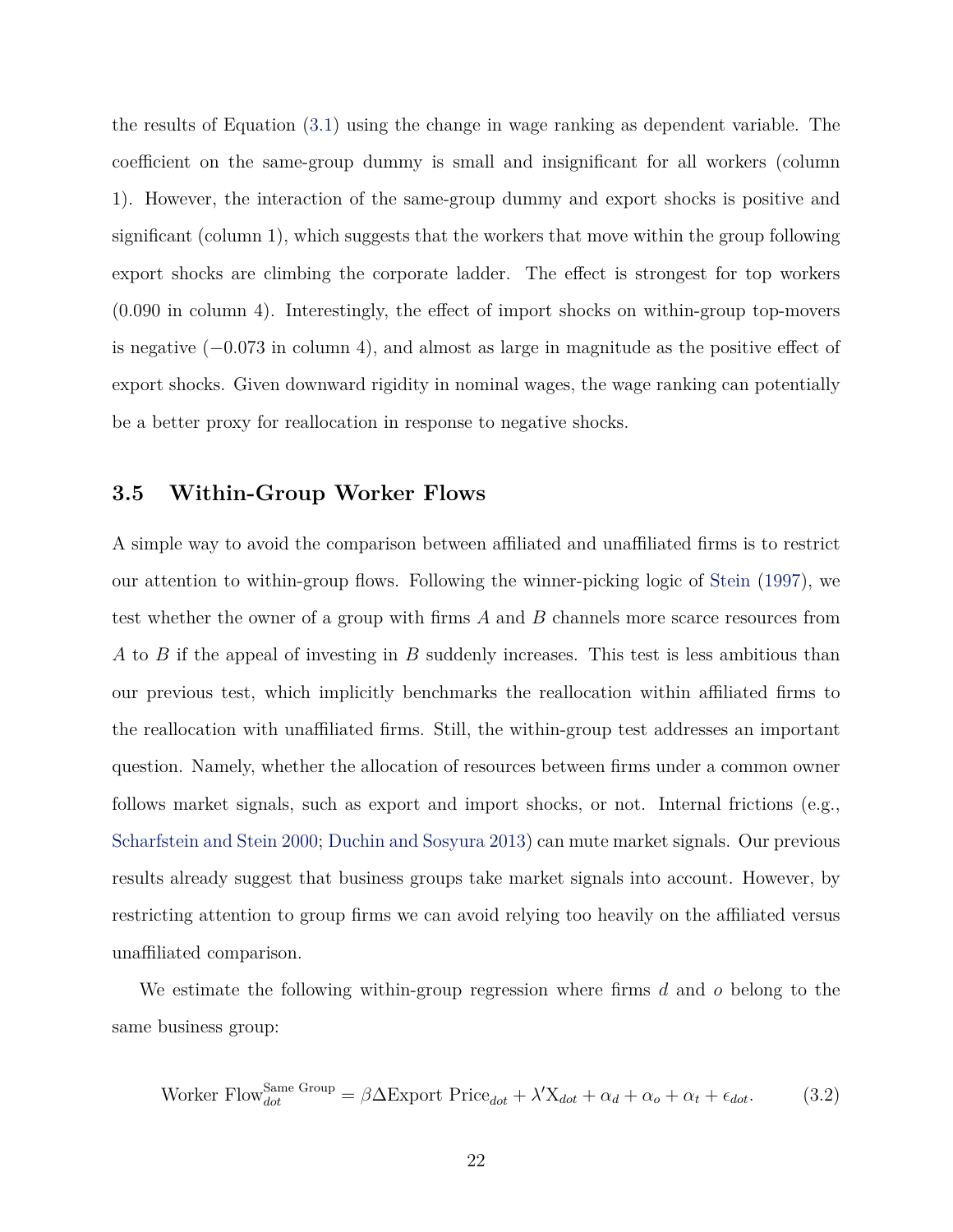We report the results in Table [7.](#page-49-0) We find that group firms send more workers to the affiliated firms facing the most favorable export shocks (column 1), i.e., they are effectively picking winners. As before, the effect increases as we go from bottom-quartile workers (column 2) to top-quartile workers (column 4). The coefficient on export shocks for top workers is statistically significant at the 5% level despite the small sample. In terms of magnitude, a onestandard-deviation export shock induces a flow of 3.6% more top workers, which represents 17% the standard-deviation of top worker flows *within* group firms. These results suggest that the previous tables are not simply capturing some unobservable heterogeneity between affiliated and unaffiliated firms, but a real difference in worker reallocation.

#### <span id="page-22-0"></span>**3.6 The Extensive Margin**

Our main regressions study the intensive margin of worker flows (i.e., the number of workers moving between two firms), and not the extensive margin (i.e., the likelihood of any worker moving between two firms). Ignoring the extensive margin could bias the estimation of the effects in the intensive margin [\(Wooldridge](#page-35-9) [2002\)](#page-35-9). Dimensionality is one practical difficulty with the extensive margin, because the number of firm pairs with positive worker flows is small relative to the universe of possible firm pairs (i.e., less than 0.5%). In a manageable sub-sample we re-estimate Equation [\(3.1\)](#page-14-1) using as dependent variable a dummy variable for firm pairs with a positive worker flow in a given year. The sample includes flows within and between industries that account for the largest share of worker flows in the economy (approximately  $60\%$ ), i.e., mining, manufacturing, transportation and communications, wholesale trade, and retail trade. As with the intensive-margin regression, these regressions are conditional on the origin firm belonging to a business group.

The results are reported in Table [8.](#page-50-0) The coefficient on the same-group dummy is large and strongly significant across the table, meaning that firms in the same group are unconditionally more likely to exchange workers between them. More importantly, the interaction of samegroup dummy and export shocks is positive and significant, meaning that it is more likely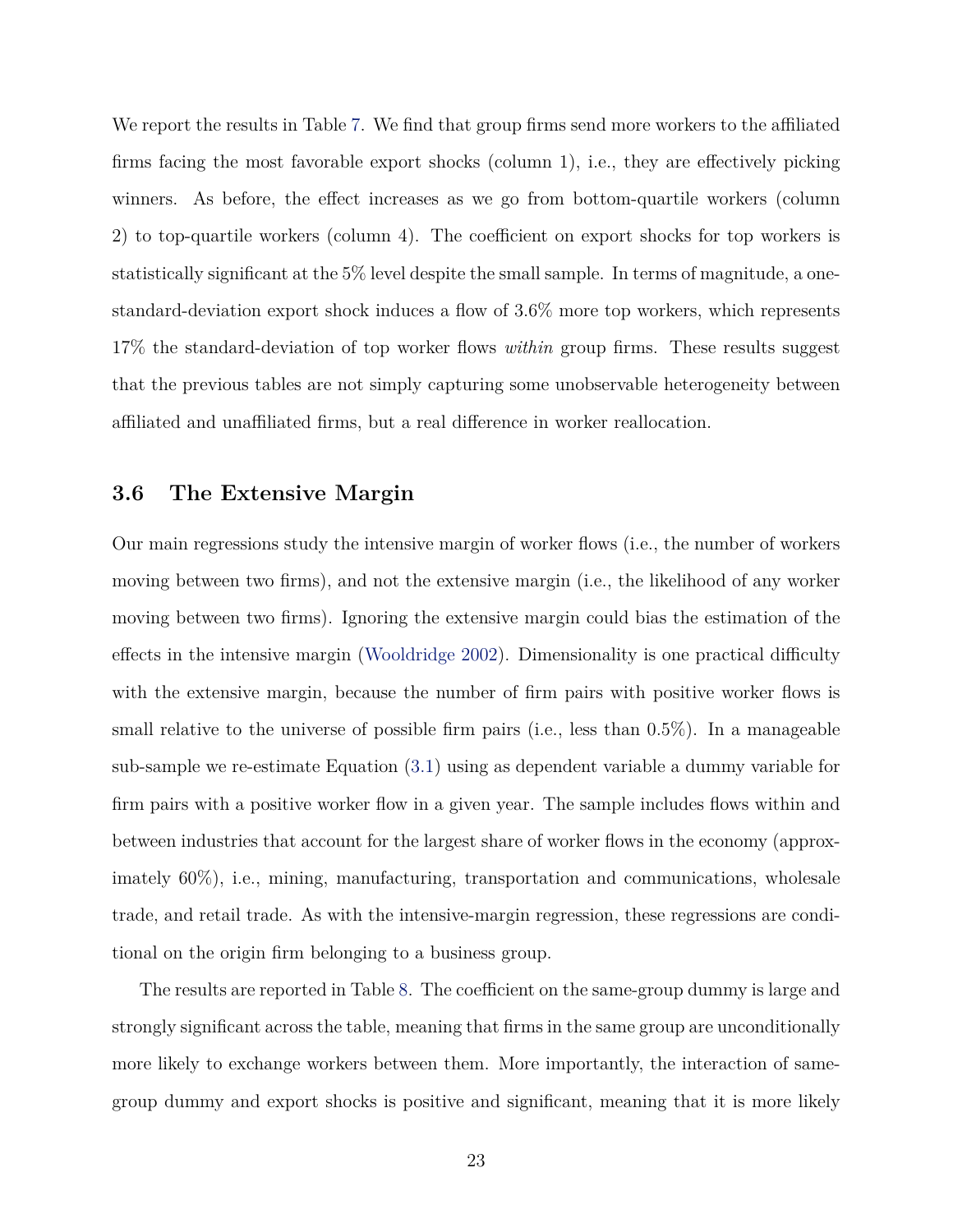that firms in the same group exchange workers in response to shocks. The interaction effect is present in bottom-quartile and top-quartile workers alike. Hence, a potential bias arising from the extensive margin is unlikely to explain our previous results regarding the *differential* intensity on top-worker flows.

### <span id="page-23-0"></span>**4 Why do Groups use Internal Labor Markets?**

In the previous section we show that business groups actively use internal labor markets, in particular to transfer top workers in response to external shocks. We now explore the reasons for this internal labor mobility. Although financial constraints can explain the advantage of internal capital markets, they only imply an imperfect substitutability between internal and external funds, but not between internal and external workers. We study frictions that can break the perfect substitutability between internal and external workers.

In order to test for different frictions we study the heterogeneity of the effects in Equation [\(3.1\)](#page-14-1). In practical terms, we add triple interactions between the same-group dummy, the export shocks, and proxies for each friction. We focus our attention on workers in the top-quartile of the wage distribution of the origin firm. The results are reported in Table [9.](#page-51-0)

### <span id="page-23-1"></span>**4.1 Transaction Costs**

A firm has to pay firing costs (e.g., severance payments) and hiring costs (e.g., head-hunting services, training, moving expenses) when redeploying or hiring workers to and from the external labor market. In terms of firing costs, Chilean firms have to pay twice as much as firms in OECD countries—a firm in Chile needs to pay 52 weeks of salary while a firm in the average OECD country only 26 weeks. Similarly, the difficulty hiring index is higher in Chile than in OECD countries. The OECD countries that are closer to Chile in terms of difficulty hiring are Mexico, Poland, Portugal, and Spain.<sup>[13](#page-0-0)</sup>

<sup>&</sup>lt;sup>13</sup>These differences in employment protection legislation can explain, to some extent, why the percentage of permanent workers in Chile is lower than in OECD countries – 83% and 88%, respectively- and why the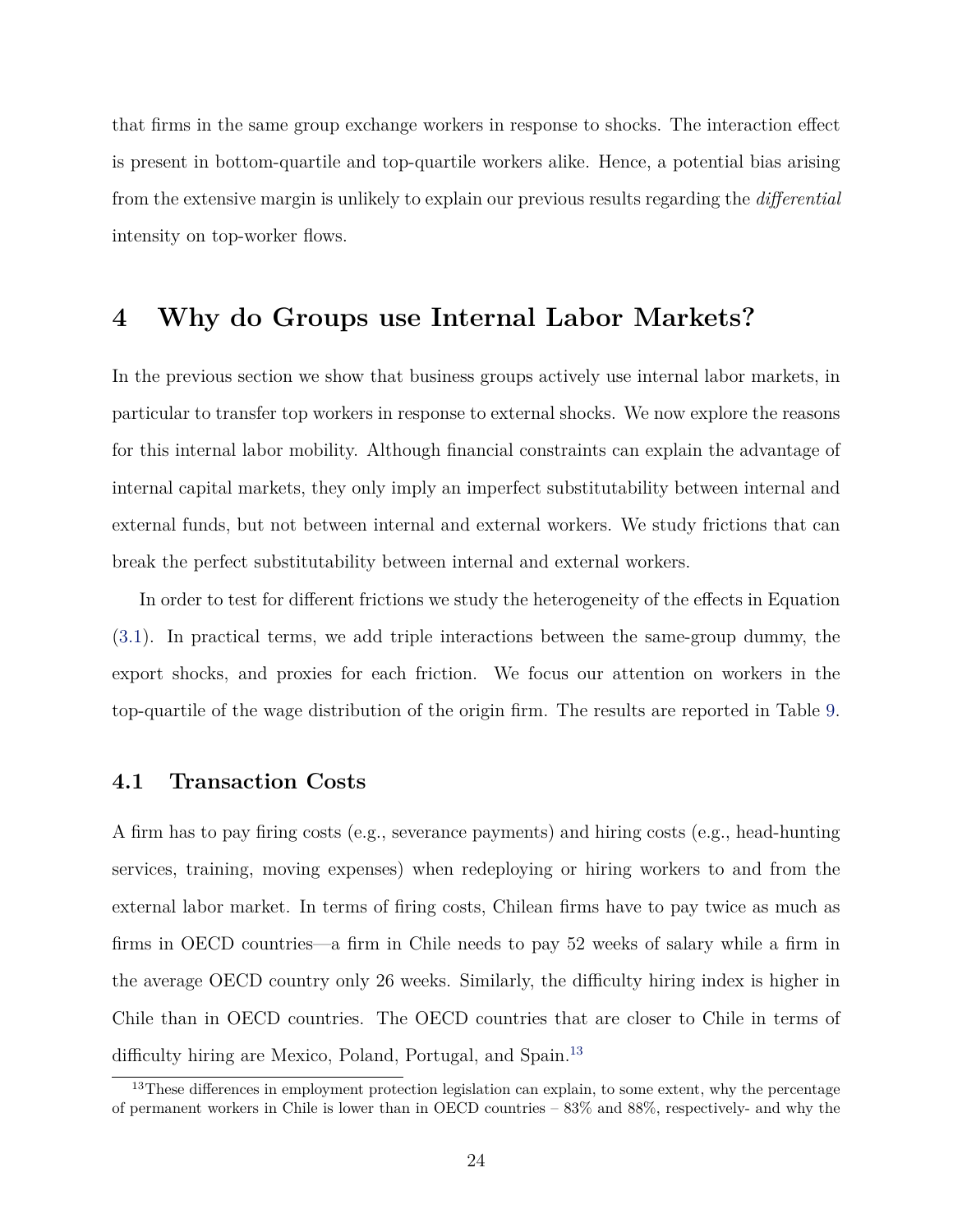Although there are differences in labor protection when comparing across countries, there is little within-country variation that we could exploit for our tests. For instance, firing costs are the same for firms in the public and private sectors. Also, firing costs are independent of the firm's total number of employees.

For our purposes, the most interesting feature of Chilean labor legislation is that when a firm redeploys a worker to an affiliated firm the move is exempt from severance payments. This type of exemption is commonly observed in other countries [\(Belenzon and Tsolmon,](#page-32-5) [2016\)](#page-32-5). Business groups can save on firing costs through this exemption. Hiring and firing are typically proportional to wages, which could in principle explain the stronger advantage of internal labor markets for top workers. At the same time, most of these costs are top-coded, which reduces their impact on the firm's bottom line. These costs can also be small relative to the productivity gains of reallocating top workers.

In order to test for the relevance of hiring and firing costs we use two proxies in Table [9.](#page-51-0) First, because severance payments are increasing in the tenure of the worker being fired, the transaction costs hypothesis predicts that internal labor mobility should be stronger for workers with longer tenure in an attempt to reduce firing costs. Workers with longer tenure are also likely to require less training. However, columns 2 and 3 show that the triple interactions with worker tenure in the origin firm, and with tenure in the same group, are small and not statistically significant. Thus, internal labor mobility is not stronger for longer-tenure workers.<sup>[14](#page-0-0)</sup>

Second, we use geographical distance between the origin and destination firms as a proxy for search costs and moving expenses. Business groups might have an advantage in bridging between distant labor markets. However, column 4 in Table [9](#page-51-0) shows that the triple inter-

turnover rate in Chile is considerable higher than in OECD countries- average tenure in OECD countries is ten years while average tenure in Chile is only four. Consistent with the hypothesis that temporary contracts can affect the training that workers receive, Chile lags behind OECD countries in terms of training - 33% of workers received training in OECD countries and only 23% in Chile.

<sup>&</sup>lt;sup>14</sup>We also study the link between worker tenure and wage dynamics in Table [A.6.](#page-57-0) We find that the wage change of movers is not larger for longer-tenure workers. The change in within-firm wage ranking of the worker that moves is also insignificant for workers with longer tenure. The evidence taken altogether suggests a limited role for firing cost in explaining our results.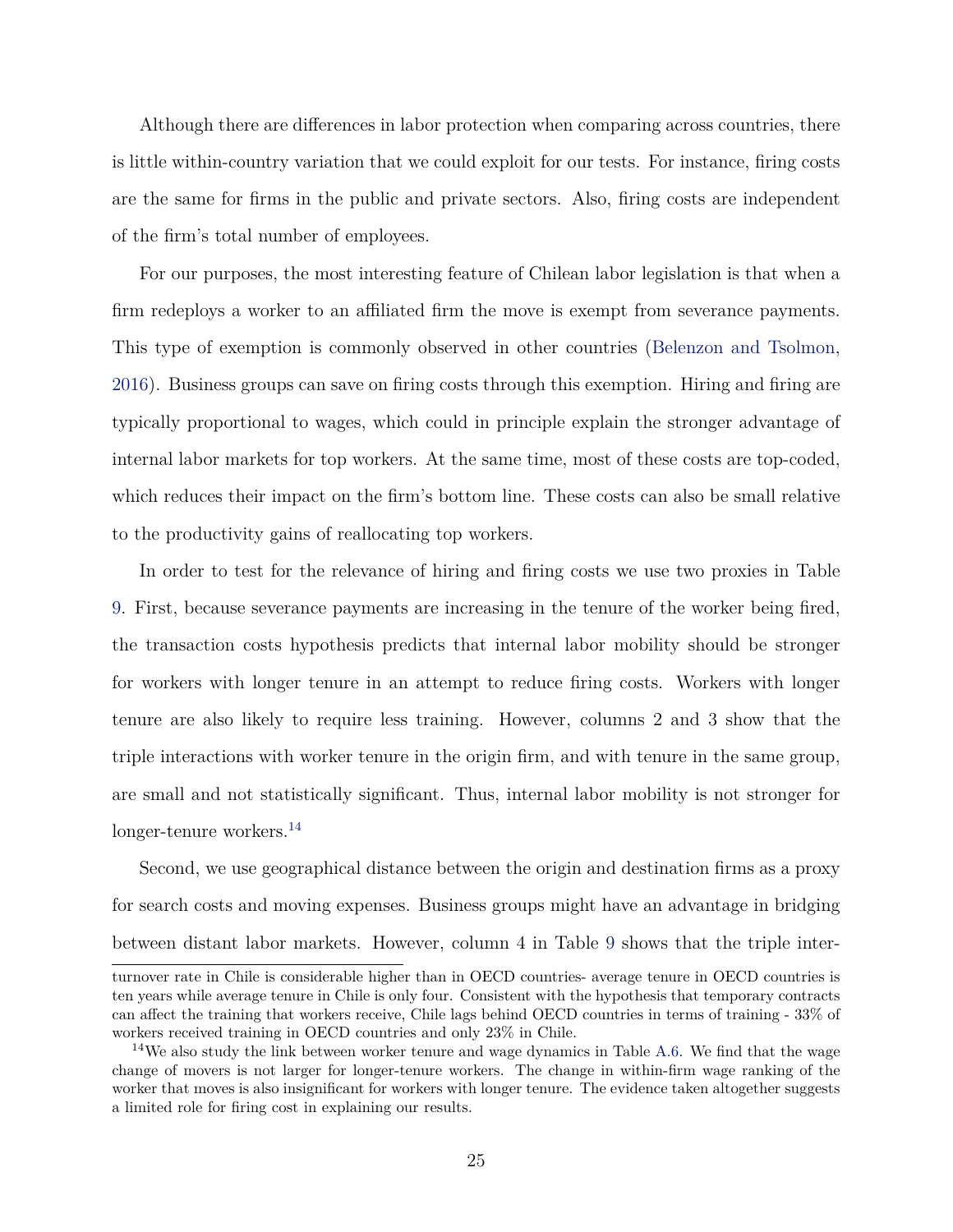action with distance is small and not significant, suggesting that the advantage of internal labor markets is not coming from connecting distant labor markets.

### <span id="page-25-0"></span>**4.2 Imperfect Insurance**

Business groups can provide implicit unemployment insurance to workers by offering greater job stability within the group in exchange for lower wages. At face value, the insurance hypothesis is not consistent with three of our results.

First, perfect insurance implies no pass-through of shocks to wages [\(Guiso, Pistaferri, and](#page-34-13) [Schivardi,](#page-34-13) [2005\)](#page-34-13), something that we can reject with the results shown in Table [5.](#page-47-0) Second, insurance should be more relevant for bottom-quartile workers because they have less access to consumption smoothing in financial markets [\(Blundell, Pistaferri, and Preston,](#page-33-12) [2008\)](#page-33-12). Instead, our findings are more relevant for top workers. Third, we explore the heterogeneity of our result according to the nature of the shock. In particular, we look at "push" shocks, which we define as negative shocks at the origin firm. The response to push shocks should represent the lion's share of the results if the insurance motive is the main driver of internal mobility. This is partly the reason why the insurance literature is focused on plant closures and mass layoffs. We find, instead, that the triple interaction with the push dummy is negative, implying that there is less, instead of more, reallocation in response to push shocks (column 5 of Table [9\)](#page-51-0). $15$ 

<sup>&</sup>lt;sup>15</sup>In Appendix Tables [A.7](#page-58-0) and [A.8](#page-59-0) we dig deeper into the differences between push and pull shocks (positive shocks for the destination firm). We do not find differential effects of those shocks on worker flows, except for the effect of push shocks on top workers already reported in Table [9.](#page-51-0) We also check the effects of push and pull shocks on wage changes. As in the rest of the paper this analysis is performed only for workers that move between firms. There is a negative and marginally significant effect on wages of all workers in response to push shocks (column 1 of Appendix Table [A.8\)](#page-59-0). However, we do not find a differential effect of push or pull shocks on the wages of top workers, who are the focus of the rest of our results. The absence of an effect on flows of other workers, together with the lack of an effect on top worker wages, also suggest that our results are unlikely to be explained by insurance.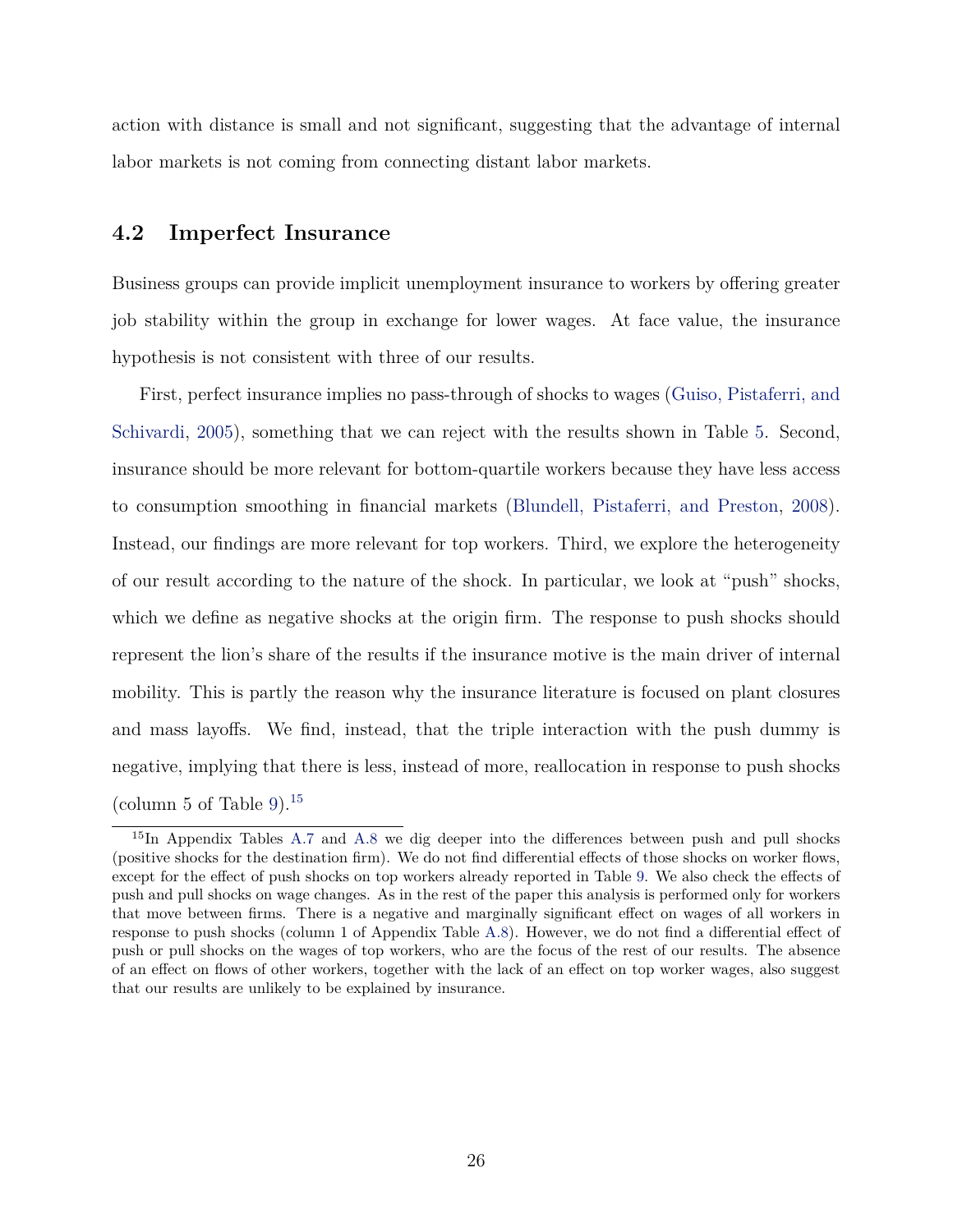### <span id="page-26-0"></span>**4.3 Skill Differentials**

Another possibility is that internal mobility reflects skill differentials between workers in the internal and external markets. Skills may be hard to verify in external workers due to asymmetric information, so employers learn about the worker's true productivity only after hiring. Some skills may also be acquired exclusively after hiring (e.g., learning by doing). In both cases, internal workers are preferred by business groups because they have skills that are hard to verify in external workers, or that external workers do not have.

The question is then what types of skills drive internal mobility. The absence of a tenure effect (columns 2 and 3 in Table [9\)](#page-51-0) suggests that job-specific skills are unlikely to be decisive. Industry-related skills may be more relevant for internal mobility. [Tate and Yang](#page-35-1) [\(2015\)](#page-35-1) argue that internal labor markets can smooth the transfer of human capital within an industry or between industries that require similar skills. First, we test this idea in column 6 of Table [9](#page-51-0) with a triple interaction using a dummy for origin and destination firms that are in the same sector. The triple interaction is negative and not significant, implying that internal reallocation is not stronger within sectors. This suggests that the skills that are valuable for internal reallocation are not narrowly defined within an industry. Second, we add the triple interaction with the index of industrial integration from section [3.3.](#page-19-0) The coefficient on this triple interaction is positive, as expected, implying that there is more internal reallocation in response to shocks when sectors require similar skills because they are more integrated. The coefficient on the triple interaction is, however, not statistically significant (column 7). We interpret this evidence as saying that the skills that drive internal mobility are not necessarily correlated with the industrial process.

Our evidence is, therefore, most consistent with the value of general skills. Recent literature has emphasized the rising importance of general skills [\(Frydman](#page-34-6) [2020;](#page-34-6) [Kaplan, Kle](#page-34-7)[banov, and Sorensen](#page-34-7) [2012\)](#page-34-7). General skills, such as managerial practices, are key factors of production [\(Bloom, Eifert, Mahajan, McKenzie, and Roberts](#page-32-2) [2013;](#page-32-2) Atalay, Hortaçsu, and [Syverson](#page-32-6) [2014\)](#page-32-6). Cross-firm differences in managerial practices are highly persistent [\(Bloom](#page-33-13)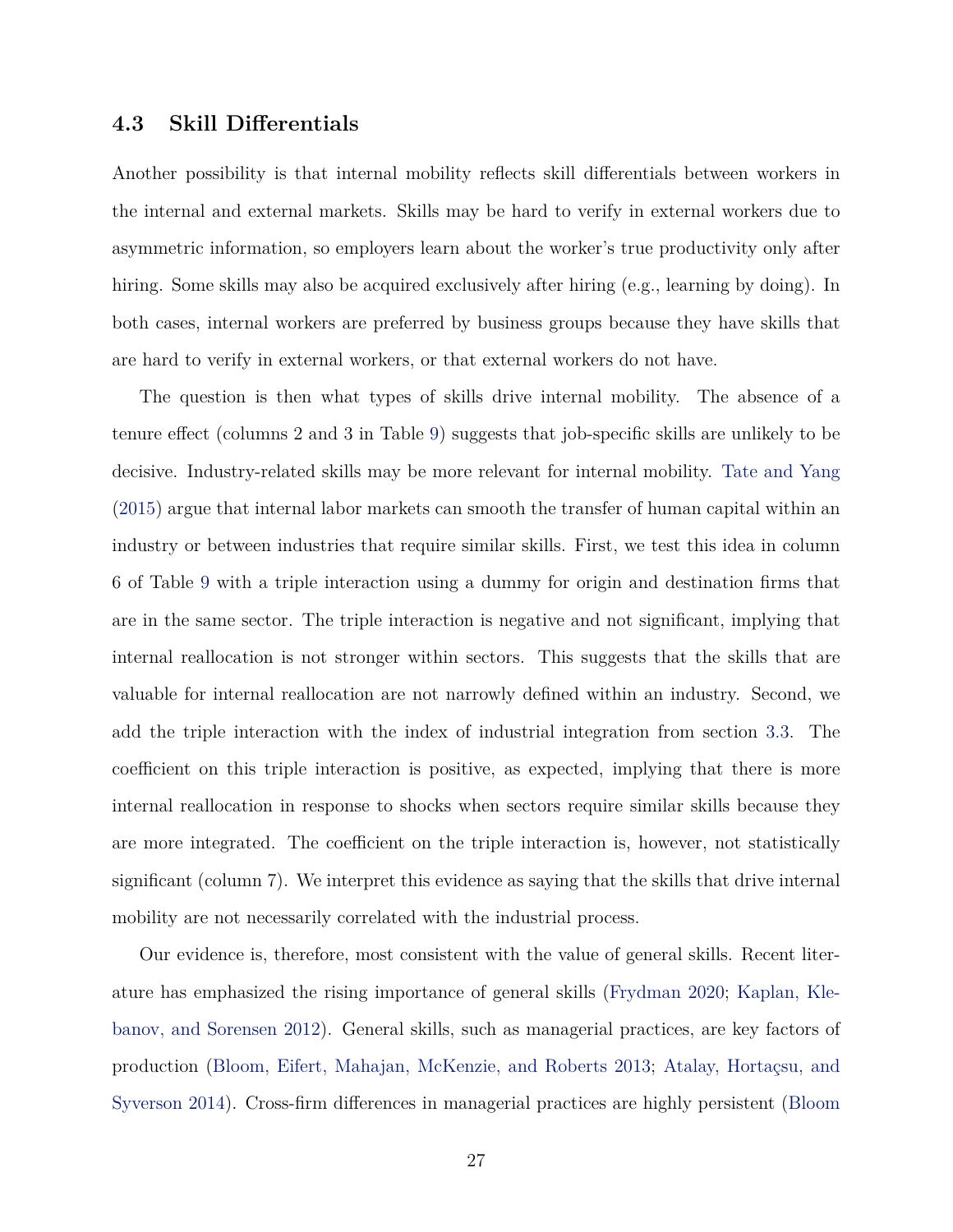[and Van Reenen](#page-33-13) [2007\)](#page-33-13), which suggests that they cannot be easily acquired from the market. Our finding that reallocation is focused on top workers is consistent with the importance of general skills, since these skills are more relevant for top workers [\(Deming and Kahn](#page-33-14) [2018\)](#page-33-14).

In column 8 of Table [9](#page-51-0) we show evidence consistent with the importance of general skills. We find that internal mobility for top workers is more pronounced when the origin firm controls the destination firm; that is, when the top worker is being transferred from above in the hierarchical structure (e.g., from Antarchile to Copec in Figure [1\)](#page-40-0). Since there is positive sorting in hierarchies [\(Garicano and Rossi-Hansberg](#page-34-14) [2006\)](#page-34-14), this suggests that the worker is better endowed with general skills (or "knowledge" in the language of the hierarchies literature). One can also imagine that general skills are more easily acquired or screened for in higher levels of the control hierarchy. This result is also potentially consistent with [Tate](#page-35-1) [and Yang](#page-35-1) [\(2015\)](#page-35-1) since firms that are related by a control link are more likely to share an organizational culture and strategy. Workers are more easily transferred to redeploy their skills when the two firms are similar along these dimensions, even if the firms operate in different industries.<sup>[16](#page-0-0)</sup>

Family firms are sometimes more prone to agency problems and nepotism (Pérez-González [2006\)](#page-35-10). If family business groups drive our results, then it would be at least suggestive evidence against the skill hypothesis. In column 9 of Table [9](#page-51-0) we add a triple interaction with a dummy for groups where the controlling shareholder is a family (as opposed to controlling shareholders such as foreign investors, the state, or others). We find that the triple interaction is small and not significant, suggesting that low-skill family members are unlikely to drive our results.

Overall, our results are most consistent with the idea that labor flows reflect stronger general skills of internal workers. Admittedly, the proxies for frictions that we use in this section are coarse. Our results are more consistent with some frictions than others, but we

<sup>&</sup>lt;sup>16</sup>We also study the link between control of the origin firm over the destination firm and changes in wages and wage-rankings of movers. In Table [A.6](#page-57-0) we find that, although coefficients are positive, there is no statistical significance in the triple interaction.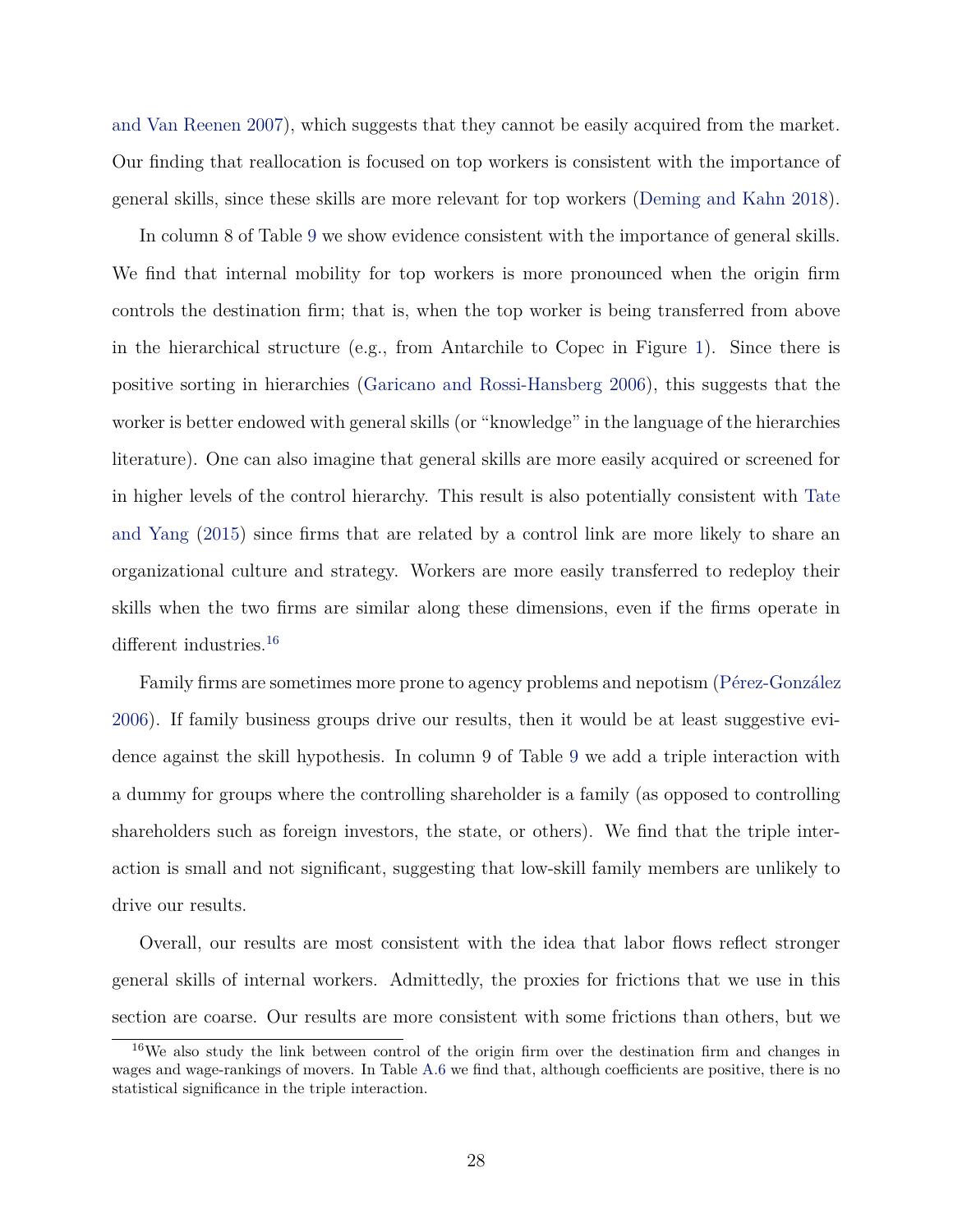cannot rule out any of them. Different frictions can also operate simultaneously to favor internal mobility in business groups.

### <span id="page-28-0"></span>**5 Firm-level Effects of Internal Labor Mobility**

Finally, we study the effect of internal labor market mobility on firm-level outcomes. We do not have access to standard financial variables for most of the firms in our sample since they are private firms. Hence, we can only focus on rough proxies of productivity. Partly for this reason, we view the evidence in this section as only suggestive.

We study whether the arrival of a top worker from within the business group creates value in the destination firm. Firms that receive a top worker from within the group are *treated* firms in our experiment. If the new worker is endowed with more skills, and if she is in a top position, she can potentially have an impact on the entire firm. As shown by [Bloom,](#page-32-2) [Eifert, Mahajan, McKenzie, and Roberts](#page-32-2) [\(2013\)](#page-32-2), better managerial practices can have large effects on firm-level productivity. Hence, the evidence in this section also speaks about the frictions described in the previous section, and in particular, about skill differentials versus other frictions. In the same vein as [Tate and Yang](#page-35-1) [\(2015\)](#page-35-1), our results can help explain productivity differentials between affiliated and non-affiliated firms (e.g., [Schoar](#page-35-2) [2002\)](#page-35-2).

We implement an event study where we compare the productivity of treated firms with the productivity of control firms. *Control* firms are standalone or group firms that receive a top worker from an unaffiliated firm. We follow the strategy of [Abadie and Gardeazabal](#page-32-3) [\(2003\)](#page-32-3), and [Abadie, Diamond, and Hainmueller](#page-32-4) [\(2010\)](#page-32-4), and we build a synthetic control for each treated firm out of the sample of all potential control firms. In order to build the synthetic control we use a 3-year window before firms receive the top worker. The weights on the synthetic control are defined by a minimum distance approach based on firmlevel international shocks, industry, employment level, and dummies for being an exporter and importer. Both treated and control firms are receiving international shocks in our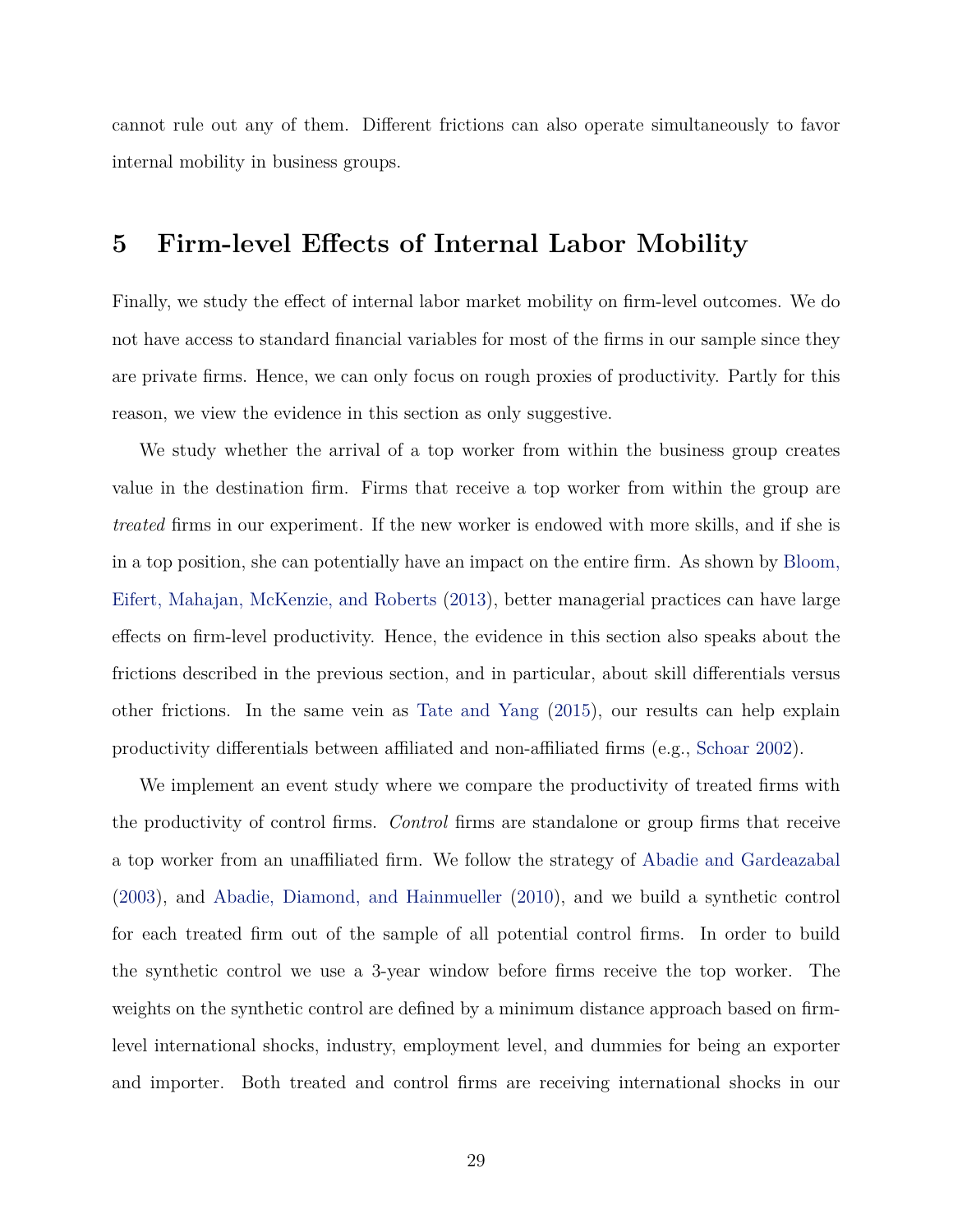experiment. The average effect is computed as the average cumulative difference between the treated firms and the synthetic controls for years 0 through 3, where year 0 is the year during which the firm receives the top worker.

Figure [3](#page-42-0) and Table [10](#page-52-0) report the results. In Panel A we measure productivity as net exports (exports minus imports) over the wage bill of the firm. This measure combines data from customs with the unemployment insurance database. Treated and control firms are virtually indistinguishable in the years before the arrival of the top worker, which supports the idea that this is a clean comparison. Treated firms are more productive after the arrival of the top worker. On average over the next 4 years (years 0 through 3), net exports over wage bill are 45% higher in firms that receive a top worker from the same business group. The strong statistical significance of this difference can be seen in Table [10.](#page-52-0) In Panel B we measure productivity as net exports per employee. There is barely any difference between treated and control firms before and immediately after the arrival of the top worker. However, the advantage of treated firms appears strongly in years 2 and 3. On average over years 0 through 3, treated firms have \$1,340 more net exports per employee.

Next, we use the firm's wage per employee as measure of productivity. Panel C shows an increase in the average wage of the treated firms, while control firms show a slight decrease. The difference between treated and control firms is 12.3% in the period after the arrival of the top worker. As we show in Table [5,](#page-47-0) there is an increase in the wage of the top worker that moves to a destination firm within the group. This could mechanically explain the increase in the average wage of the firm receiving this worker. To address this issue in Panel D we show the average wage of the destination firm excluding the top worker that arrives. Although smaller, the difference of 9.4% remains large and highly significant. This is consistent with the idea that the movement of the top worker has a positive spillover on the productivity of the other workers in the firm [\(Jarosch, Oberfield, and Rossi-Hansberg](#page-34-15) [2018\)](#page-34-15).<sup>[17](#page-0-0)</sup>

<sup>&</sup>lt;sup>17</sup>In the spirit of [Faccio and O'Brien](#page-33-5) [\(2017\)](#page-33-5) we also run reduced-form regressions of firm-level wage and employment growth on export shocks, and the interaction between the shocks and a business-group indicator. We report the results in appendix Table [A.9.](#page-60-0) We find that wage growth is more responsive to export shocks in group firms, but employment growth is less responsive. Higher wage growth and lower employment growth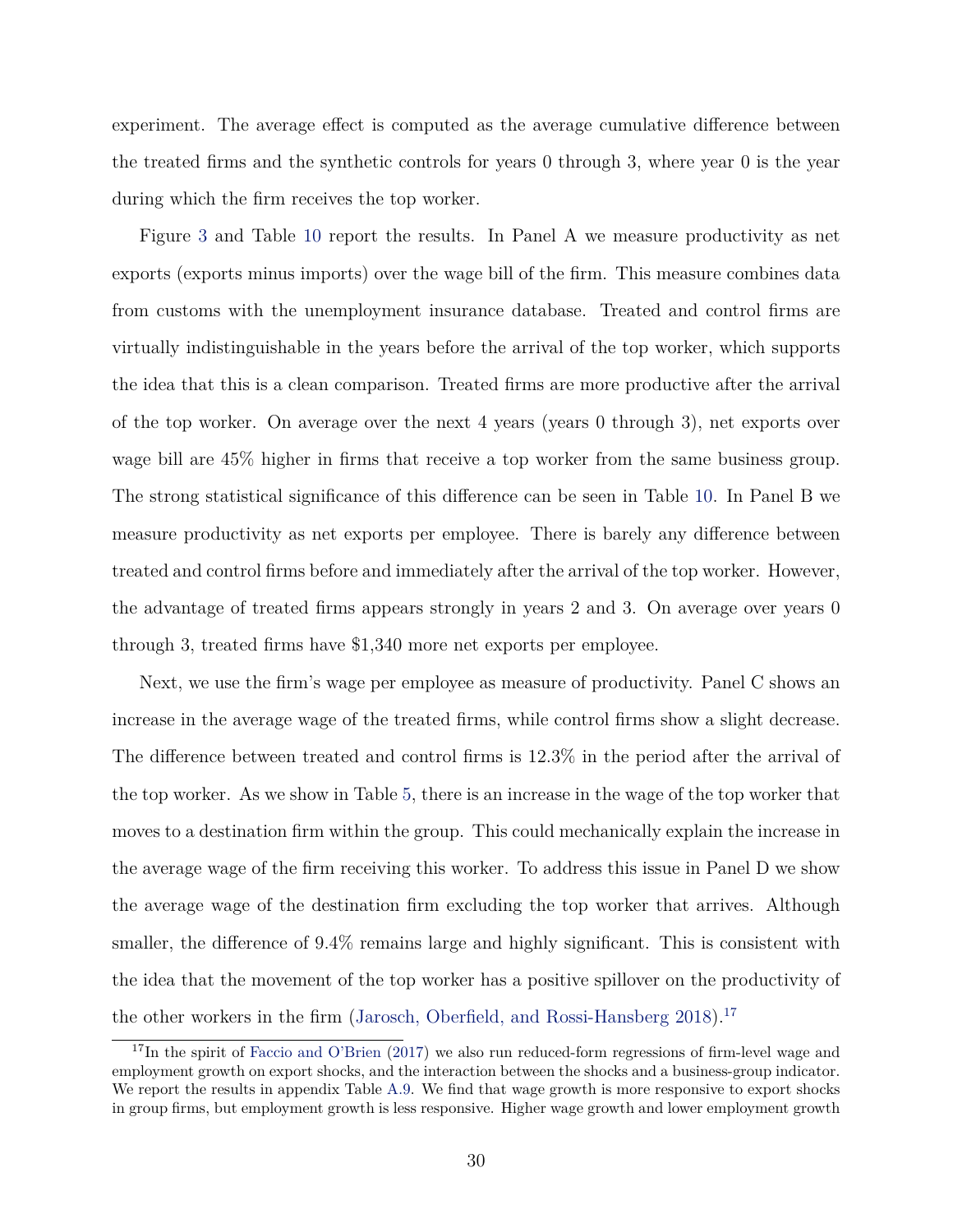In sum, the arrival of a top-worker from within the same business groups is associated with higher productivity along several dimensions. Our results suggest that internal labor mobility adds value by reallocating top workers across group firms. These results also support the idea that top workers from the same group are endowed with more skills in comparison to top workers from the external labor market.

Two caveats are still worth reminding. First, we would like to have better data to look at standard proxies of productivity such as profits or TFP. Second, although the synthetic control methodology is relatively clean in terms of accounting for observable differences between firms, we cannot claim that there are no unobservable factors affecting our comparisons.<sup>[18](#page-0-0)</sup>

## <span id="page-30-0"></span>**6 Conclusions**

Business groups –legally independent firms controlled by the same ultimate shareholder– are common corporate structures around the world. There are several reasons that explain the existence of these complex ownership structures. In this paper we focus on the use of internal labor markets. Business-group firms, unlike standalone firms, have the option of redeploying workers within the group, which could be better than relying on external labor markets. Using a matched employer-employee dataset for Chile we provide novel micro evidence of strong labor mobility inside business groups. Worker flows between group firms are significantly more prevalent than with unaffiliated firms.

suggest increasing productivity as a response to export shocks. For the limited sample of listed firms we find that profitability (ROA, ROE) goes up with export shocks. Finally, we find that group affiliation makes labor hiring and churning (hiring plus firing) less responsive to export shocks. Firing is also less responsive to export shocks, as could be expected from an insurance perspective, but the relevant coefficient on the interaction of export shocks and the group dummy is not statistically significant.

<sup>&</sup>lt;sup>18</sup>We perform two types of robustness checks for the results presented in Table [10.](#page-52-0) First, in Appendix Table [A.10](#page-61-0) we present results using the nearest-neighbor matching with Mahalanobis metric [\(Abadie, Drukker,](#page-32-12) [Herr, and Imbens](#page-32-12) [2004\)](#page-32-12). The results are even stronger in magnitude than with synthetic controls, and of comparable statistical significance. Second, in Appendix Table [A.11](#page-62-0) we show treatment effects for a subset of cases that involve push shocks, and when the origin firm controls the destination firm. The results show a positive and significant effect on all performance measures (net exports per employee, net exports over wage will, average wage, and the average wage of stayers) in these two cases. The magnitude of the treatment effect is somewhat larger than in the base case reported in Table [10,](#page-52-0) but it is also noisier since these are smaller samples.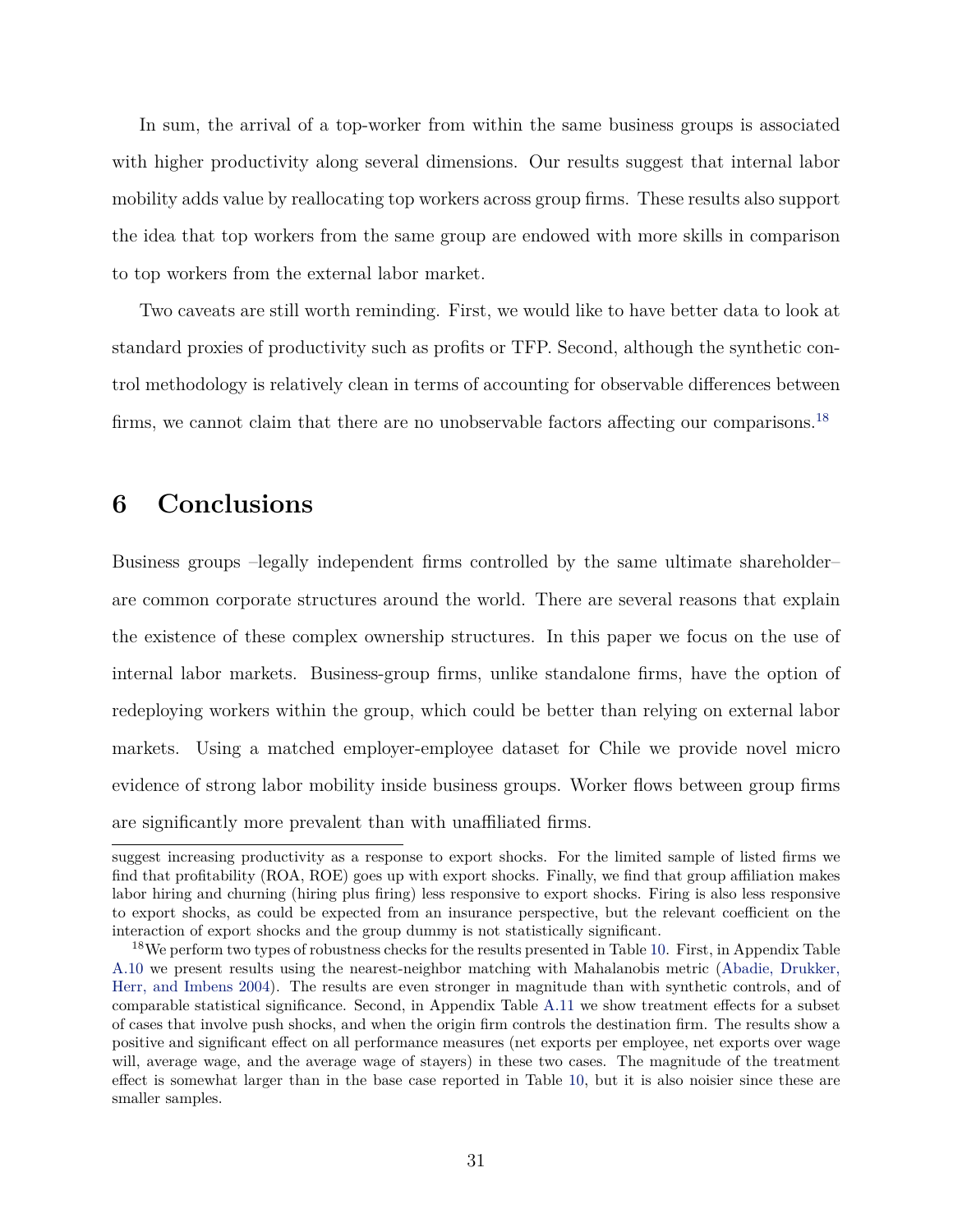We study the reallocation of workers in response to changing business conditions, measured by firm-level changes in international export (and import) prices. International prices have the advantage of being plausibly exogenous to worker flows and firm characteristics in a small and open economy. We find that, in response to shocks, group firms send more top workers to firms in the same group than to unaffiliated firms. The wages of those workers increase as they move within the group, and they reach higher positions. We find that firm-level productivity increases with the arrival of a top worker from within the same group. Hence, our results suggest that internal labor mobility adds value by reallocating top workers across group firms.

Regarding the potential drivers of internal labor mobility, our results are consistent with the importance of general management skills. Joint ownership between firms facilitates the transfer of top workers that are well-endowed with general skills. This explanation is not mutually exclusive with other labor-market frictions, and although we do not find evidence in support of these other frictions, we cannot rule them out completely.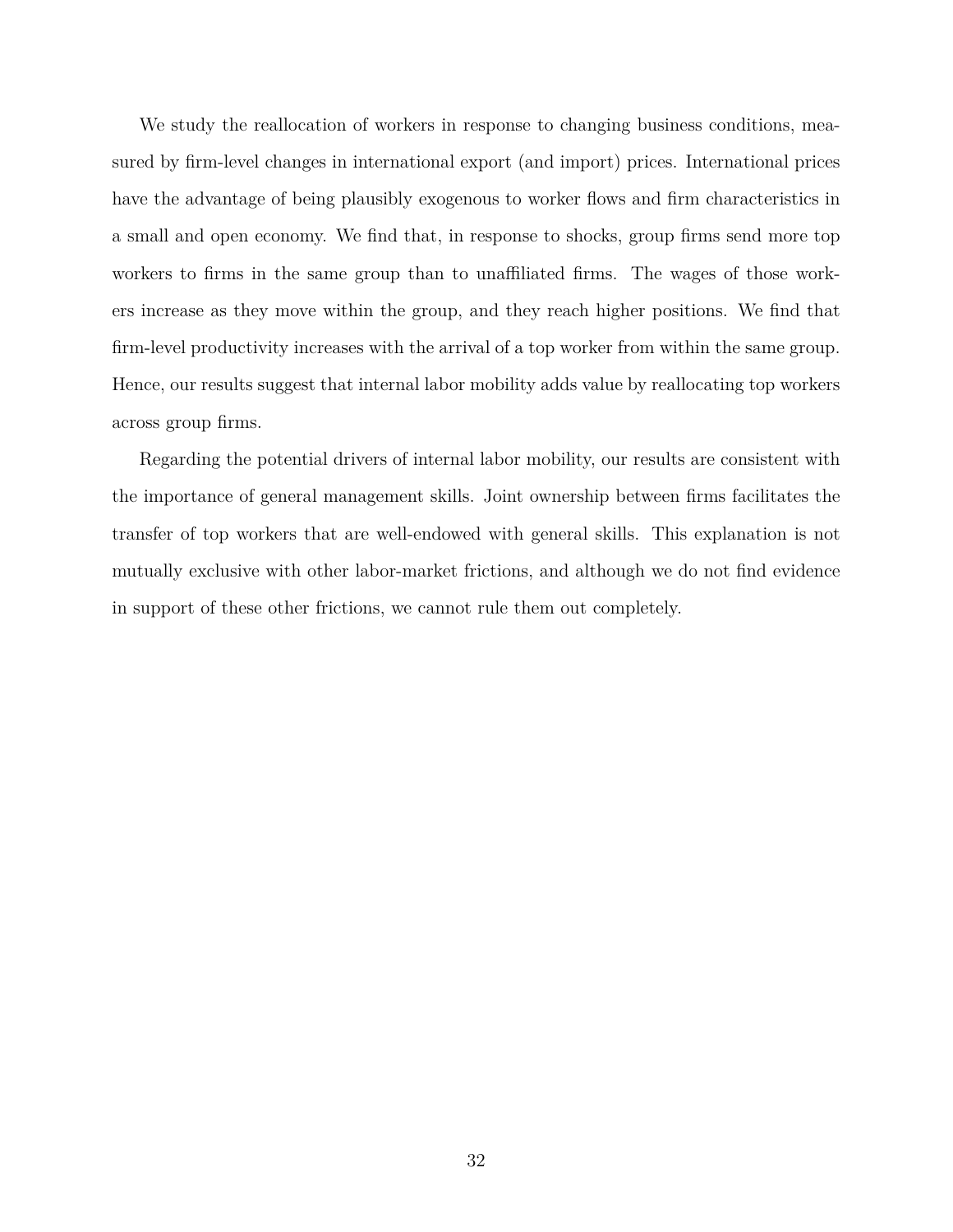# **References**

- <span id="page-32-4"></span>Abadie, Alberto, Alexis Diamond, and Jens Hainmueller, 2010, Synthetic control methods for comparative case studies: Estimating the effect of California's tobacco control program, Journal of the American Statistical Association 105, 493–505. [1,](#page-1-0) [5](#page-28-0)
- <span id="page-32-12"></span>Abadie, Alberto, David Drukker, Jane Leber Herr, and Guido W Imbens, 2004, Implementing matching estimators for average treatment effects in stata, The stata journal 4, 290–311. [18,](#page-28-0) [A.10](#page-61-0)
- <span id="page-32-3"></span>Abadie, Alberto, and Javier Gardeazabal, 2003, The economic costs of conflict: A case study of the Basque country, American Economic Review 93, 113–132. [1,](#page-1-0) [5](#page-28-0)
- <span id="page-32-13"></span>Abadie, Alberto, and Guido W Imbens, 2006, Large sample properties of matching estimators for average treatment effects, econometrica 74, 235–267. [A.10](#page-61-0)
- <span id="page-32-7"></span>Acemoglu, Daron, Vasco Carvalho, Asuman Ozdaglar, and Alireza Tahbaz-Salehi, 2012, Network origins of aggregate fluctuations, Econometrica 80, 1976–2016. [1](#page-1-0)
- <span id="page-32-8"></span>Aldunate, Felipe, Felipe González, Mounu Prem, and Francisco Urzúa, 2020, Privatization and business groups: Evidence from the chicago boys in chile, Explorations in Economic History 78, 101355. [2.2](#page-8-0)
- <span id="page-32-0"></span>Almeida, Heitor, Chang Soo Kim, and Hwanki Brian Kim, 2015, Internal capital markets in business groups: Evidence from the Asian financial crisis, Journal of Finance 70, 2539– 2586. [1](#page-1-0)
- <span id="page-32-6"></span>Atalay, Enghin, Ali Hortaçsu, and Chad Syverson, 2014, Vertical integration and input flows, American Economic Review 104, 1120–1148. [1,](#page-1-0) [4.3](#page-26-0)
- <span id="page-32-1"></span>Autor, David H., David Dorn, and Gordon H. Hanson, 2013, The China syndrome: Local labor market effects of import competition in the United States, American Economic Review 103, 2121–68. [1,](#page-1-0) [2.3](#page-10-0)
- <span id="page-32-10"></span>Bartik, Timothy J, 1991, Who benefits from state and local economic development policies?, . [2.3](#page-10-0)
- <span id="page-32-5"></span>Belenzon, Sharon, and Ulya Tsolmon, 2016, Market frictions and the competitive advantage of internal labor markets, Strategic Management Journal 37, 1280–1303. [1,](#page-1-0) [4.1](#page-23-1)
- <span id="page-32-9"></span>Bernard, Andrew B., Jonathan Eaton, J. Bradford Jensen, and Samuel Kortum, 2003, Plants and productivity in international trade, American Economic Review 93, 1268–1290. [2.3](#page-10-0)
- <span id="page-32-11"></span>Blanchard, Olivier Jean, and Lawrence F Katz, 1992, Regional evolutions, Brookings Papers on Economic Activity 1992, 1–75. [2.3](#page-10-0)
- <span id="page-32-2"></span>Bloom, Nicholas, Ben Eifert, Aprahit Mahajan, David McKenzie, and John Roberts, 2013, Does management matter? Evidence from India, Quarterly Journal of Economics 128, 1–51. [1,](#page-1-0) [4.3,](#page-26-0) [5](#page-28-0)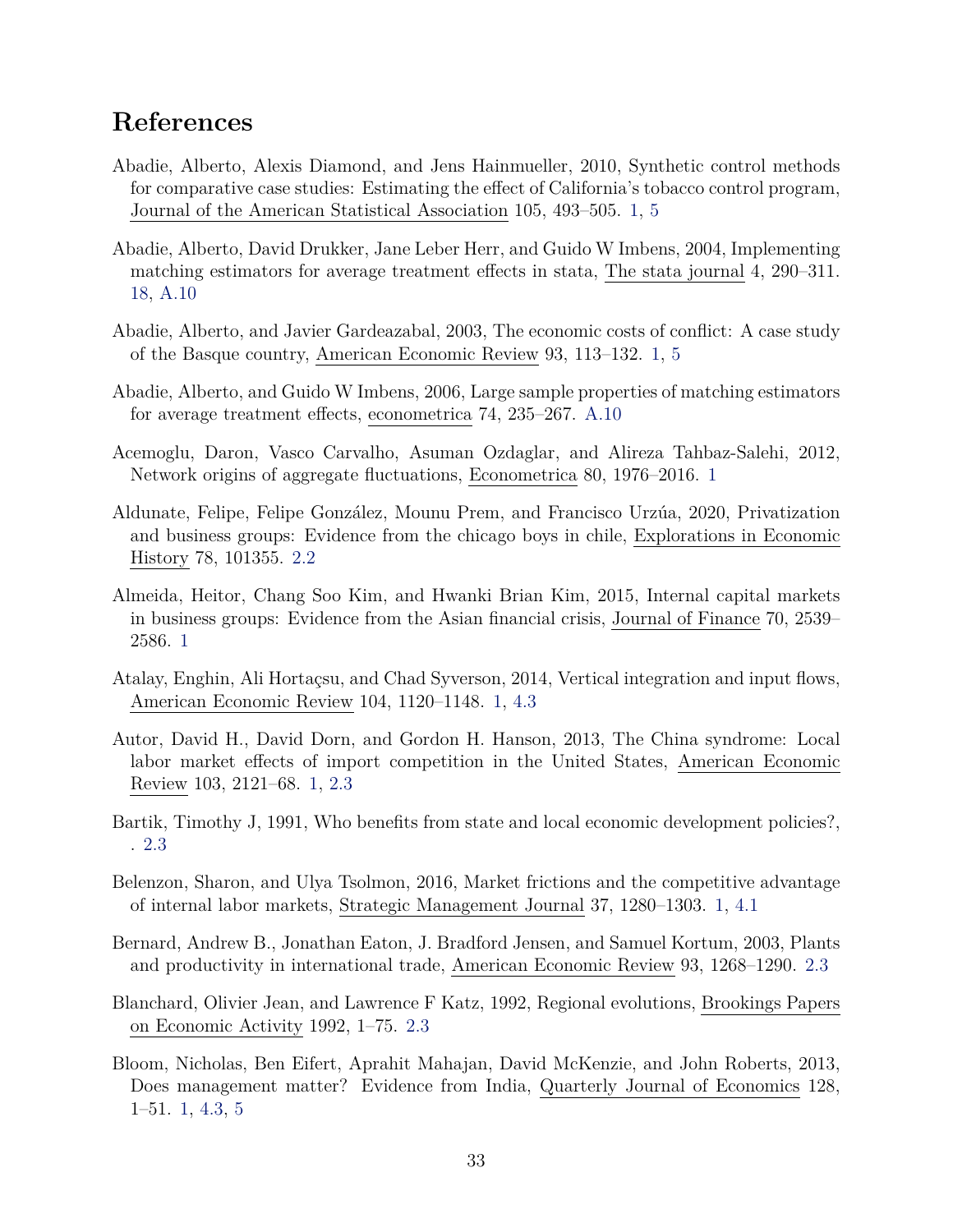- <span id="page-33-13"></span>Bloom, Nicholas, and John Van Reenen, 2007, Measuring and explaining management practices across firms and countries, Quarterly Journal of Economics 122, 1351–1408. [4.3](#page-26-0)
- <span id="page-33-12"></span>Blundell, Richard, Luigi Pistaferri, and Ian Preston, 2008, Consumption inequality and partial insurance, American Economic Review 98, 1887–1921. [4.2](#page-25-0)
- <span id="page-33-0"></span>Boutin, Xavier, Giacinta Cestone, Chiara Fumagalli, Giovanni Pica, and Nicolas Serrano-Velarde, 2013, The deep-pocket effect of internal capital markets, Journal of Financial Economics 109, 122–145. [1](#page-1-0)
- <span id="page-33-1"></span>Buchuk, David, Borja Larrain, Francisco Munoz, and Francisco Urzúa, 2014, The internal capital markets of business groups: Evidence from intra-group loans, Journal of Financial Economics 112, 190–212. [1,](#page-1-0) [2.2](#page-8-0)
- <span id="page-33-2"></span>Buchuk, David, Borja Larrain, Mounu Prem, and Francisco Urzúa, 2020, How do internal capital markets work? Evidence from the great recession, Review of Finance 24, 847–889. [1](#page-1-0)
- <span id="page-33-9"></span>Card, David, Jorg Heining, and Patrick Kline, 2013, Workplace heterogeneity and the rise of west German wage inequality, Quarterly Journal of Economics 128, 967–1015. [2.1,](#page-8-1) [A.1](#page-36-0)
- <span id="page-33-6"></span>Cestone, Giacinta, Chiara Fumagalli, Francis Kramarz, and Giovanni Pica, 2018, Insurance between firms: The role of internal labor markets, Working paper SSRN. [1,](#page-1-0) [2.4](#page-12-0)
- <span id="page-33-11"></span>Davis, Steven, and Till von Wachter, 2011, Recessions and the costs of job loss, Brookings Papers on Economic Activity 43, 1–72. [6](#page-12-0)
- <span id="page-33-14"></span>Deming, David, and Lisa Kahn, 2018, Skill requirements across firms and labor markets: Evidence from job postings for professionals, Journal of Labor Economics 36, 337–369. [4.3](#page-26-0)
- <span id="page-33-7"></span>Ding, Xiang, Teresa Fort, Stephen Redding, and Peter Schott, 2019, Structural change within versus across firms: Evidence from the United States, Working Paper Harvard University. [1](#page-1-0)
- <span id="page-33-10"></span>Donelli, Marcelo, Borja Larrain, and Francisco Urzúa, 2013, Ownership dynamics with large shareholders: An empirical analysis, Journal of Financial and Quantitative Analysis 48, 579–609. [2.2](#page-8-0)
- <span id="page-33-4"></span>Duchin, Ran, and Denis Sosyura, 2013, Divisional managers and internal capital markets, Journal of Finance 68, 387–429. [1,](#page-1-0) [3.1,](#page-14-1) [3.5](#page-21-0)
- <span id="page-33-8"></span>Elliott, Matthew, Benjamin Golub, and Matthew Jackson, 2014, Financial networks and contagion, American Economic Review 10, 3115–3153. [1](#page-1-0)
- <span id="page-33-5"></span>Faccio, Mara, and William O'Brien, 2017, Business groups and employment, Working paper. [1,](#page-1-0) [17](#page-28-0)
- <span id="page-33-3"></span>Friedrich, Benjamin, Lisa Laun, Costas Meghir, and Luigi Pistaferri, 2019, Earnings dynamics and firm-level shocks, NBER Working paper 25786. [1,](#page-1-0) [3.4](#page-20-0)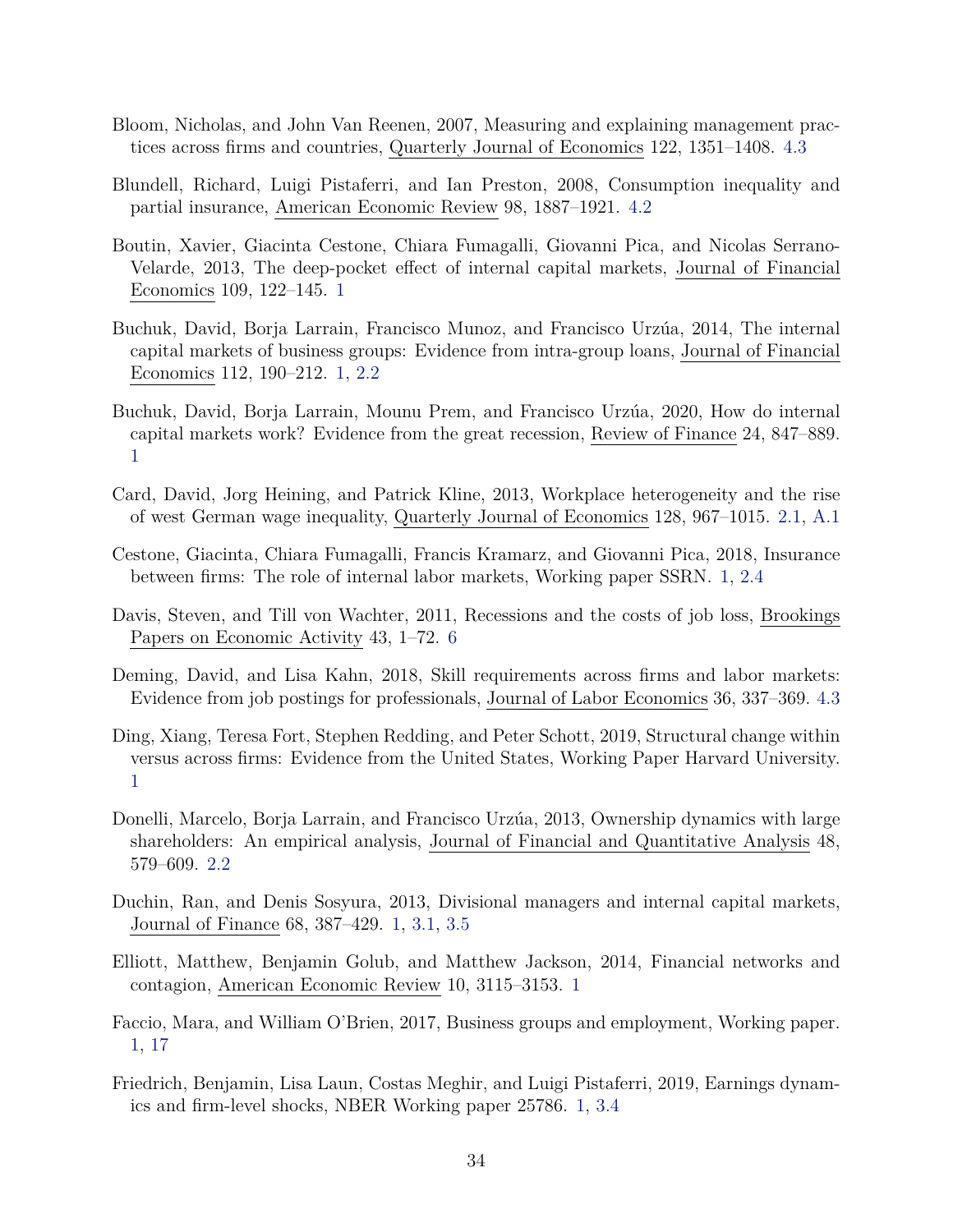- <span id="page-34-6"></span>Frydman, Carola, 2020, Rising through the ranks: The evolution of the market for corporate executives, 1936-2003, Management Science pp. –. [1,](#page-1-0) [4.3](#page-26-0)
- <span id="page-34-14"></span>Garicano, Luis, and Esteban Rossi-Hansberg, 2006, Organization and inequality in a knowledge economy, Quarterly Journal of Economics 121, 1383–1435. [4.3](#page-26-0)
- <span id="page-34-12"></span>Garin, Andrew, and Filipe Silverio, 2018, How responsive are wages to demand within the firm? Evidence from idiosyncratic export demand shocks, Working paper. [3.4](#page-20-0)
- <span id="page-34-5"></span>Giroud, Xavier, and Holger Mueller, 2015, Capital and labor reallocation within firms, Journal of Finance 70, 1767–1804. [1](#page-1-0)
- <span id="page-34-1"></span>Gopalan, Radha, Vikram Nanda, and Amit Seru, 2007, Affiliated firms and financial support: Evidence from Indian business groups, Journal of Financial Economics 86, 759–795. [1](#page-1-0)
- <span id="page-34-8"></span>Grossman, Sanford J., and Oliver D. Hart, 1986, The costs and benefits of ownership: A theory of vertical and lateral integration, Journal of Political Economy 94, 691–719. [1,](#page-1-0) [3.1](#page-14-1)
- <span id="page-34-13"></span>Guiso, Luigi, Luigi Pistaferri, and Fabiano Schivardi, 2005, Insurance within the firm, Journal of Political Economy 113, 1054–1087. [4.2](#page-25-0)
- <span id="page-34-9"></span>Hart, Oliver D., 2001, Financial contracting, Journal of Economic Literature 39, 1079–1100. [1](#page-1-0)
- <span id="page-34-4"></span>Hoshi, Takeo, Anil Kashyap, and David Scharfstein, 1991, Corporate structure, liquidity, and investment: Evidence from Japanese industrial groups, Quarterly Journal of Economics 106, 33–60. [1](#page-1-0)
- <span id="page-34-2"></span>Hummels, David, Rasmus Jørgensen, Jakob Munch, and Chong Xiang, 2014, The wage effects of offshoring: Evidence from Danish matched worker-firm data, American Economic Review 104, 1597–1629. [1,](#page-1-0) [2.3](#page-10-0)
- <span id="page-34-11"></span>Jacobson, Louis S., Robert J. LaLonde, and Daniel G. Sullivan, 1993, Earnings losses of displaced workers, The American Economic Review 83, 685–709. [6](#page-12-0)
- <span id="page-34-15"></span>Jarosch, Gregor, Ezra Oberfield, and Esteban Rossi-Hansberg, 2018, Learning from coworkers, Working paper, Princeton University. [5](#page-28-0)
- <span id="page-34-7"></span>Kaplan, Steven N., Mark M. Klebanov, and Morten Sorensen, 2012, Which CEO characteristics and abilities matter?, Journal of Finance 67, 973–1007. [1,](#page-1-0) [4.3](#page-26-0)
- <span id="page-34-0"></span>Khanna, Tarun, and Yishay Yafeh, 2007, Business groups in emerging markets: Paragons or parasites?, Journal of Economic Literature 45, 331–372. [1](#page-1-0)
- <span id="page-34-3"></span>Kline, Patrick, Neviana Petkova, Heidi Williams, and Owen Zidar, 2019, Who profits from patents? Rent-sharing at innovative firms, Quarterly Journal of Economics 134, 1343– 1404. [1,](#page-1-0) [3.4](#page-20-0)
- <span id="page-34-10"></span>Larrain, Borja, and Francisco Urzúa, 2016, Do business groups change with market development?, Journal of Economics and Management Strategy 25, 750–784. [2.2](#page-8-0)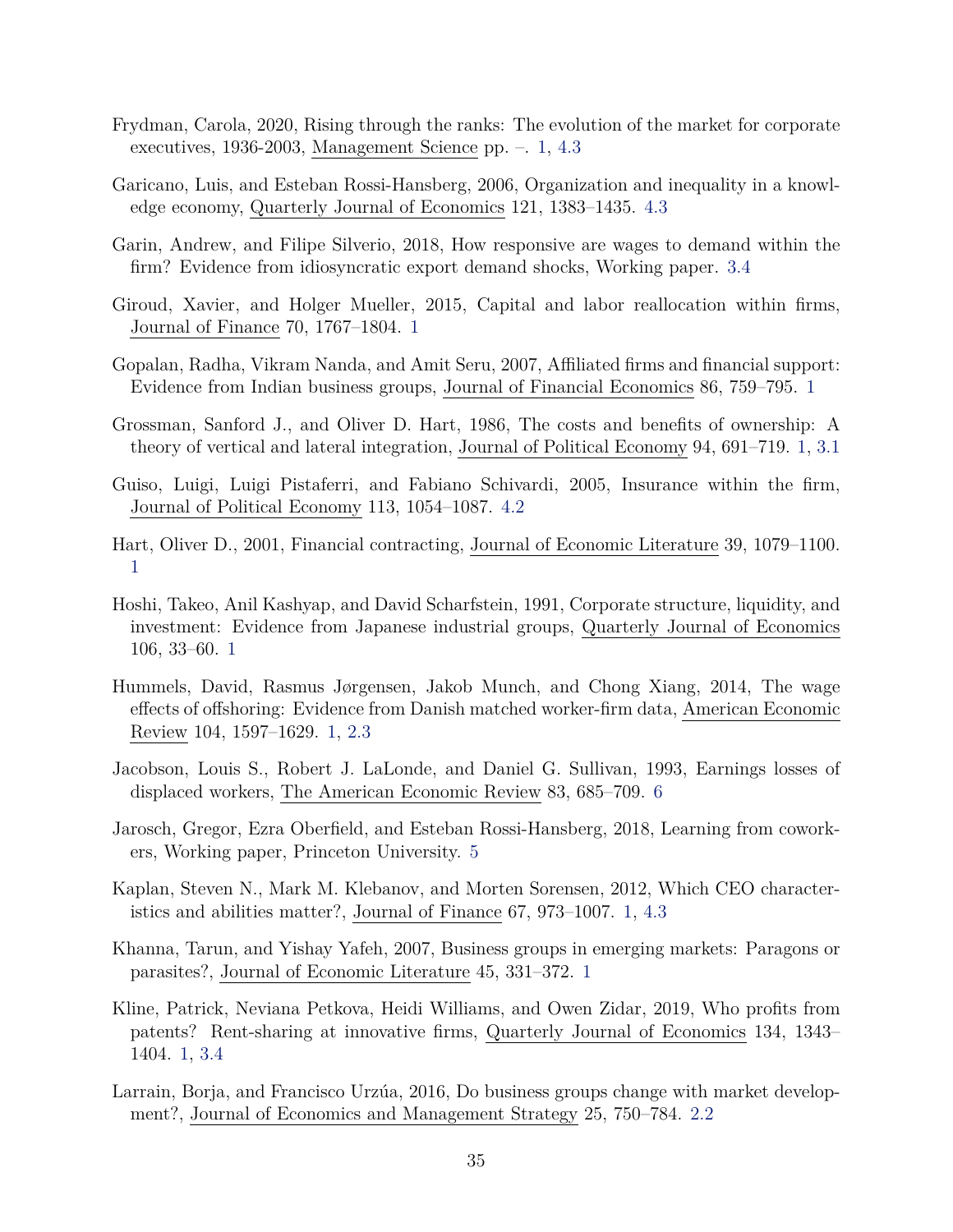- <span id="page-35-7"></span>Melitz, Marc J, 2003, The impact of trade on intra-industry reallocations and aggregate industry productivity, Econometrica 71, 1695–1725. [2.3](#page-10-0)
- <span id="page-35-8"></span>Modigliani, Franco, and Merton H Miller, 1958, The cost of capital, corporation finance and the theory of investment, American Economic Review 48, 261–297. [3.1](#page-14-1)
- <span id="page-35-0"></span>Morck, Randall, Daniel Wolfenzon, and Bernard Yeung, 2005, Corporate governance, economic entrenchment, and growth, Journal of Economic Literature 43, 655–720. [1](#page-1-0)
- <span id="page-35-10"></span>Pérez-González, Francisco, 2006, Inherited control and firm performance, American Economic Review 96, 1559–1588. [4.3](#page-26-0)
- <span id="page-35-4"></span>Scharfstein, David, and Jeremy C. Stein, 2000, The dark side of internal capital markets: divisional rent-seeking and inefficient investment, Journal of Finance 55, 2537–2564. [1,](#page-1-0) [3.1,](#page-14-1) [3.5](#page-21-0)
- <span id="page-35-2"></span>Schoar, Antoinette, 2002, The effect of diversification on firm productivity, Journal of Finance 62, 2379–2403. [1,](#page-1-0) [5](#page-28-0)
- <span id="page-35-6"></span>Silva, Rui, 2020, Internal labor markets, wage convergence and investment, Journal of Financial and Quantitative Analysis pp. –. [1](#page-1-0)
- <span id="page-35-11"></span>Song, Jae, David J. Price, Fatih Guvenen, Nicholas Bloom, and Till Von Wachter, 2015, Firming up inequality, Discussion paper, National Bureau of Economic Research. [A.1](#page-36-0)
- <span id="page-35-3"></span>Stein, Jeremy C., 1997, Internal capital markets and the competition for corporate resources, Journal of Finance 52, 111–133. [1,](#page-1-0) [3.1,](#page-14-1) [3.5](#page-21-0)
- <span id="page-35-1"></span>Tate, Geoffrey, and Liu Yang, 2015, The bright side of corporate diversification: Evidence from internal labor markets, Review of Financial Studies 28, 2203–2249. [1,](#page-1-0) [2.3,](#page-10-0) [2.4,](#page-12-0) [3.4,](#page-20-0) [4.3,](#page-26-0) [5,](#page-28-0) [A.2](#page-38-0)
- <span id="page-35-5"></span>, 2019, The human factor in acquisitions: Cross-industry labor mobility and corporate diversification, pp. –. [1](#page-1-0)
- <span id="page-35-9"></span>Wooldridge, Jeffrey, 2002, Econometric Analysis of Cross Section and Panel Data (The MIT Press: Cambridge, MA). [3.6](#page-22-0)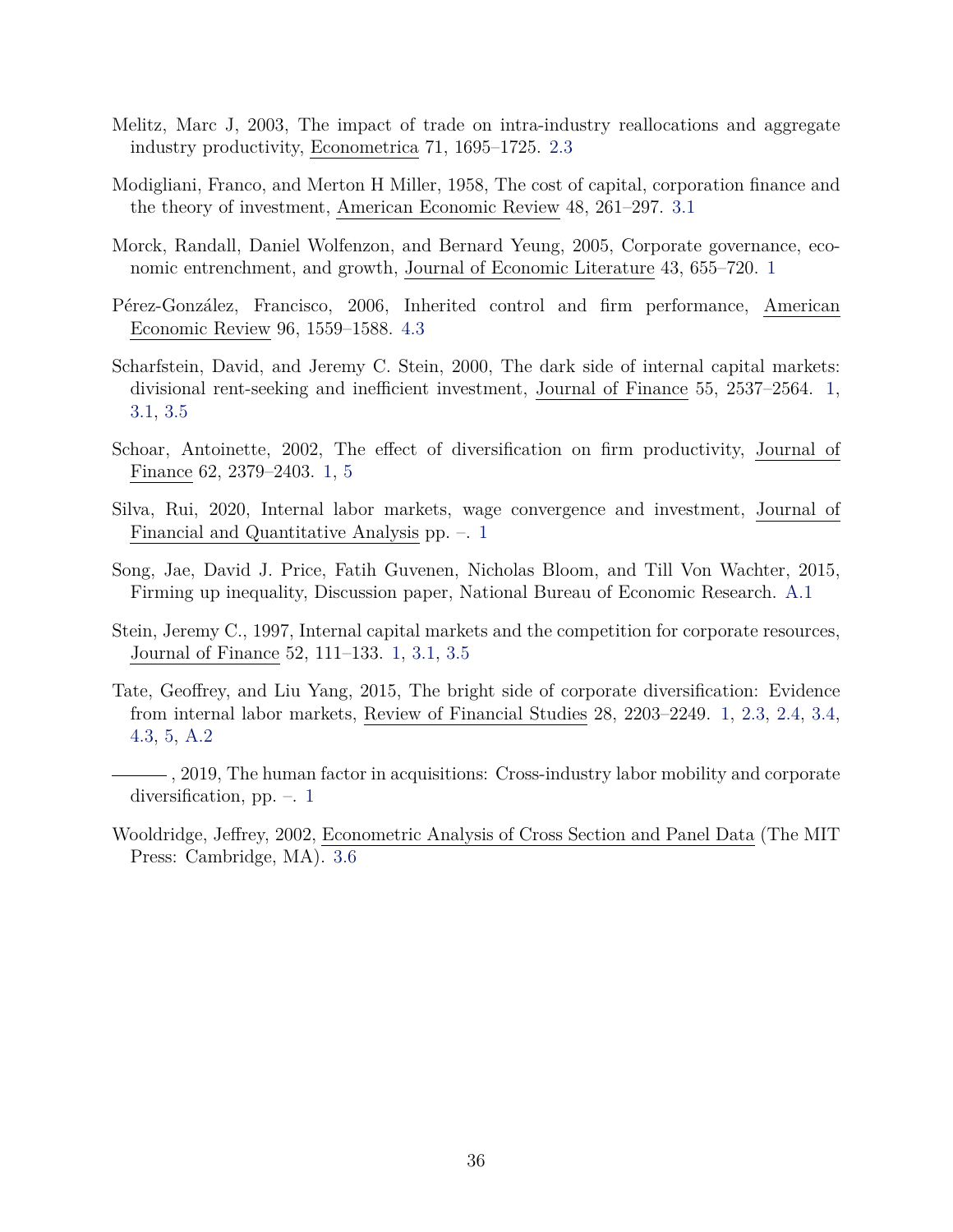# **Appendix**

## <span id="page-36-0"></span>**A.1 Data Appendix**

This appendix describes in detail the datasets used in the paper and the cleaning procedures and merging procedures used.

**Limitations of Unemployment Insurance Dataset.** Wage records are subject to three important limitations. First, they include only workers who have formal contracts with employers. According to standard estimates of the main employment survey in Chile carried out by the Institute of National Statistics, around 83% of dependent employment is formal in Chile, one of the highest in the region. Second, they include only workers who signed their contracts after 2002. Thus, workers with formal contracts that either (i) started working after 2002, (ii) changed formal jobs after 2002 and/or (iii) renegotiated any contract characteristic after 2002, should be in the dataset. Since 2002, the coverage of the dataset has been increasing. In fact, aggregate employment that appears in the unemployment insurance (UI) dataset in 2015, i.e., around 4.6 million, is less than the population that contributes to pension funds, 5.1 million, which is not affected by the constraints of the dataset. Nevertheless, workers contributing to pension funds include public workers, which are around 600,000. Thus, by 2015, aggregate employment of the dataset is approximately the same as the one reported by pension funds administrators. Third, wages are top-coded at a certain threshold. Around 4% of workers were top-coded in their main jobs in 2015, which represents around  $20\%$  of firms' aggregate wage expenditures.<sup>[19](#page-0-0)</sup>

**Cleaning Process of Unemployment Insurance Dataset.** We implement a set of cleaning filters to the dataset that are standard in the literature [\(Song, Price, Guvenen, Bloom,](#page-35-11) [and Von Wachter](#page-35-11) [2015;](#page-35-11) [Card, Heining, and Kline](#page-33-9) [2013\)](#page-33-9). First, we drop firms that have less than 5 workers. These represent around 2/3 of the total number of firms and represent around 8% of total employment in 2015. We drop these firms because the identification of a firm in the dataset is done through tax IDs. Thus, there might be concerns that tax IDs with few workers might not be firms but, e.g., shell corporations for tax purposes. This decision also helps to make more meaningful the statistics of within-firm distribution of workers and it follows the restrictions applied in matched employer-employee datasets. Second, we focus on spells at the highest-paying jobs for each individual in each year. This implies dropping around 17% of total job spells per year. Regarding workers that have several jobs, the income of their main jobs represents around 90% of their total labor income across jobs in 2015. Third, we exclude workers that have a weak labor attachment. That is, we exclude workers that earn less than a quarter of the annual equivalent of the minimum wage. These workers represent around 15% of employment and around 1% of firms' aggregate wage expenditures in 2015. Given these restrictions, we end up with a dataset of around 100,000 employers and 4.6 million workers.

**Business Groups Dataset Limitations.** Chilean financial statements for public firms report the list of consolidating entities, which include those with direct and indirect ownership. So, if firm A owns, and hence consolidates with firm B, and in turn firm B owns

 $19$ This number represents a lower bound due to the fact that wages are censored for top-coded workers.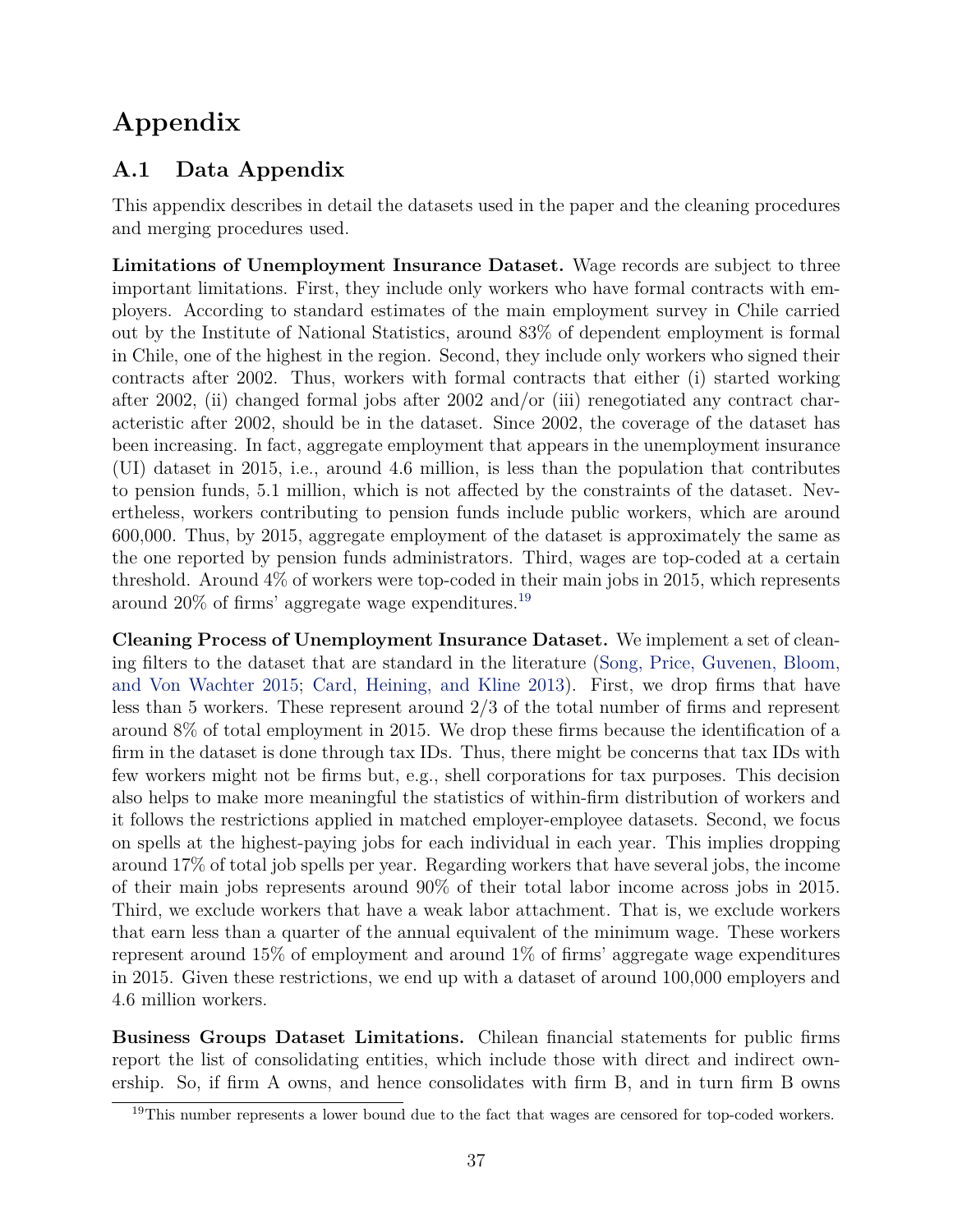and consolidates with firm C, then the statements of firm A will also name firm C under the list of consolidating entities. We also redo the list at the group level by adding up all the available consolidation lists of individual public firms in the group. For example, we put together the consolidation lists for firm A and firm B (if both are public), just in case that the list for firm A has errors and omissions. The same is done with the list of related investments for all the public firms in the group.

Two caveats about the ownership data are in order. First, our business group data excludes financial firms (commercial banks, mutual fund companies, pension fund administrators, etc.). This is not a big omission for our purposes because ties between business groups and banks have been limited by regulation since the aftermath of the debt crisis in the 1980s. Second, although we are able to identify the private firms that belong to each group, we do not know the direct ownership stake between pairs of private firms in the group. For example, if X is a listed firm, and Y and Z are private firms that consolidate with X, then we know that X, Y, and Z belong to the same group. We also know the stake between X and Y. However, we do not know the stake between Y and Z.

**Merge of the Labor Dataset with the Business Group Dataset.** As with the employer-employee dataset, firms in the business groups data are identified with unique tax IDs. We use these unique identifiers to merge both datasets. From the business group dataset, around 45% of firms are on average across years in the employer-employee dataset. From the aforementioned cleaned employer-employee dataset, around 0.3% of firms across years are in the business group dataset. These firms represent on average about 3% and 5% of aggregate employment and wage bill, respectively. At the same time, these firms represent close to 80% of the stock market capitalization of the Chilean market, and their total revenue over GDP is almost 60%.

**COMTRADE dataset.** This dataset is organized and cleaned by the Centre d'Etudes Prospectives et d'Informations Internationales (CEPII, for its acronym in French). CEPII organizes COMTRADE's database into BACI, which is a cleaned version of COMTRADE's database. This dataset, identifies the value and quantity for each 6-digit HS product and country that is traded globally. This dataset is merged to the firm-level international trade dataset using unique HS codes and country IDs.

**Merge of the Customs Dataset with the Labor Dataset.** Once the international price shocks are created at the firm level, the international trade dataset is merged at the firm level with the unemployment insurance and group data using firms' unique tax IDs. It is important to note that, due to confidentiality restrictions, this merge is not implemented by the authors. In fact, the authors in this paper do not have direct access to the merged datasets. Only staff of the Central Bank of Chile can work with the merged datasets in a secure server once all tax IDs are erased and replaced with fake IDs. Furthermore, all the moments that are documented in this paper have been revised in order to meet the data agreement standards so that no individual tax ID can be identified. This guarantees anonymity and the confidentiality of the dataset.

From the trade dataset, around 45% of firms that either export or import are merged with the UI dataset on average across years. These firms that are merged account for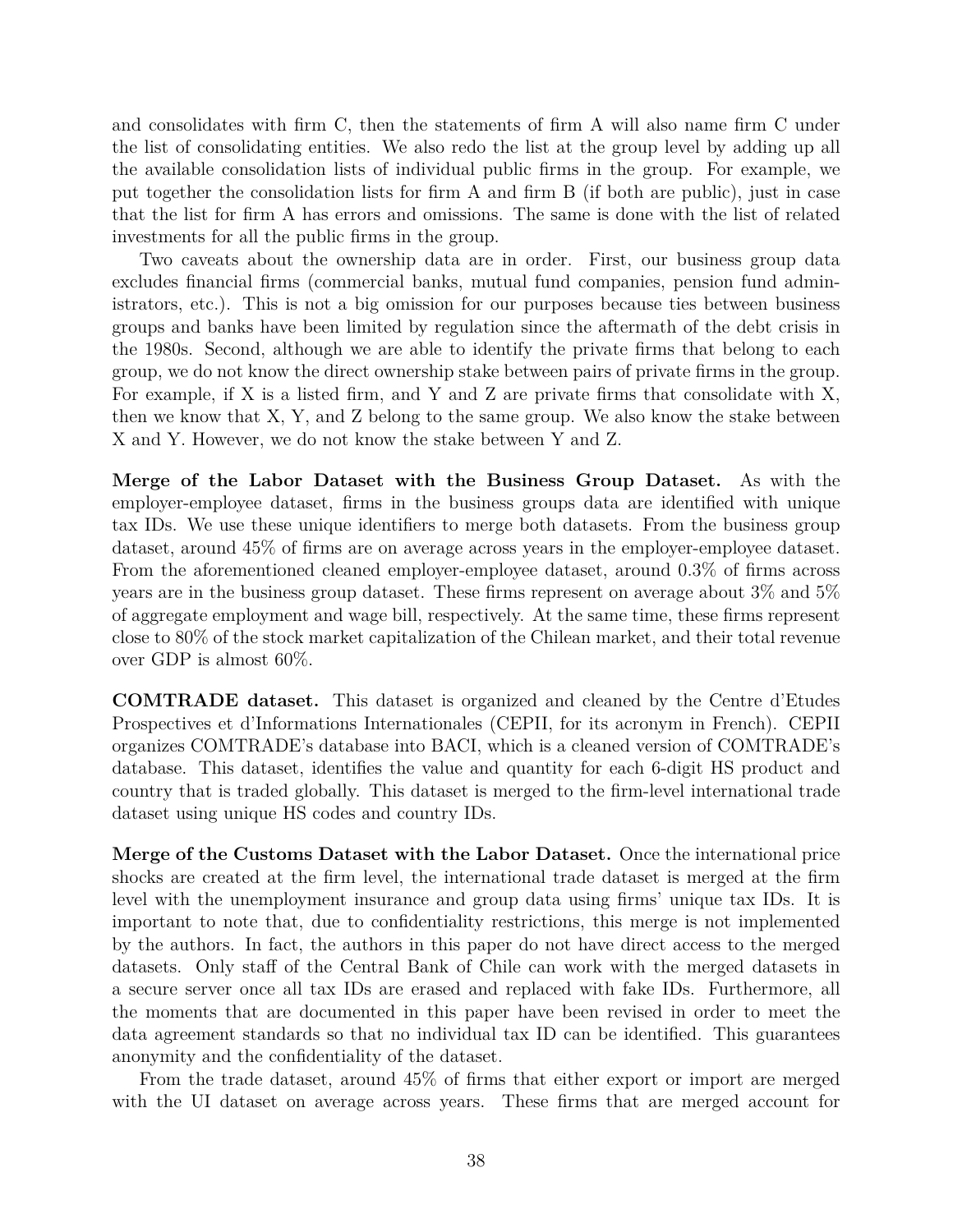around 98% and 95% of export and import flows, respectively. From the cleaned UI dataset, around 4% and 15% of firms export and import, respectively. Among firms that are merged, importers account for around 38% and 50% of employment and aggregate wage bill, respectively, whereas exporters account for 15% and 25%, respectively. Among firms that appear in both the UI and trade dataset, 73% are only importers, 6% are only exporters and 21% do both. Firms that do both activities account for 97% and 72% of aggregate exports and imports, respectively.

### <span id="page-38-0"></span>**A.2 Shocks to Tobin's Q**

We now follow the finance literature and use changes in *industry*-level Tobin's Q as our measure of shocks [\(Tate and Yang,](#page-35-1) [2015\)](#page-35-1). We collect data from Economatica, which provides financial statements and stock market information for the universe of listed firms in Chile. For each listed firm, we compute Tobin's Q as the ratio between the market and book value of assets. The market value of assets is equal to the market value of equity plus the book value of debt. Next, we calculate the average Tobin's Q across all listed firms in each industry each year. We use the industry classification given by the employer-employee data at the two-digit level (20 industries). Finally, for each firm in our employer-employee dataset (listed and private), we define the shock as the percentage change in Tobin's Q for the industry to which the firm belongs. Besides endogeneity concerns of Tobin's Q, specially for business group firms that account for a large fraction of listed firms, perhaps the biggest drawback is that Tobin's Q shocks are relatively coarse. We lose the granularity of the trade shocks used in the main text, which we measure at the firm level instead of the industry level. By construction, there are no within-industry shocks when we use Tobin's Q. Tobin's Q shocks are also more relevant for listed firms rather than private firms, which represent the lion's share of our employment data.

Table [A.12](#page-63-0) reports the results for Equation [\(3.1\)](#page-14-1) using as shocks the difference in Tobin's Q growth for each firm's industry. The interaction term between the same group dummy and the relative shock is positive but not significant for the sample of all workers (column 1). The effect becomes large and statistically significant at the 5% level for workers at the top quartile of the within-firm wage distribution (column 7). To interpret the magnitude of the effect, consider an origin group firm that faces a one-standard-deviation relative negative shock. The average destination firm in the same group receives a flow of top workers that is 2.4 percentage points larger than the average unaffiliated destination firm. Relative to the standard deviation of top-worker flows, this result means that there is 12% more reallocation towards same-group firms than to unaffiliated firms in response to Q shocks (=0*.*024*/*0*.*205).

The sample with Tobin's Q is larger, hence it allows us to include firm-pair fixed effects and control for all time-invariant differences between affiliated and unaffiliated pairs. By including firm pair fixed effects we compare the response to shocks *within* pairs of affiliated and unaffiliated firms. The even columns in Table [A.12](#page-63-0) report the results of estimating Equation [\(3.1\)](#page-14-1) with firm-pair fixed effects. This regression is identified on the basis of repeated worker flows between pairs of firms over time. For this reason, the number of observations decreases from around 50,000 to 24,000 (compare columns 1 and 2 of Table [A.12\)](#page-63-0). The regression confirms the finding that group firms actively use internal labor markets, especially for top workers. In fact, the coefficients on our interaction of interest are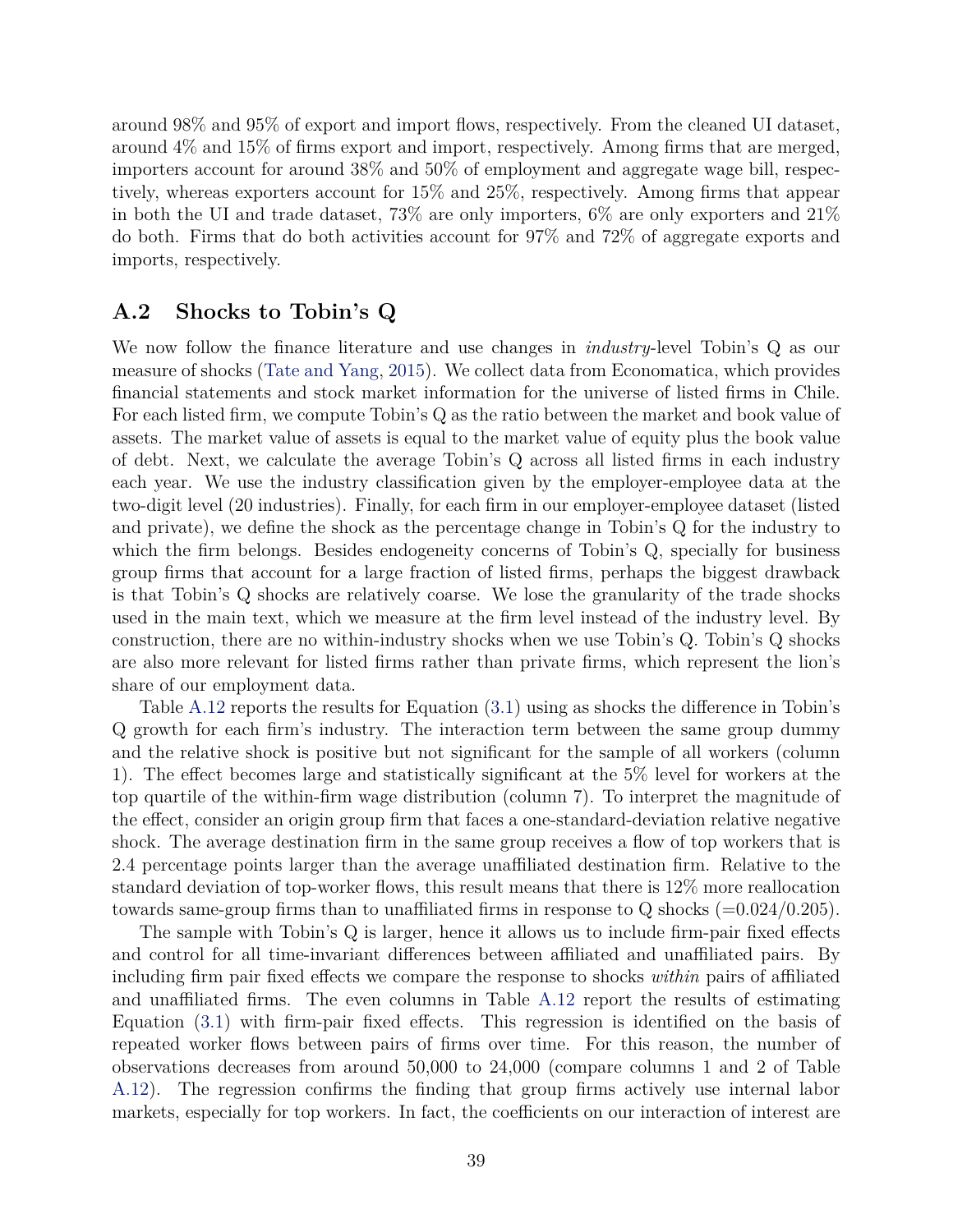not statistically different when comparing regressions with and without pair fixed effects. This suggests that the results are not driven by unobserved heterogeneity between affiliated and unaffiliated pairs.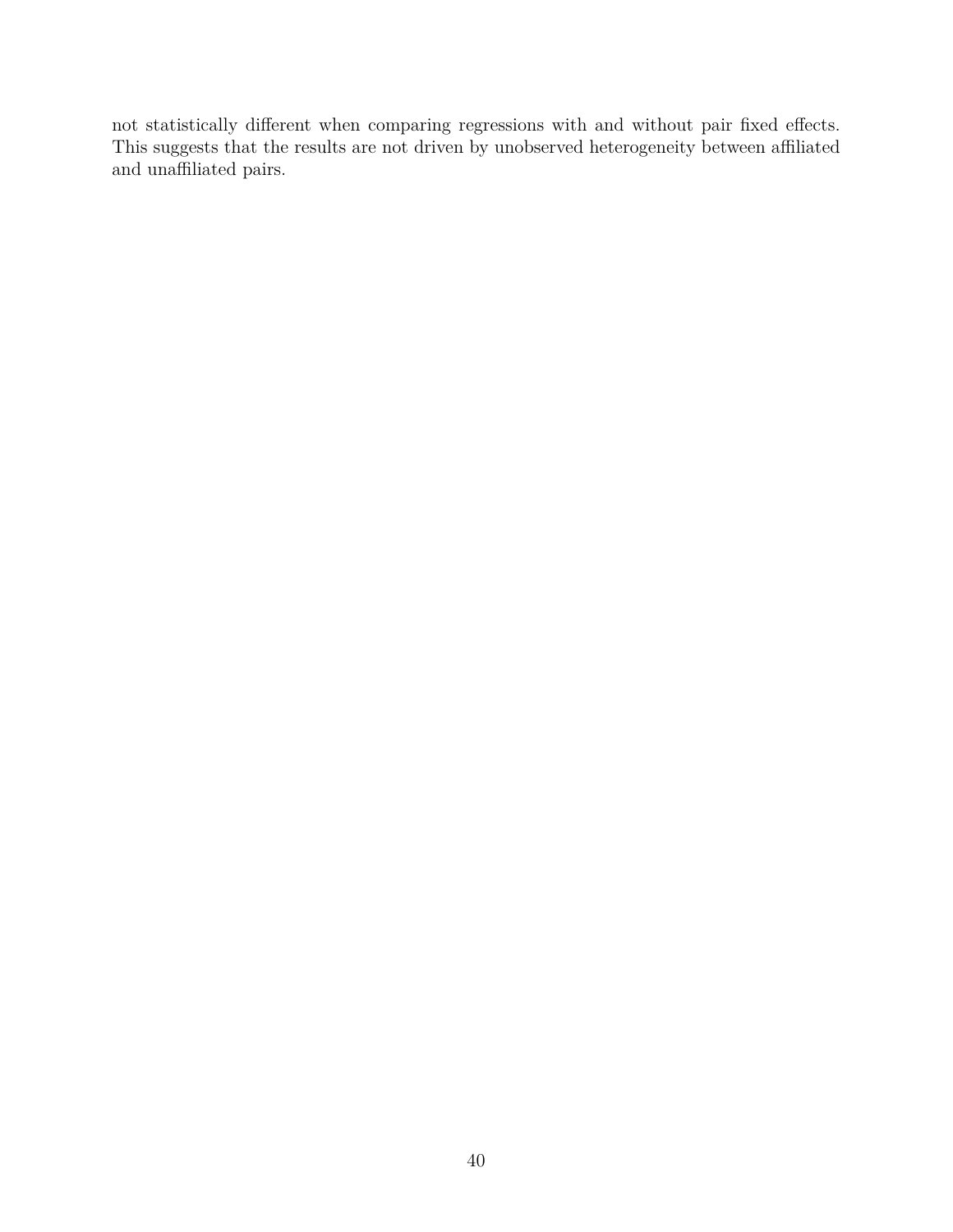

<span id="page-40-0"></span>Figure 1: Example of the Ownership Structure of a Business Group: Antarchile

**Notes:** This figure presents the ownership structure of Antarchile, one of the largest business groups in Chile and controlled by the Angelini family.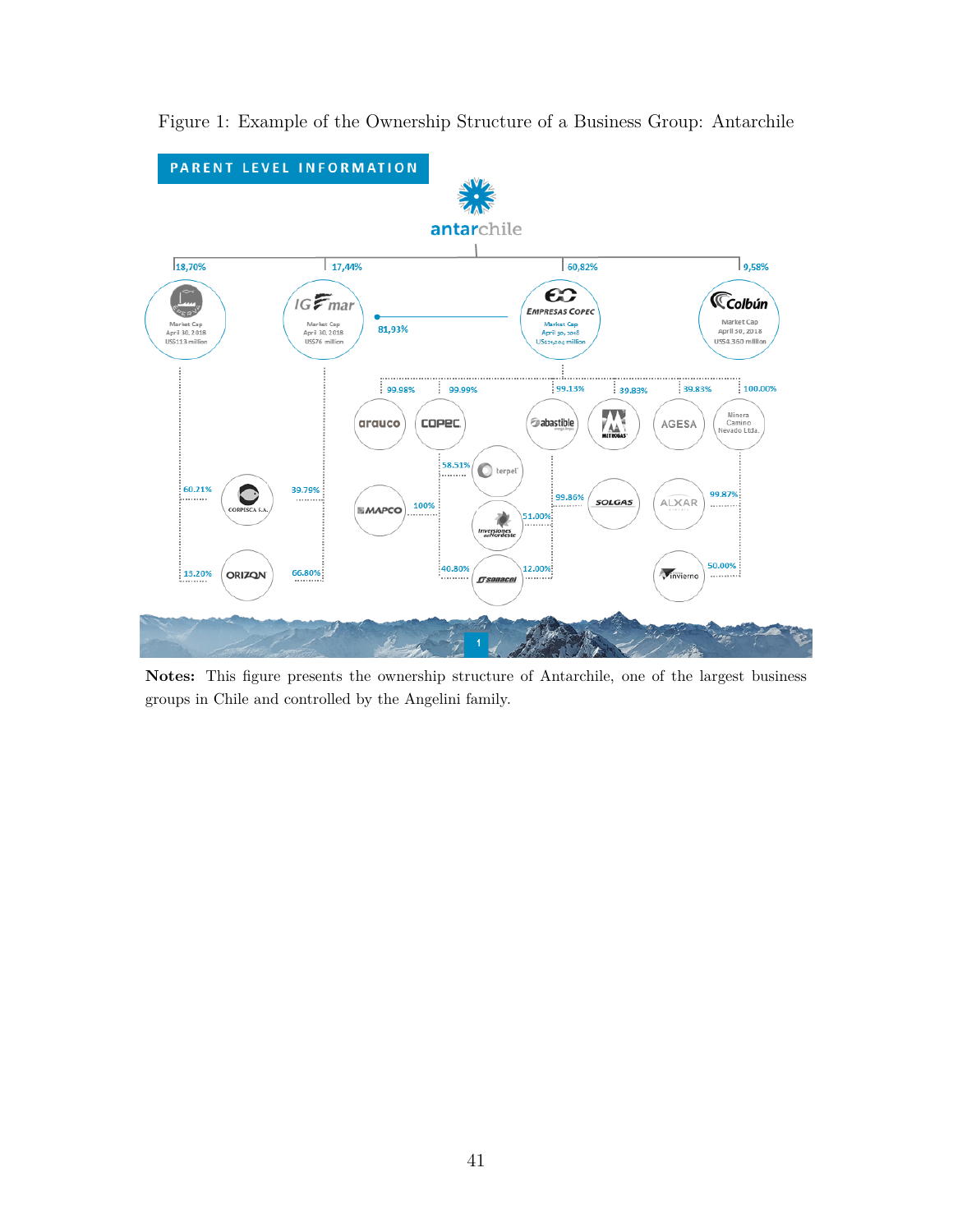

<span id="page-41-0"></span>

### A and B belong to the same business group

**Notes:** This diagram illustrates the identification strategy used in the paper (see Section [3.1\)](#page-14-2). Firms *A* and *B* belong to the same business group, while firms *A* and *C* are unaffiliated. Assume firms *B* and *C* face a positive shock. We compare  $\frac{\#(A\to B)}{\#(A\to B)+\#(A\to C)}$  to  $\frac{\#(A\to C)}{\#(A\to B)+\#(A\to C)}$ , where  $#(A \rightarrow B)$  denotes the number of workers moving from firm *A* to firm *B*, and  $#(A \rightarrow C)$  denotes the number of workers moving from firm A to firm C.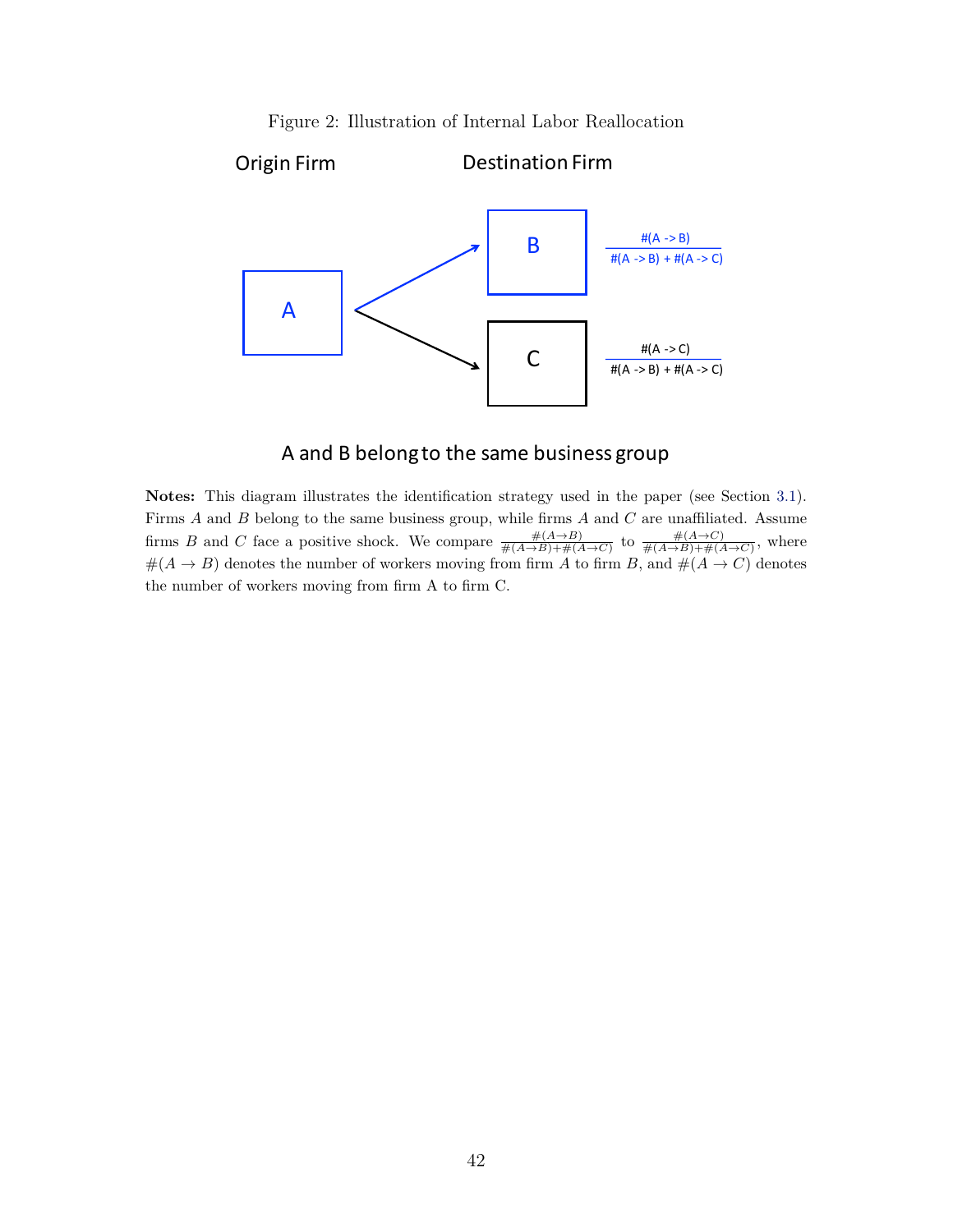<span id="page-42-0"></span>

Figure 3: Impact of Receiving a Top Worker

**Notes:** The figure shows the evolution of net exports (exports minus imports), and log average wages for treated firms and for synthetic control firms. Treated firms are business group firms that receive a top worker from the same business group. Synthetic control firms are firms, in a group or standalone, that receive a top worker from a firm that is not affiliated. Panel A shows results for net exports over the firm's wage bill, while Panel B shows the results for net exports over the firm's number of employees. In Panel C average wage is computed using all the workers of the firm, while in Panel D it is computed using workers that worked at the firm before the treatment (stayers). The choice of synthetic controls is discussed in Section [5.](#page-28-0)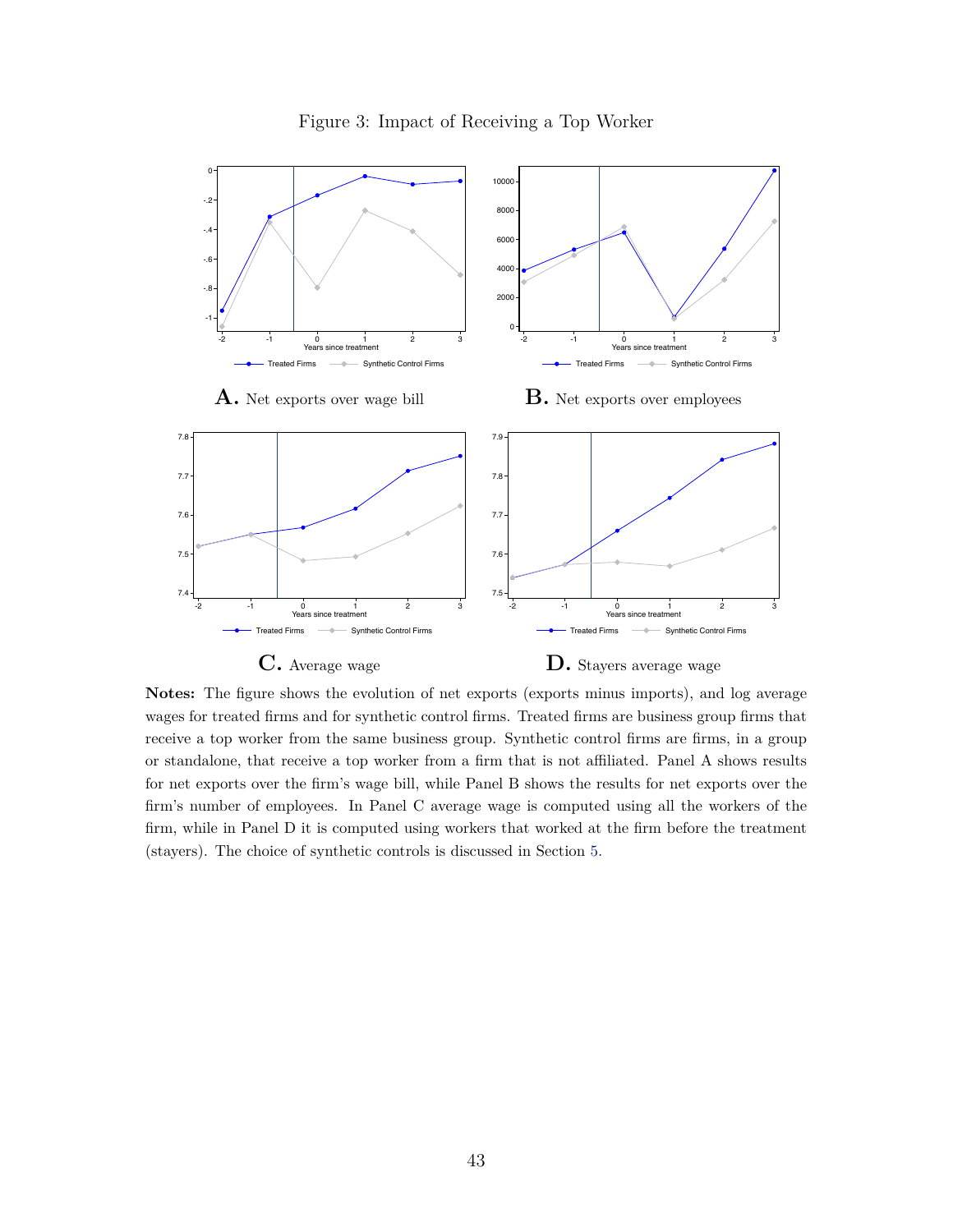| Number of Firms            | Mean per Year | Total     |
|----------------------------|---------------|-----------|
| All                        | 66,001        | 198,670   |
| <b>Business Group</b>      | 236           | 310       |
| Standalone                 | 65,765        | 198,360   |
| Number of Workers          | Mean per Year | Total     |
| All                        | 3,309,022     | 6,881,912 |
| <b>Business Group</b>      | 103,308       | 332,851   |
| Standalone                 | 3,205,714     | 6,811,616 |
|                            |               |           |
| Number of Workers per Firm | Mean per Year | Total     |
| All                        | 50            | 35        |
| <b>Business Group</b>      | 438           | 1,074     |
| Standalone                 | 49            | 34        |
| Number of Firm Pairs       | Mean per Year | Total     |
| All                        | 2,475         | 22,789    |
| Same Business Group        | 160           | 1,038     |

<span id="page-43-0"></span>Table 1: Summary Statistics for Number of Firms, Workers, and Firm Pairs

**Notes:** This table reports statistics for the number of firms, number of workers, number of workers per firm, and number of firm pairs with employment flows, for our sample of Chilean firms (2004- 2015). We report the average per year and the total number of unique values of each variable in our sample. Firms can be in a business group or standalone. All firm pairs have a group firm as origin firm. Destination firms can be in the same group or unaffiliated (in other business groups or standalone firms).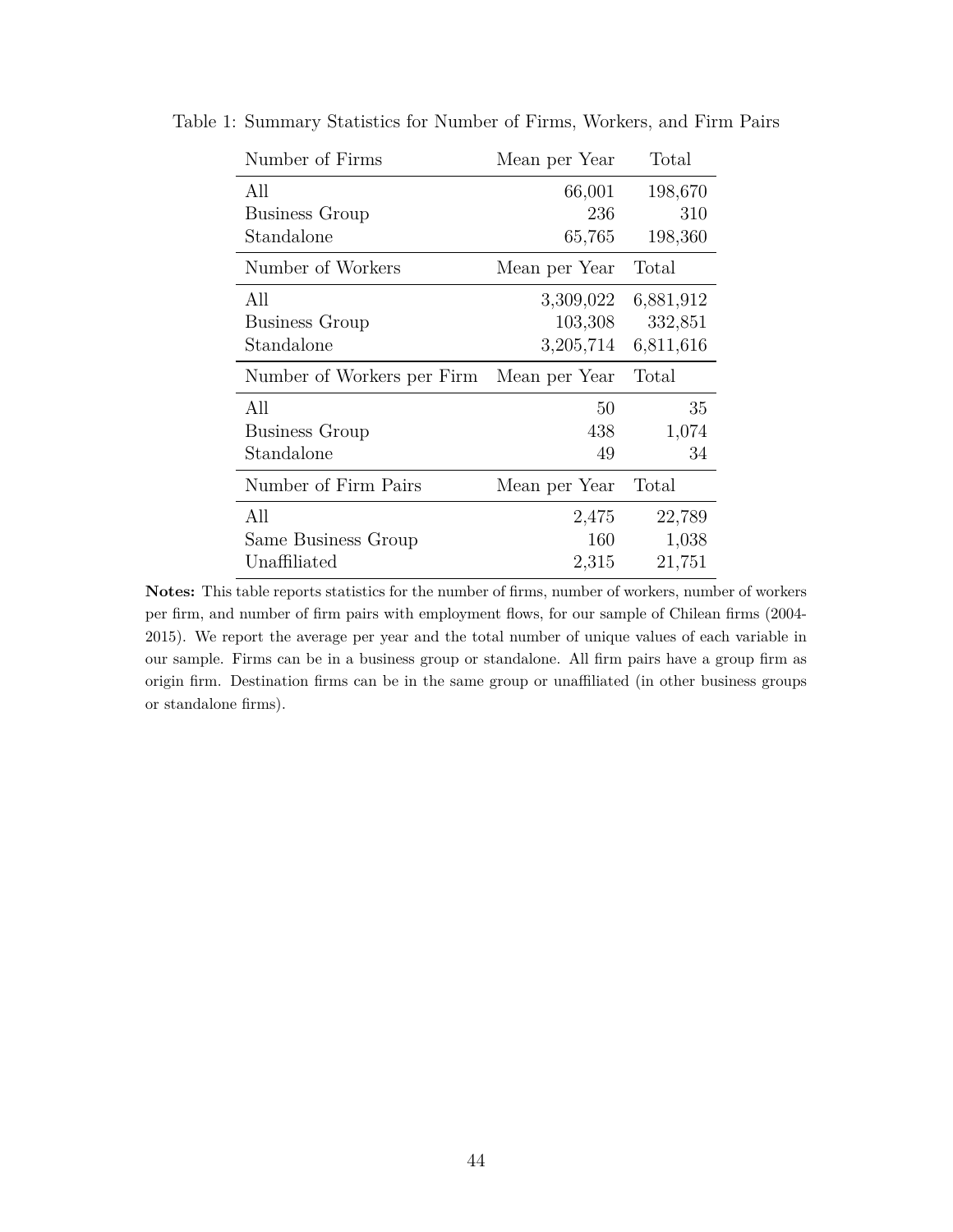|                               |                     | Means (across firm-pair-years)    |           |        |          |  |
|-------------------------------|---------------------|-----------------------------------|-----------|--------|----------|--|
|                               |                     | by quartiles of wage distribution |           |        |          |  |
|                               | Pairs of Firms      | All                               | Bottom 25 | Mid 50 | Top $25$ |  |
| Worker Flow $(\%)$            | Same Business Group | 5.3                               | 8.1       | 10.7   | 19.8     |  |
|                               | Unaffiliated        | 1.9                               | 3.6       | 4.4    | 11.6     |  |
| Number of Employees Sent      | Same Business Group | 3.6                               | 2.0       | 3.4    | 2.6      |  |
|                               | Unaffiliated        | 1.3                               | 1.2       | 1.3    | 1.2      |  |
| Wage Changes of Movers $(\%)$ | Same Business Group | 5.1                               | 10.0      | 2.0    | 6.1      |  |
|                               | Unaffiliated        | $-3.2$                            | 0.2       | $-6.0$ | $-6.2$   |  |

<span id="page-44-0"></span>Table 2: Summary Statistics for Worker Flows and Wage Changes of Movers

**Notes:** This table reports averages across all firm-pair-years of worker flows and wage changes of employees that move between firms. The worker flow is the number of workers sent by the origin firm to a particular destination firm relative to the total number of workers sent by that origin firm to all destination firms in a year. All origin firms are group firms. Destination firms can be in the same group or unaffiliated (in other business groups or standalone firms). We present flows for all workers, and for those in the bottom quartile, middle quartiles, and top quartile of the within-firm wage distribution of the origin firm.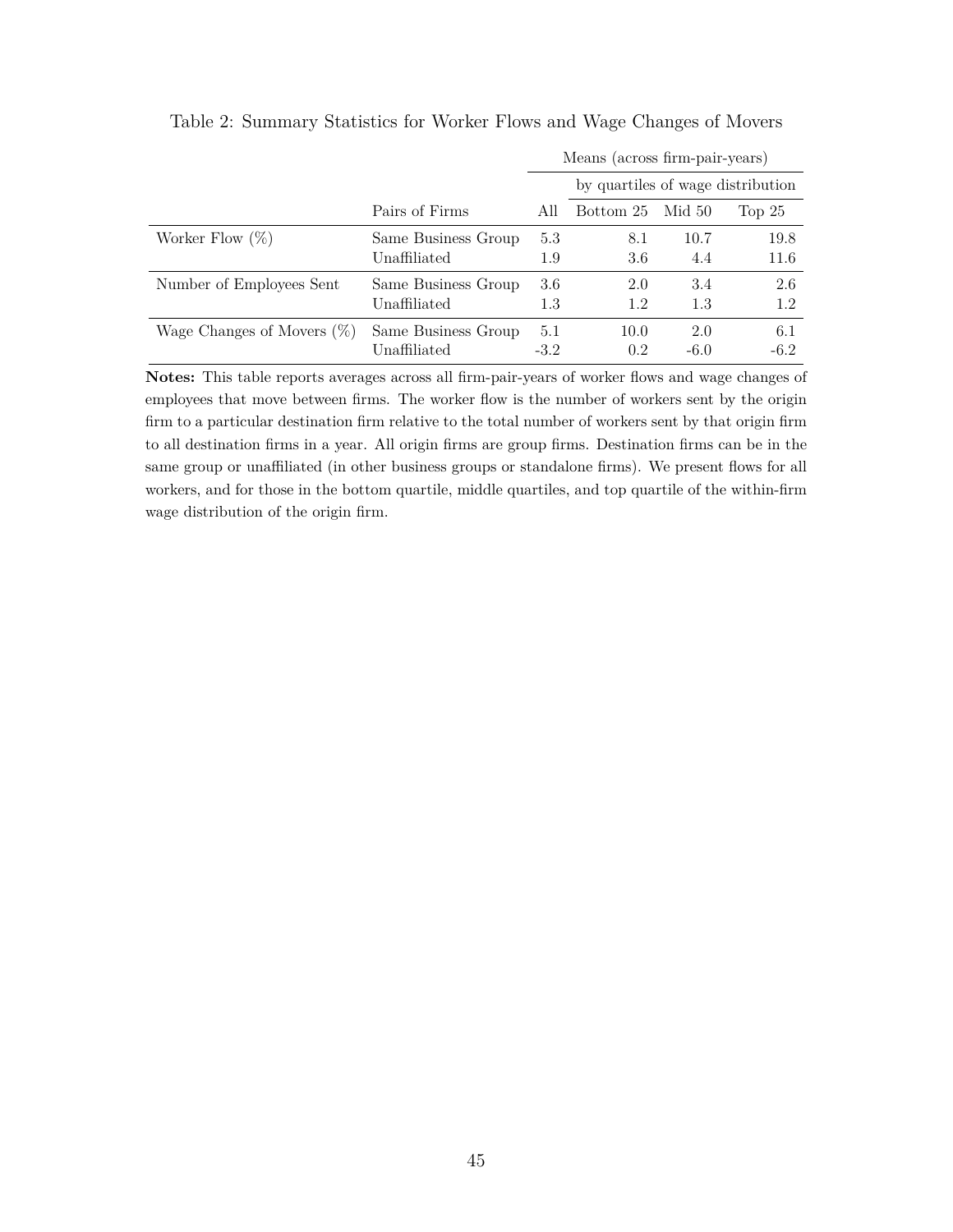|                                              | All          | Bot. 25      | Mid. 50      | Top 25       | Top 20       | Top $10$     |
|----------------------------------------------|--------------|--------------|--------------|--------------|--------------|--------------|
|                                              | Workers      | Workers      | Workers      | Workers      | Workers      | Workers      |
|                                              | (1)          | (2)          | (3)          | (4)          | (5)          | (6)          |
| Same Business Group                          | $0.022***$   | $0.018***$   | $0.024**$    | $0.044***$   | $0.052**$    | 0.016        |
|                                              | (0.006)      | (0.007)      | (0.010)      | (0.016)      | (0.023)      | (0.030)      |
| Same Business Group $x \Delta$ Export Price  | $0.004*$     | $-0.000$     | 0.008        | $0.032**$    | $0.027*$     | $0.091***$   |
|                                              | (0.002)      | (0.002)      | (0.005)      | (0.013)      | (0.014)      | (0.029)      |
| Same Business Group $x \Delta I$ mport Price | $-0.004$     | $-0.009$     | $-0.015*$    | $-0.004$     | 0.002        | $-0.002$     |
|                                              | (0.004)      | (0.007)      | (0.009)      | (0.012)      | (0.012)      | (0.020)      |
| $\Delta$ Export Price                        | 0.001        | 0.001        | 0.002        | 0.006        | 0.001        | $-0.018$     |
|                                              | (0.001)      | (0.001)      | (0.002)      | (0.004)      | (0.005)      | (0.012)      |
| $\Delta$ Import Price                        | $-0.001$     | 0.001        | $-0.001$     | $-0.002$     | $-0.005$     | $-0.003$     |
|                                              | (0.001)      | (0.001)      | (0.002)      | (0.002)      | (0.003)      | (0.008)      |
| Log Avg. Wage Origin                         | 0.003        | 0.016        | $-0.012$     | 0.046        | 0.051        | $0.254**$    |
|                                              | (0.018)      | (0.018)      | (0.017)      | (0.080)      | (0.079)      | (0.120)      |
| Log Avg. Wage Destination                    | 0.000        | $-0.001$     | $-0.002$     | $-0.057$     | $-0.066$     | $-0.103$     |
|                                              | (0.003)      | (0.005)      | (0.008)      | (0.038)      | (0.046)      | (0.082)      |
| Log Employment Destination                   | $-0.002*$    | $-0.004**$   | $-0.006*$    | $-0.022**$   | $-0.027**$   | $-0.057***$  |
|                                              | (0.001)      | (0.002)      | (0.003)      | (0.010)      | (0.012)      | (0.018)      |
| Log Employment Origin                        | $-0.046***$  | $-0.086***$  | $-0.074***$  | $-0.158***$  | $-0.192***$  | $-0.256***$  |
|                                              | (0.009)      | (0.017)      | (0.012)      | (0.030)      | (0.030)      | (0.040)      |
| Log Emp. Business Group Origin               | $-0.083$     | $-0.281$     | $-0.149$     | 0.301        | 0.267        | 0.429        |
|                                              | (0.079)      | (0.175)      | (0.248)      | (0.326)      | (0.426)      | (0.609)      |
| Log Emp. Business Group Destination          | $-0.119**$   | $-0.287***$  | $-0.137$     | $-0.209$     | 0.011        | 0.721        |
|                                              | (0.049)      | (0.099)      | (0.143)      | (0.215)      | (0.297)      | (0.728)      |
| Log N. Firms Business Group Origin           | $0.068*$     | $0.098*$     | $0.081**$    | $0.390**$    | $0.404**$    | 0.376        |
|                                              | (0.037)      | (0.056)      | (0.039)      | (0.168)      | (0.184)      | (0.280)      |
| Log N. Firms Business Group Destination      | 0.013        | 0.018        | 0.030        | $-0.029$     | $-0.033$     | 0.590        |
|                                              | (0.016)      | (0.021)      | (0.032)      | (0.171)      | (0.224)      | (0.881)      |
| $\mathbb{R}^2$                               | 0.594        | 0.680        | 0.639        | 0.697        | 0.688        | 0.758        |
| Origin FE                                    | $\checkmark$ | $\checkmark$ | $\checkmark$ | $\checkmark$ | $\checkmark$ | $\checkmark$ |
| Destination FE                               | $\checkmark$ | $\checkmark$ | $\checkmark$ | $\checkmark$ | $\checkmark$ | $\checkmark$ |
| Year FE                                      | $\checkmark$ | $\checkmark$ | $\checkmark$ | $\checkmark$ | $\checkmark$ | ✓            |
| Mean DV                                      | .02          | .037         | .047         | .122         | .144         | .23          |
| SD DV                                        | .042         | .066         | .084         | .16          | .181         | .249         |
| Mean Numerator DV                            | $1.3\,$      | 1.1          | $1.3\,$      | $1.5\,$      | 1.4          | 1.4          |
| Number of observations                       | 20188        | 9184         | 7523         | 2457         | 1974         | 922          |

<span id="page-45-0"></span>Table 3: International Trade Shocks and the Internal Labor Markets of Business Groups

**Notes:** This table reports results for the OLS regression in Equation [\(3.1\)](#page-14-1). The dependent variable (DV) is the worker flow for all workers (column 1), and for workers in different segments of the within-firm wage distribution of the origin firm (columns 2-6). All origin firms are group firms; destination firms can be group firms or standalone firms. Same Business Group is a dummy that takes the value of one for those pairs of firms where the origin and the destination are part of the same business group.  $\Delta$  Export Price ( $\Delta$  Import Price) is defined as the difference in firm-level export (import) price shocks between the destination and origin firms. Log Avg Wage Origin (Destination) is the log average wage in the firm of origin (destination). Log Employment Origin (Destination) is the log total number of workers in the firm of origin (destination). Log Emp or N Firms Business Group Origin (Destination) is the log total number of workers or firms in the business group of the firm of origin (destination). Group-destination variables are set to zero if the destination firm is a standalone (we include a separate dummy for these cases). Regressions include fixed effects (FE) for the origin firm, destination firm, and year. Mean Numerator DV is the average of the numerator of the dependent variable (i.e., the average number of employees sent to a destination firm). Robust standard errors in parentheses are double clustered at the level of the firm of origin and destination of the flow. \*\*\*  $p<0.01$ , \*\*  $p<0.05$ , \*  $p<0.1$ .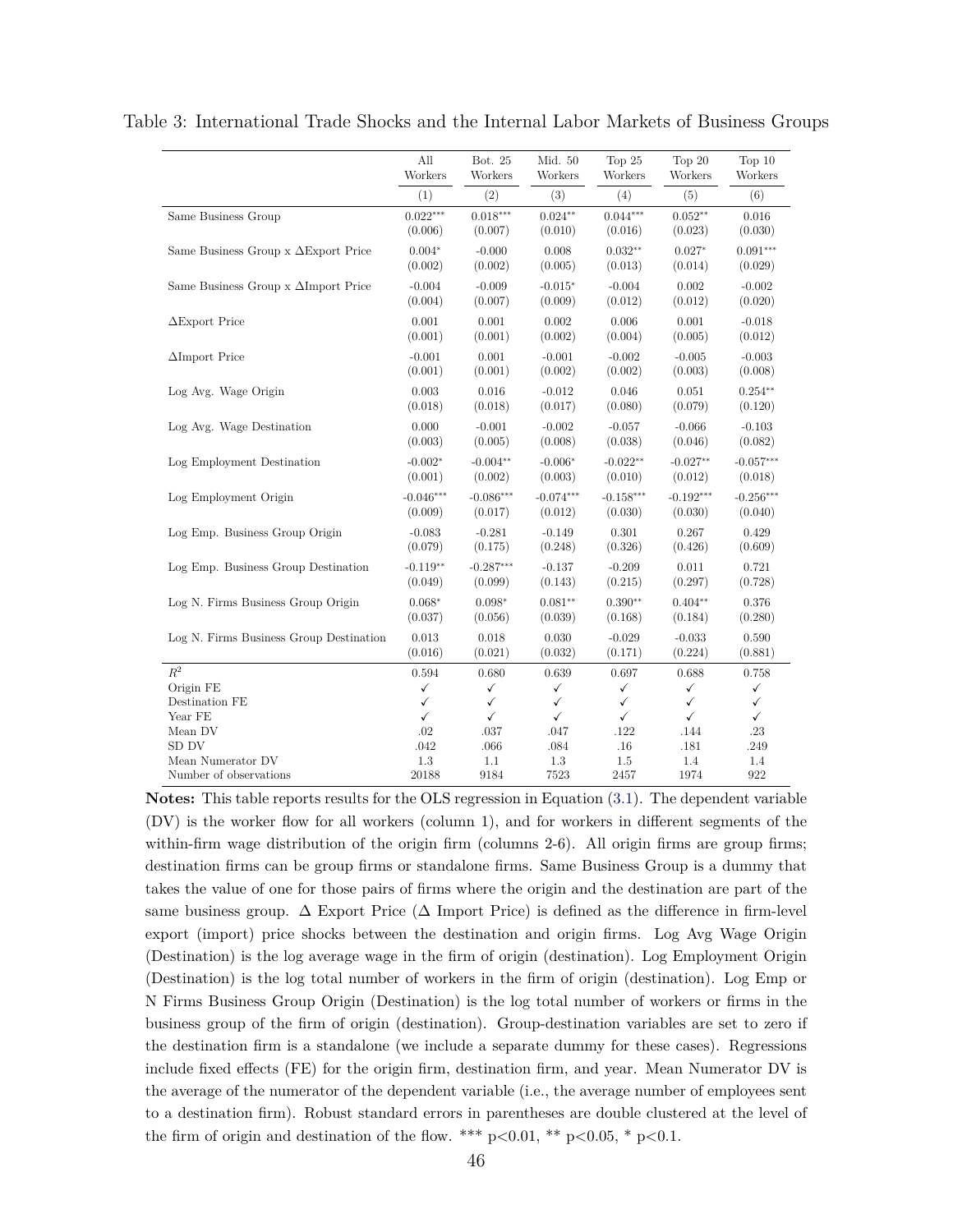<span id="page-46-0"></span>

|                                              | All Workers | Bot. 25 Workers | Mid. 50 Workers | Top 25 Workers | Top 20 Workers | Top 10 Workers |
|----------------------------------------------|-------------|-----------------|-----------------|----------------|----------------|----------------|
|                                              | (1)         | (2)             | (3)             | (4)            | (5)            | (6)            |
| Same Business Group                          | $0.022***$  | $0.018***$      | $0.025**$       | $0.042**$      | $0.052**$      | 0.022          |
|                                              | (0.006)     | (0.006)         | (0.010)         | (0.016)        | (0.023)        | (0.030)        |
| Same Business Group $x \Delta$ Export Price  | $0.004**$   | 0.001           | 0.008           | $0.033***$     | $0.026*$       | $0.068**$      |
|                                              | (0.002)     | (0.002)         | (0.005)         | (0.012)        | (0.013)        | (0.029)        |
| Sector Integration $x \Delta Export$ Price   | $0.008**$   | 0.006           | 0.006           | 0.014          | 0.006          | $-0.062$       |
|                                              | (0.004)     | (0.004)         | (0.008)         | (0.016)        | (0.019)        | (0.051)        |
| Distance $x \Delta Export$ Price             | 0.001       | 0.003           | $-0.019*$       | $-0.022$       | $-0.027$       | $-0.129*$      |
|                                              | (0.003)     | (0.005)         | (0.011)         | (0.022)        | (0.038)        | (0.072)        |
| Same Business Group $x \Delta I$ mport Price | $-0.004$    | $-0.010$        | $-0.014*$       | $-0.004$       | 0.003          | 0.005          |
|                                              | (0.004)     | (0.006)         | (0.008)         | (0.012)        | (0.012)        | (0.025)        |
| $\Delta$ Export Price                        | $-0.001$    | $-0.001$        | 0.002           | 0.005          | 0.001          | 0.004          |
|                                              | (0.001)     | (0.001)         | (0.002)         | (0.005)        | (0.006)        | (0.017)        |
| $\Delta$ Import Price                        | 0.001       | $0.003**$       | 0.002           | 0.003          | 0.004          | 0.011          |
|                                              | (0.001)     | (0.001)         | (0.002)         | (0.004)        | (0.005)        | (0.014)        |
| Log Avg. Wage Origin                         | 0.004       | 0.016           | $-0.010$        | 0.050          | 0.053          | $0.274**$      |
|                                              | (0.018)     | (0.018)         | (0.017)         | (0.080)        | (0.080)        | (0.122)        |
| Log Avg. Wage Destination                    | 0.000       | $-0.001$        | $-0.002$        | $-0.057$       | $-0.068$       | $-0.075$       |
|                                              | (0.003)     | (0.005)         | (0.008)         | (0.038)        | (0.046)        | (0.084)        |
| Log Employment Destination                   | $-0.002*$   | $-0.004**$      | $-0.006*$       | $-0.022**$     | $-0.028**$     | $-0.049**$     |
|                                              | (0.001)     | (0.002)         | (0.003)         | (0.010)        | (0.011)        | (0.019)        |
| Log Employment Origin                        | $-0.046***$ | $-0.086***$     | $-0.072***$     | $-0.158***$    | $-0.191***$    | $-0.242***$    |
|                                              | (0.008)     | (0.017)         | (0.012)         | (0.030)        | (0.030)        | (0.040)        |
| Log Emp. Business Group Origin               | $-0.082$    | $-0.284$        | $-0.152$        | 0.310          | 0.250          | 0.201          |
|                                              | (0.078)     | (0.174)         | (0.247)         | (0.328)        | (0.433)        | (0.623)        |
| Log Emp. Business Group Dest.                | $-0.119**$  | $-0.294***$     | $-0.128$        | $-0.220$       | 0.001          | 0.487          |
|                                              | (0.049)     | (0.099)         | (0.145)         | (0.208)        | (0.299)        | (0.723)        |
| Log N. Firms Business Group Origin           | $0.067*$    | $0.098*$        | $0.076*$        | $0.390**$      | $0.415**$      | 0.457          |
|                                              | (0.037)     | (0.055)         | (0.038)         | (0.167)        | (0.182)        | (0.283)        |
| Log N. Firms Business Group Dest.            | 0.013       | 0.017           | 0.030           | $-0.031$       | $-0.032$       | 0.619          |
|                                              | (0.015)     | (0.020)         | (0.032)         | (0.168)        | (0.221)        | (1.094)        |
| $\mathbb{R}^2$                               | 0.596       | 0.681           | 0.640           | 0.699          | 0.689          | 0.751          |
| Origin FE                                    | ✓           | ✓               | ✓               | ✓              | $\checkmark$   | ✓              |
| Destination FE                               | ✓           | ✓               | ✓               | ✓              | ✓              | ✓              |
| Year FE<br>Sector-Yr FE                      | ✓           | ✓               | ✓               | ✓              | $\checkmark$   | ✓              |
| Mean DV                                      | .02         | .037            | .047            | .122           | .144           | .233           |
| SD DV                                        | .042        | .066            | .084            | .16            | .181           | .251           |
| Mean Den. DV                                 | $1.2\,$     | 1.2             | 1.3             | 1.1            | 1.1            | 1.1            |
| N                                            | 20188       | 9184            | 7523            | 2459           | 1976           | 923            |

#### Table 4: International Trade Shocks and Other Drivers of Reallocation

**Notes:** This table shows results when adding interactions of sector integration and distance with export shocks. See Table [3](#page-45-0) for the main regression specification and the definition of the variables. We measure sector integration from the input-output matrix of the economy at the one-digit level (Central Bank of Chile). For each worker flow we compute the share of sales going from the industry of the origin firm to the industry of the destination firm. Distance is measured between the municipality of the origin firm and the municipality of the destination firm. Robust standard errors in parentheses are double clustered at the level of the firm that sends and receives the flow. \*\*\* p*<*0.01, \*\* p*<*0.05, \* p*<*0.1.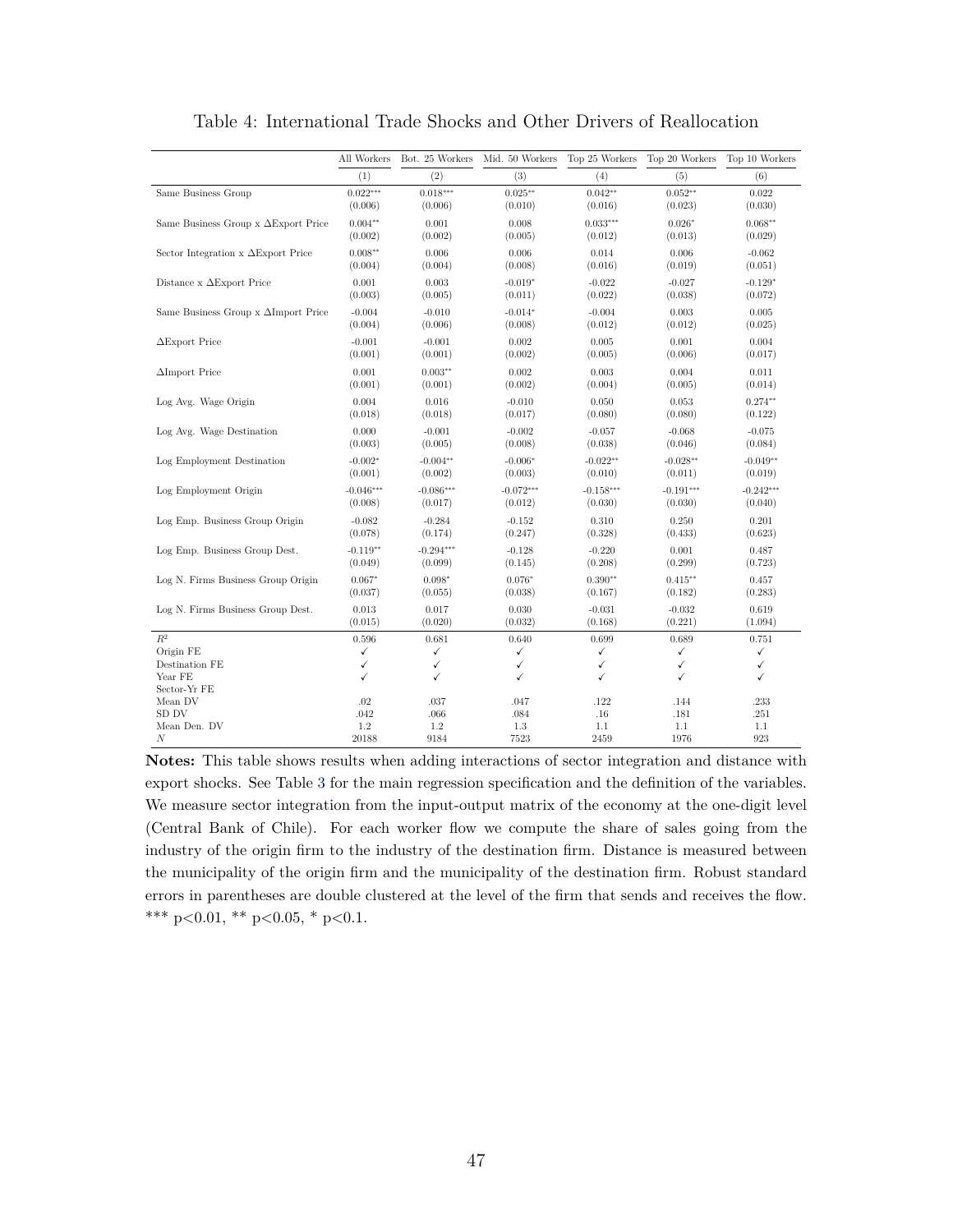<span id="page-47-0"></span>

|                                              | All Workers           |                        | Bot. 25                | Mid. 50                | Top 25                 | Top 25 vs<br>Stayers Dest. |
|----------------------------------------------|-----------------------|------------------------|------------------------|------------------------|------------------------|----------------------------|
|                                              | (1)                   | (2)                    | (3)                    | (4)                    | (5)                    | (6)                        |
| Same Business Group                          | $-0.003$<br>(0.021)   | $-0.005$<br>(0.022)    | $-0.026$<br>(0.038)    | 0.012<br>(0.041)       | $0.085*$<br>(0.046)    | 0.075<br>(0.052)           |
| Same Business Group $x \Delta$ Export Price  | $-0.001$<br>(0.008)   | $-0.001$<br>(0.007)    | $-0.012$<br>(0.012)    | 0.006<br>(0.013)       | $0.066***$<br>(0.021)  | $0.048**$<br>(0.023)       |
| Same Business Group $x \Delta I$ mport Price | 0.011<br>(0.011)      | 0.009<br>(8.057)       | 0.026<br>(4.033)       | 0.005<br>(0.008)       | 0.009<br>(0.014)       | 0.004<br>(0.016)           |
| $\Delta$ Export Price                        | 0.000<br>(0.003)      | $-0.000$<br>(0.003)    | 0.005<br>(0.005)       | $-0.002$<br>(0.005)    | $-0.009$<br>(0.008)    | $-0.002$<br>(0.009)        |
| $\Delta$ Import Price                        | $-0.008**$<br>(0.004) | $-0.009**$<br>(0.004)  | $-0.005$<br>(0.005)    | $-0.009$<br>(0.006)    | $-0.007$<br>(0.008)    | $-0.007$<br>(0.008)        |
| Log Avg. Wage Origin                         |                       | $-0.431***$<br>(0.033) | $-0.609***$<br>(0.044) | $-0.538***$<br>(0.047) | $-0.450***$<br>(0.056) | $-0.441***$<br>(0.054)     |
| Log Avg. Wage Destination                    |                       | $0.100**$<br>(0.041)   | 0.042<br>(0.035)       | 0.060<br>(0.043)       | 0.072<br>(0.083)       | $0.317***$<br>(0.090)      |
| Log Employment Destination                   |                       | $-0.011$<br>(0.016)    | $-0.049**$<br>(0.022)  | $-0.015$<br>(0.017)    | $-0.008$<br>(0.027)    | $-0.049$<br>(0.030)        |
| Log Employment Origin                        |                       | $-0.057***$<br>(0.008) | $-0.034**$<br>(0.014)  | $-0.044***$<br>(0.011) | $-0.055**$<br>(0.026)  | $-0.050*$<br>(0.026)       |
| Log Emp. BG Origin                           |                       | 0.230<br>(0.334)       | 0.047<br>(0.384)       | 0.451<br>(0.441)       | $-0.665$<br>(0.629)    | $-0.476$<br>(0.753)        |
| Log Emp. BG Dest.                            |                       | 0.088<br>(0.334)       | 0.369<br>(0.389)       | 0.275<br>(0.418)       | $-0.619$<br>(0.500)    | 0.676<br>(0.464)           |
| Log N. Firms BG Origin                       |                       | $-0.008$<br>(0.185)    | $-0.050$<br>(0.148)    | $-0.136$<br>(0.184)    | $-0.071$<br>(0.358)    | 0.236<br>(0.353)           |
| Log N. Firms BG Dest.                        |                       | 0.187<br>(0.192)       | 0.162<br>(0.206)       | 0.266<br>(0.216)       | 0.383<br>(0.428)       | 0.195<br>(0.428)           |
| $\mathbb{R}^2$                               | 0.458                 | 0.465                  | 0.527                  | $0.567\,$              | 0.524                  | $0.548\,$                  |
| Origin FE                                    | $\checkmark$          | $\checkmark$           | $\checkmark$           | ✓                      | ✓                      | $\checkmark$               |
| Destination FE                               | $\checkmark$          | $\checkmark$           | $\checkmark$           | $\checkmark$           | $\checkmark$           | $\checkmark$               |
| Year FE                                      | $\checkmark$          | $\checkmark$           | $\checkmark$           | $\checkmark$           | $\checkmark$           | $\checkmark$               |
| Mean $\operatorname{DV}$                     | .199                  | $\cdot$ 2              | .243                   | $.176\,$               | .134                   | .087                       |
| SD DV<br>N                                   | $.411$<br>20970       | .411<br>20012          | .428<br>7384           | .404<br>9274           | $.356\,$<br>2608       | $.374\,$<br>2516           |

Table 5: International Trade Shocks and Wage Changes of Movers

**Notes:** The dependent variable is the log change of wages for the workers that move (movers) between the destination and the origin firm. See Table [3](#page-45-0) for the main regression specification and the definition of the variables. Column 6 has the same dependent variable as column 5, with the exception that it subtracts the log change of wages for stayers in the destination firm. Robust standard errors in parentheses are double clustered at the level of the firm that sends and receives the flow. \*\*\* p*<*0.01, \*\* p*<*0.05, \* p*<*0.1.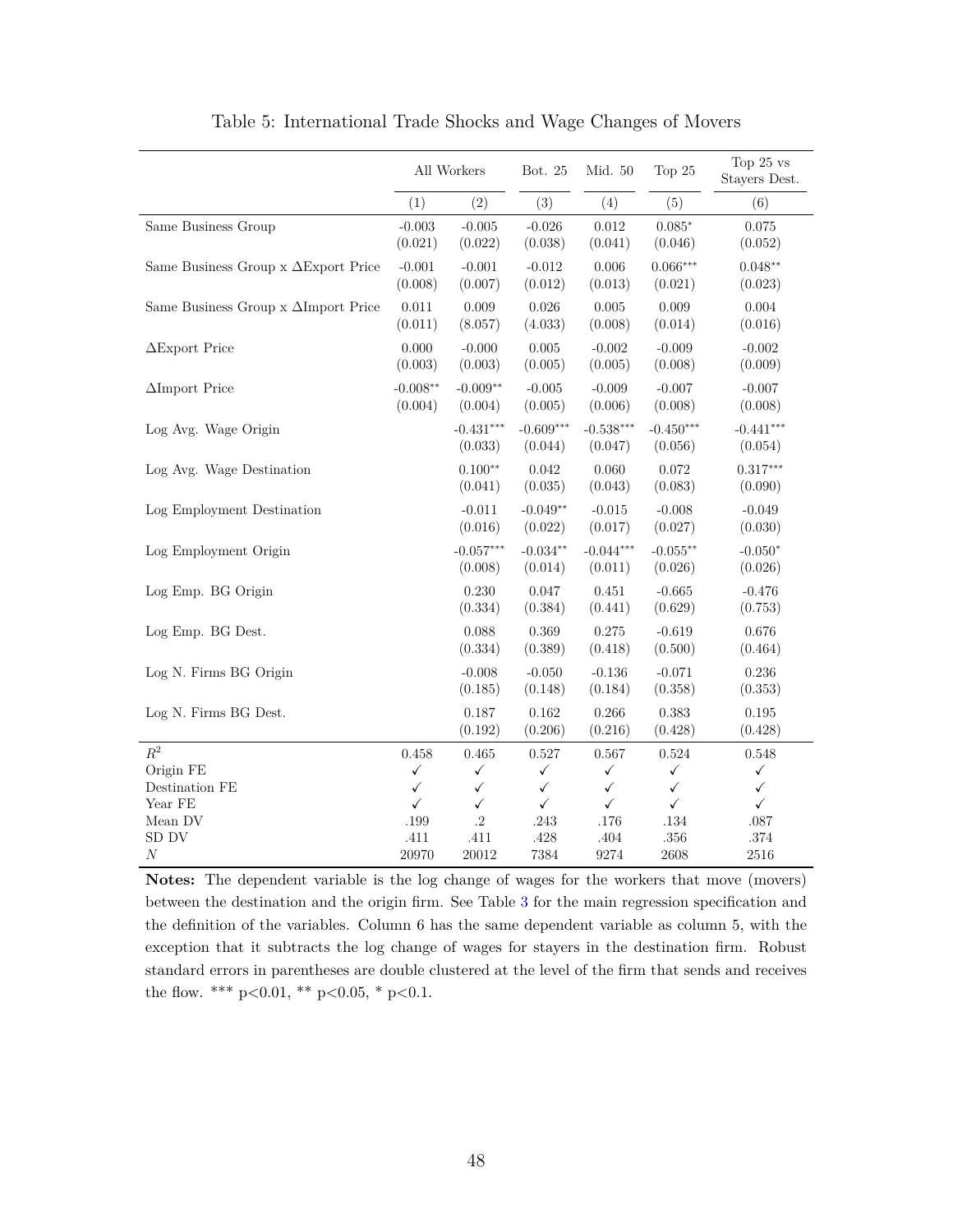<span id="page-48-0"></span>

|                                             | All Workers  | Bot. 25      | Mid. 50      | Top $25$     |
|---------------------------------------------|--------------|--------------|--------------|--------------|
|                                             | (1)          | (2)          | (3)          | (4)          |
| Same Business Group                         | 0.006        | $-0.053$     | 0.010        | 0.039        |
|                                             | (0.066)      | (0.106)      | (0.072)      | (0.066)      |
| Same Business Group $x \Delta$ Export Price | $0.055*$     | 0.033        | 0.019        | $0.090**$    |
|                                             | (0.028)      | (0.032)      | (0.027)      | (0.043)      |
| Same Business Group $x \Delta$ Import Price | 0.001        | 0.111        | 0.022        | $-0.073**$   |
|                                             | (0.043)      | (0.076)      | (0.053)      | (0.030)      |
| $\Delta$ Export Price                       | $-0.011$     | $-0.025$     | 0.011        | $-0.025$     |
|                                             | (0.012)      | (0.017)      | (0.010)      | (0.016)      |
| $\Delta$ Import Price                       | 0.009        | 0.025        | 0.018        | $-0.009$     |
|                                             | (0.013)      | (0.018)      | (0.014)      | (0.015)      |
| Log Avg. Wage Origin                        | $0.201*$     | 0.056        | $0.462***$   | $-0.091$     |
|                                             | (0.119)      | (0.150)      | (0.107)      | (0.180)      |
| Log Avg. Wage Destination                   | $-0.342***$  | $-0.228**$   | $-0.223*$    | $-0.042$     |
|                                             | (0.112)      | (0.113)      | (0.118)      | (0.118)      |
| Log Employment Destination                  | $-0.047**$   | $-0.041$     | $-0.016$     | $-0.000$     |
|                                             | (0.023)      | (0.040)      | (0.027)      | (0.034)      |
| Log Employment Origin                       | $-0.088$     | $-0.045$     | $-0.087*$    | $-0.123*$    |
|                                             | (0.063)      | (0.088)      | (0.050)      | (0.065)      |
| Log Emp. BG Origin                          | 0.808        | $-0.708$     | 1.795***     | $-0.137$     |
|                                             | (0.818)      | (0.946)      | (0.675)      | (1.003)      |
| Log Emp. BG Dest.                           | 0.720        | $-0.073$     | $-0.326$     | $3.471***$   |
|                                             | (0.805)      | (0.817)      | (0.988)      | (1.238)      |
| Log N. Firms BG Origin                      | 0.245        | $-0.707$     | 0.279        | 0.410        |
|                                             | (0.355)      | (0.478)      | (0.239)      | (0.319)      |
| Log N. Firms BG Dest.                       | $0.614***$   | $0.861**$    | 0.424        | $1.720**$    |
|                                             | (0.208)      | (0.370)      | (0.397)      | (0.733)      |
| $R^2$                                       | 0.338        | 0.354        | 0.369        | 0.450        |
| Origin FE                                   | $\checkmark$ | ✓            | $\checkmark$ | $\checkmark$ |
| Destination FE                              | $\checkmark$ | ✓            | ✓            | $\checkmark$ |
| Year FE                                     | ✓            | $\checkmark$ | $\checkmark$ | ✓            |
| Mean DV                                     | .271         | .99          | $-.323$      | $-.453$      |
| SD DV                                       | 1.245        | 1.274        | .919         | .682         |
| $\,N$                                       | 20188        | 9184         | 7523         | 2459         |

Table 6: International Trade Shocks and Changes in Wage-Ranking of Movers

**Notes:** The dependent variable is the change in within-firm wage-ranking for the workers that move (movers) between the destination and the origin firm. See Table [3](#page-45-0) for the main regression specification and the definition of the variables. Robust standard errors in parentheses are double clustered at the level of the firm of origin and destination of the flow. \*\*\* p*<*0.01, \*\* p*<*0.05, \* p*<*0.1. 49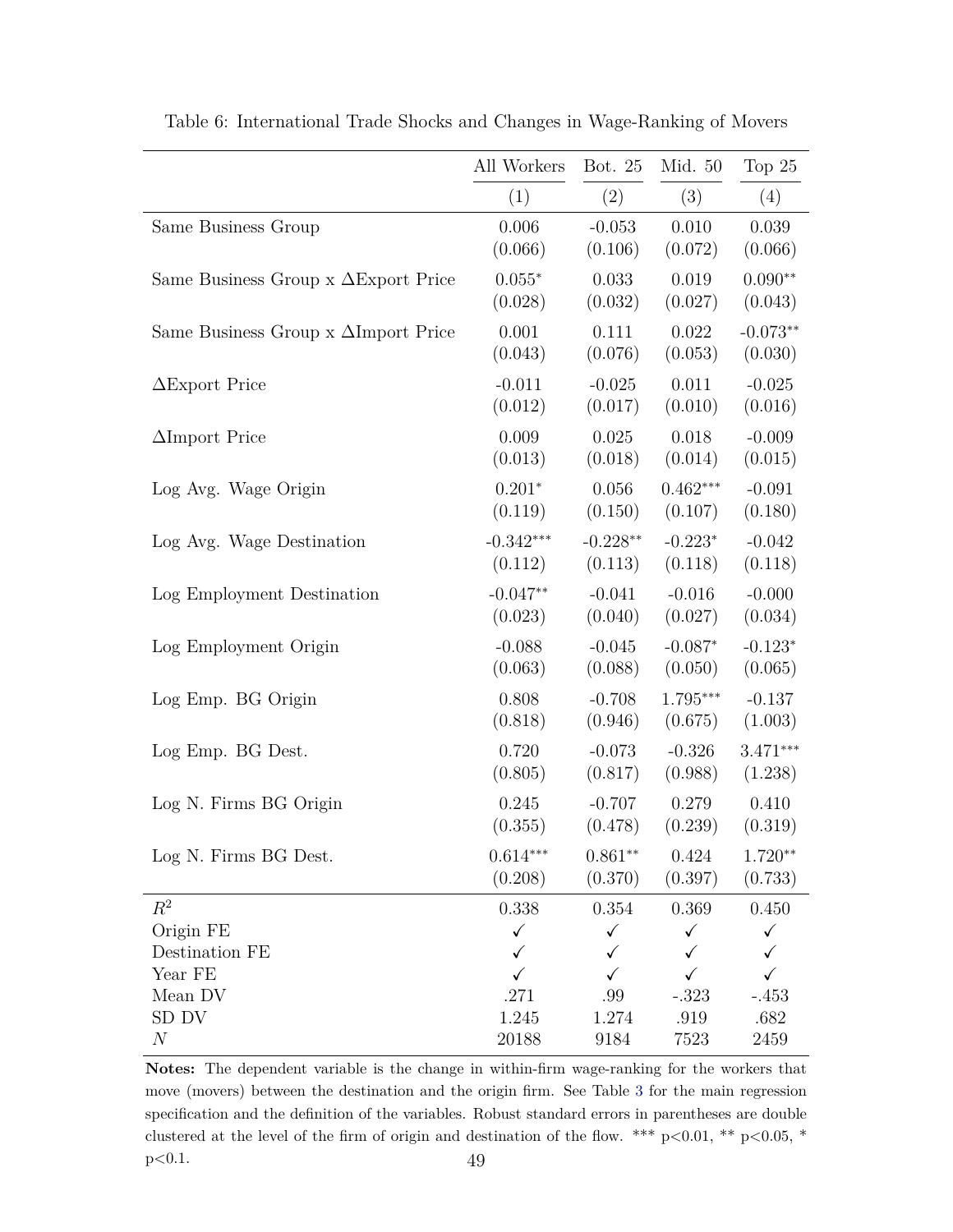|                             | All Workers            | Bot. 25 Workers        | Mid. 50 Workers        | Top 25 Workers         |
|-----------------------------|------------------------|------------------------|------------------------|------------------------|
|                             | (1)                    | (2)                    | (3)                    | (4)                    |
| $\Delta$ Export Price       | $0.004*$<br>(0.002)    | 0.001<br>(0.001)       | $0.013*$<br>(0.007)    | $0.036**$<br>(0.017)   |
| $\Delta$ Import Price       | $-0.005$<br>(0.003)    | $-0.005$<br>(0.004)    | $-0.006$<br>(0.010)    | $-0.011$<br>(0.016)    |
| Log Avg. Wage Origin        | 0.042<br>(0.040)       | $0.139**$<br>(0.062)   | 0.087<br>(0.072)       | 0.300<br>(0.207)       |
| Log Avg. Wage Destination   | $-0.139*$<br>(0.074)   | $-0.064$<br>(0.039)    | $-0.427***$<br>(0.147) | $-0.464**$<br>(0.186)  |
| Log Employment Origin       | $-0.053***$<br>(0.016) | $-0.165***$<br>(0.039) | $-0.055*$<br>(0.029)   | $-0.124**$<br>(0.048)  |
| Log Employment Destination  | $-0.024$<br>(0.017)    | $-0.031$<br>(0.021)    | $-0.079**$<br>(0.038)  | $-0.077***$<br>(0.022) |
| Log Emp. Business Group     | $-0.383$<br>(0.371)    | $-0.152$<br>(0.620)    | $-0.223$<br>(0.852)    | 1.859<br>(1.377)       |
| Log N. Firms Business Group | 0.063<br>(0.205)       | 0.123<br>(0.239)       | $-0.249$<br>(0.447)    | 0.159<br>(0.497)       |
| $R^2$                       | 0.591                  | 0.797                  | 0.647                  | 0.755                  |
| Origin FE                   | $\checkmark$           | $\checkmark$           | $\checkmark$           | $\checkmark$           |
| Destination FE              | $\checkmark$           | ✓                      | ✓                      | ✓                      |
| Year FE                     | ✓                      | ✓                      | $\checkmark$           | $\checkmark$           |
| Mean DV                     | .051                   | .08                    | .096                   | .188                   |
| SD DV                       | .084                   | .115                   | .135                   | .213                   |
| Mean Den. DV                | 2.1                    | 1.5                    | 1.7                    | 1.6                    |
| $\mathcal N$                | 576                    | 255                    | 234                    | 218                    |

<span id="page-49-0"></span>Table 7: International Trade Shocks and Worker flows within Business Groups

**Notes:** This table reports the results for the OLS regression in Equation [\(3.2\)](#page-21-1). The sample includes only worker flows within the same business group. See Table [3](#page-45-0) for the definition of the variables. Robust standard errors in parentheses are double clustered at the level of the firm of origin and destination of the flow. \*\*\* p<0.01, \*\* p<0.05, \* p<0.1.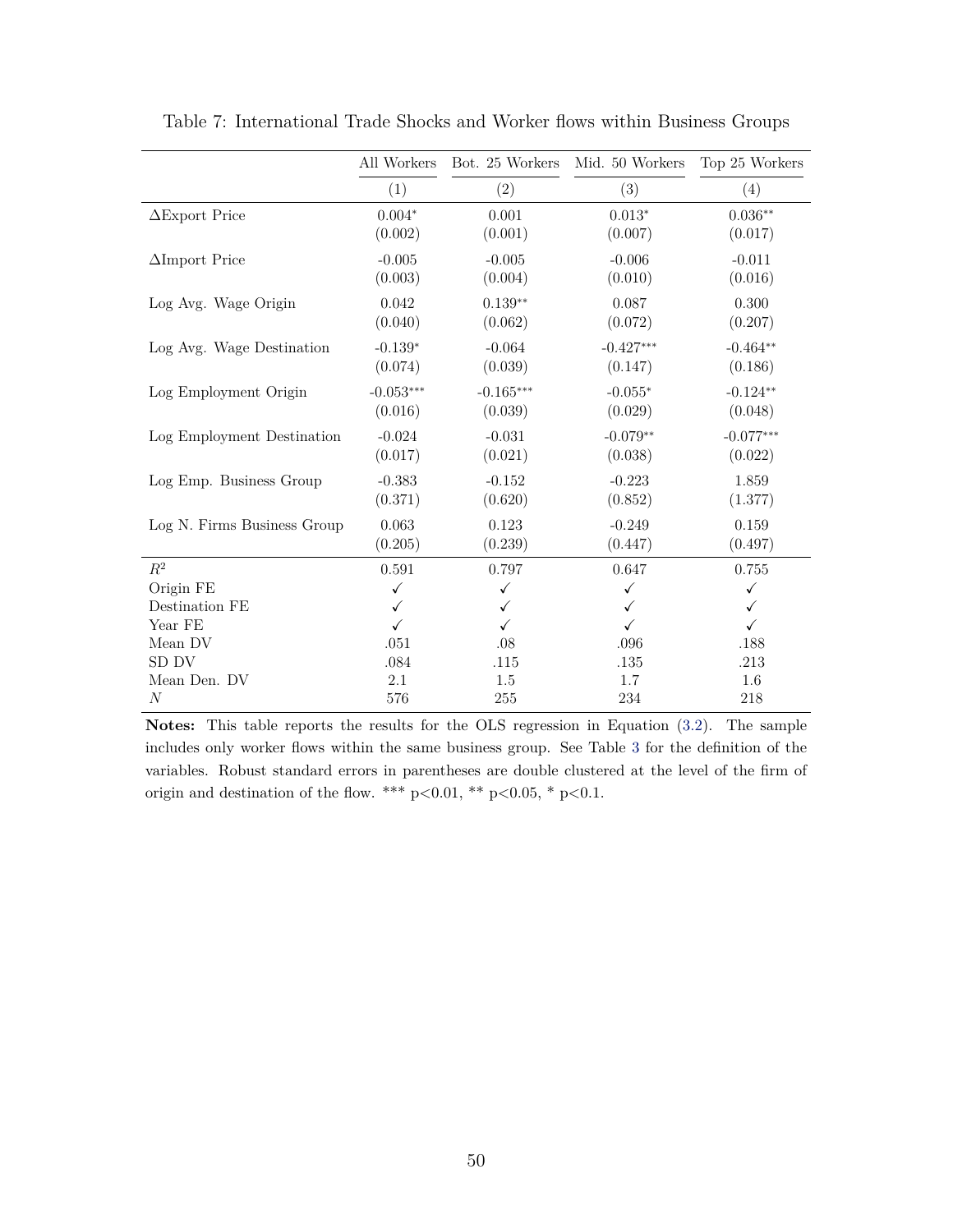|                                              | All          | Bot. 25    | Mid. 50         | Top 25       |
|----------------------------------------------|--------------|------------|-----------------|--------------|
|                                              | Workers      | Workers    | Workers         | Workers      |
|                                              | (1)          | (2)        | (3)             | (4)          |
| Same Business Group                          | $5.053***$   | 2.317***   | 2.579***        | $2.528***$   |
|                                              | (0.694)      | (0.445)    | (0.481)         | (0.373)      |
| Same Business Group $x \Delta$ Export Price  | 0.121        | $0.373**$  | $-0.207$        | $0.266**$    |
|                                              | (0.207)      | (0.148)    | (0.137)         | (0.125)      |
| Same Business Group $x \Delta I$ mport Price | $-0.036$     | 0.089      | $-0.008$        | $-0.097$     |
|                                              | (0.212)      | (0.088)    | (0.132)         | (0.152)      |
| $\Delta \textsc{Expert}$ Price               | 0.003        | 0.001      | 0.003           | $-0.000$     |
|                                              | (0.005)      | (0.003)    | (0.003)         | (0.002)      |
| $\Delta$ Import Price                        | $-0.001$     | $-0.003$   | 0.001           | 0.001        |
|                                              | (0.003)      | (0.002)    | (0.002)         | (0.001)      |
| Log Avg. Wage Origin                         | $0.155***$   | $0.048**$  | 0.040           | 0.038        |
|                                              | (0.077)      | (0.024)    | (0.027)         | (0.025)      |
| Log Avg. Wage Destination                    | $0.022\,$    | $0.002\,$  | 0.004           | $-0.005$     |
|                                              | (0.024)      | (0.011)    | (0.014)         | (0.006)      |
| Log Employment Destination                   | $0.161***$   | $0.084***$ | $0.070***$      | $0.037***$   |
|                                              | (0.026)      | (0.015)    | (0.013)         | (0.007)      |
| Log Employment Origin                        | $0.151***$   | $0.072***$ | $0.056***$      | $0.042***$   |
|                                              | (0.022)      | (0.013)    | (0.009)         | (0.006)      |
| Log Emp. Business Group Origin               | $-0.154$     | $-0.003$   | $-0.091$        | $-0.076*$    |
|                                              | (0.198)      | (0.132)    | (0.089)         | (0.045)      |
| Log Emp. Business Group Destination          | $3.561*$     | $1.566*$   | $1.658*$        | $1.341*$     |
|                                              | (1.907)      | (0.877)    | (0.919)         | (0.728)      |
| Log N. Firms Business Group Origin           | 0.407        | $0.290*$   | 0.125           | 0.045        |
|                                              | (0.305)      | (0.149)    | (0.141)         | (0.079)      |
| Log N. Firms Business Group Destination      | $-2.682**$   | $-1.192**$ | $-1.155^{\ast}$ | $-0.623$     |
|                                              | (1.124)      | (0.502)    | (0.666)         | (0.541)      |
| $R^2$                                        | $0.029\,$    | 0.016      | 0.017           | 0.014        |
| Origin FE                                    | ✓            | ✓          | ✓               | ✓            |
| Destination FE                               | ✓            | ✓          | ✓               | ✓            |
| Year FE                                      | $\checkmark$ | ✓          | ✓               | $\checkmark$ |
| Mean DV                                      | .251         | .115       | .112            | .059         |
| SD DV                                        | 5.009        | 3.401      | $3.349\,$       | 2.441        |
| Number of observations                       | 4188243      | 4171227    | 4186565         | 4188243      |

<span id="page-50-0"></span>Table 8: International Trade Shocks and the Extensive Margin of Worker Flows

**Notes:** This table presents evidence for the extensive margin of worker flows between firms. The dependent variable is a dummy equal to one when there is a positive worker flow between two pairs of firms. Because the share of active relationships between firms is small, the dummy is re-scaled from (0, 1) to (0, 100). Sample selection is explained in section [3.6.](#page-22-0) All origin firms belong to a business group. See Table [3](#page-45-0) for other variable definitions. Robust standard errors in parentheses are double clustered at the level of the firm that sends and receives the flow. \*\*\* p*<*0.01, \*\* p*<*0.05, \* p*<*0.1.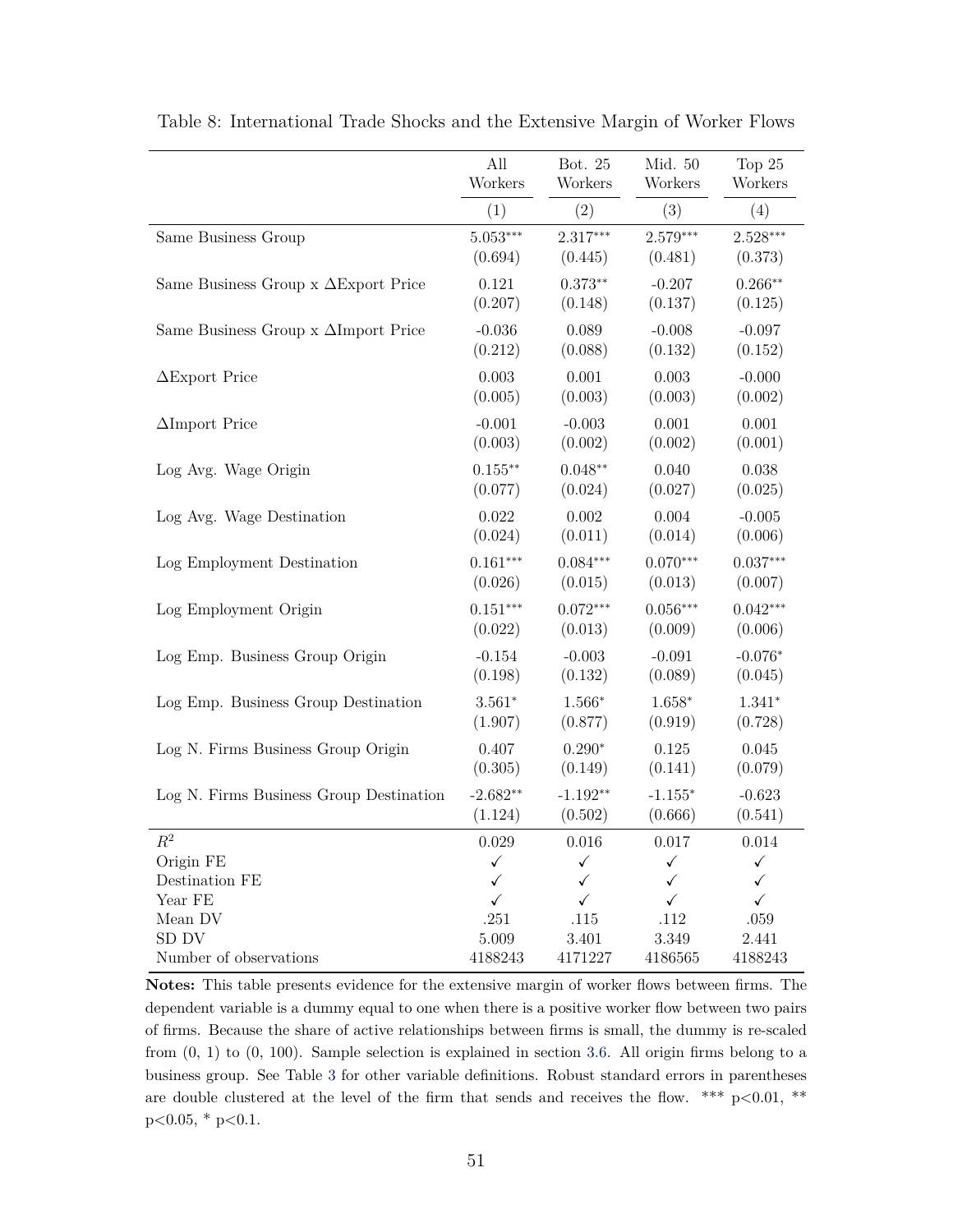Table 9: Heterogeneity of Main Results for Top Workers Table 9: Heterogeneity of Main Results for Top Workers

<span id="page-51-0"></span>

| Family Group<br>Origin Controls<br>Destination | $\begin{pmatrix} 0 \\ 0 \end{pmatrix}$<br>$\circledast$ | $0.092***$<br>(0.021)<br>0.022 | $\begin{array}{c} (0.027) \\ 0.024^{*} \\ (0.013) \end{array}$<br>$0.038***$<br>$\left( 0.015\right)$ | (0.008)<br>$0.542***$<br>(0.128)        | (0.004)<br>0.006<br>(0.004)<br>$0.007$ | 0.698<br>0.712     |                |         |                   | .122<br>.122 | $-16$<br>$\overline{16}$  | $\Box$<br>$\Box$ | 2459<br>2459 | The<br>$\overline{z}$ .<br>trictions                                                |
|------------------------------------------------|---------------------------------------------------------|--------------------------------|-------------------------------------------------------------------------------------------------------|-----------------------------------------|----------------------------------------|--------------------|----------------|---------|-------------------|--------------|---------------------------|------------------|--------------|-------------------------------------------------------------------------------------|
| $\hbox{Integration}$<br>Sector                 | $\widehat{C}$                                           | $0.057***$<br>(0.021)          | (0.018)<br>0.029                                                                                      | (0.075)<br>0.029                        | (0.005)<br>0.004                       | 0.699              |                |         |                   | .122         | $\overline{.16}$          | $\Box$           | 2459         |                                                                                     |
| Sector<br>Same                                 | $\odot$                                                 | (0.023)<br>0.012               | $0.048***$<br>(0.011)                                                                                 | $-0.029$<br>(0.022)                     | (0.005)<br>0.005                       | 0.699              |                |         |                   | .122         | $\overline{.16}$          | $\Box$           | 2459         |                                                                                     |
| Push                                           | $\widetilde{G}$                                         | $0.059***$<br>(0.025)          | $0.061**$<br>(0.029)                                                                                  | $-0.052*$<br>(0.030)                    | (0.007)<br>0.006                       | 0.699              |                |         |                   | .122         | $-16$                     | $\Box$           | 2459         |                                                                                     |
| <b>Distance</b>                                | $\tag{4}$                                               | (0.018)<br>$0.041**$           | $0.032^{*}$<br>(0.017)                                                                                | (0.086)<br>$0.007$                      | (0.005)<br>0.008                       | 0.698              |                |         |                   | .122         | .16                       | $\Xi$            | 2459         |                                                                                     |
| <b>Business Group</b><br>Tenure                | $\odot$                                                 | (0.031)<br>0.035               | $0.041***$<br>(0.020)                                                                                 | (0.007)                                 | (0.008)<br>$0.011\,$                   | 0.698              |                |         |                   | .122         | $\overline{.16}$          | $\Xi$            | 2459         | triple interactions of the same-group dummy, export shocks, and proxies for several |
| Tenure                                         | $\textcircled{\scriptsize 2}$                           | (0.027)<br>0.028               | (0.020)<br>$0.038*$                                                                                   | (0.015)<br>$-0.005$                     | (0.008)<br>0.011                       | 0.698              |                |         |                   | .122         |                           | $\Box$           | 2459         |                                                                                     |
| Baseline                                       | $\bigoplus$                                             | $0.043***$<br>(0.016)          | $0.032**$<br>(0.013)                                                                                  |                                         | (0.004)<br>0.006                       | <b>1690</b>        |                |         | $\check{ }$       | .122         | $\widetilde{\mathcal{L}}$ | $\Xi$            | 2459         |                                                                                     |
|                                                |                                                         | Same Business Group            | Same Business Group x AExport Price                                                                   | Same Business Group x AExport Price x Z | <b>AExport Price</b>                   | Origin FE<br>$R^2$ | Destination FE | Year FE | Baseline controls | Mean DV      | <b>NG GS</b>              | Mean Den. DV     |              | Notes: This table shows results when adding                                         |

business group of the origin firm), Distance (geodesic distance between the origin and destination), Push (whether the shock at the origin firm is negative), Same Sector (a dummy for whether the firms are in the same sector), Sector integration (measured from the input-output matrix of the Chilean economy), Origin Controls Destination (a dummy that takes the value one if the origin firms has an ownership stake greater than 50% of the variables used for the triple interactions are Tenure (tenure of the worker in the origin firm), Business Group Tenure (tenure of the worker in the business group of the origin firm), Distance (geodesic distance between the origin and destination), Push (whether the shock at the origin firm is destination firm). The sample includes only workers in the top quartile of the within-firm wage distribution of the firm of origin. See Table 3 for the main regression specification and the definition of the variables. All columns include the baseline controls from Table 3. Robust standard errors in variables used for the triple interactions are Tenure (tenure of the worker in the origin firm), Business Group Tenure (tenure of the worker in the negative), Same Sector (a dummy for whether the firms are in the same sector), Sector integration (measured from the input-output matrix of the Chilean economy), Origin Controls Destination (a dummy that takes the value one if the origin firms has an ownership stake greater than 50% of the destination firm). The sample includes only workers in the top quartile of the within-firm wage distribution of the firm of origin. See Table [3](#page-45-0) for the main regression specification and the definition of the variables. All columns include the baseline controls from Table [3.](#page-45-0) Robust standard errors in parentheses are double clustered at the level of the firm of origin and destination of the flow. \*\*\*  $p < 0.01$ , \*\*  $p < 0.05$ , \*  $p < 0.1$ . parentheses are double clustered at the level of the firm of origin and destination of the flow. \*\*\* p*<*0.01, \*\* p*<*0.05, \* p*<*0.1.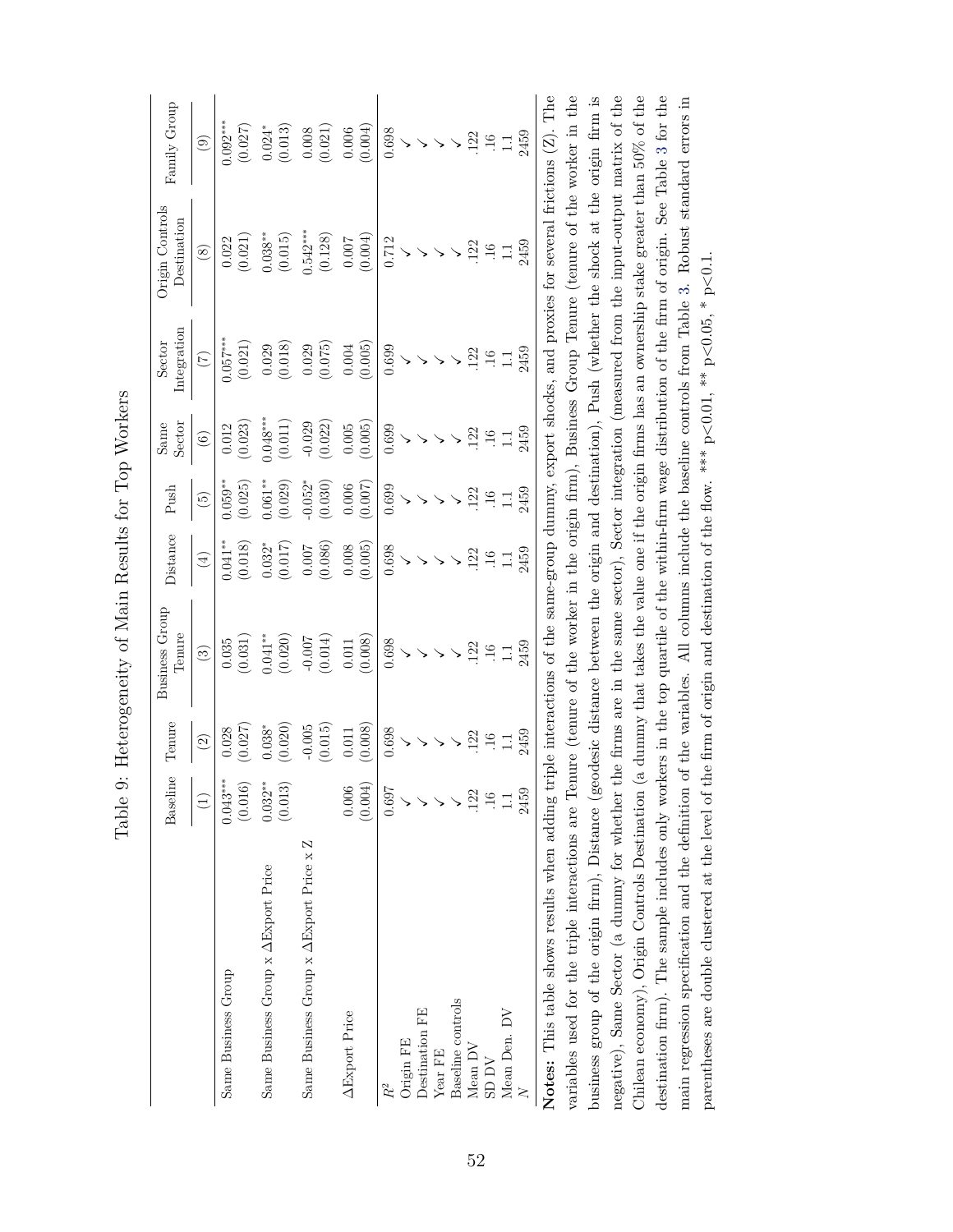|                         | $\left( 1\right)$<br>Net exports<br>over wage bill | $\left( 2\right)$<br>Net exports<br>over employment | (3)<br>Average<br>wage | $\left(4\right)$<br>Stayers<br>average wage |
|-------------------------|----------------------------------------------------|-----------------------------------------------------|------------------------|---------------------------------------------|
|                         | Panel A<br>(Figure 3)                              | Panel B<br>(Figure 3)                               | Panel C<br>(Figure 3)  | Panel D<br>(Figure 3)                       |
| Number of treated units | 92                                                 | 92                                                  | 92                     | 92                                          |
| Potential controls      | 2,985                                              | 2,985                                               | 2,985                  | 2,985                                       |
| Average effect          | 0.453                                              | 1340.1                                              | 0.123                  | 0.094                                       |
| CI $99\%$               | $[-0.003, 0.0001]$                                 | $-28.3, 0.227$                                      | $[-0.006, 0.002]$      | $[-0.001, 0.070]$                           |
| CI $95\%$               | $[-0.003, 0.0001]$                                 | $[-28.3, 0.227]$                                    | $[-0.002, 0.001]$      | $[-0.000, 0.007]$                           |

<span id="page-52-0"></span>Table 10: Average Effect of Receiving a Top Worker from Within the Same Business Group

**Notes:** This table presents average effects on net exports (exports minus imports) and log average wages for treated firms against synthetic controls. Treated firms are group firms that receive a top worker from within the same business group. Control firms are group or standalone firms that receive a top worker from an unaffiliated firm. The average effect is computed as the average cumulative difference between the treated firms and the synthetic controls for years 0 through 3. Columns (1) presents the treatment effect for net exports over the firm's wage bill, Column (2) for net exports over the firm's number of employees, Column (3) for the average wage of all workers, and Column (4) for the average wage of workers that worked at the firm before the arrival of the new top worker. In square brackets we present confidence intervals (CI) at the 1% and 5% levels. Confidence intervals are based on placebo treatment groups in 100 random samples. The choice of synthetic controls is discussed in Section [5.](#page-28-0)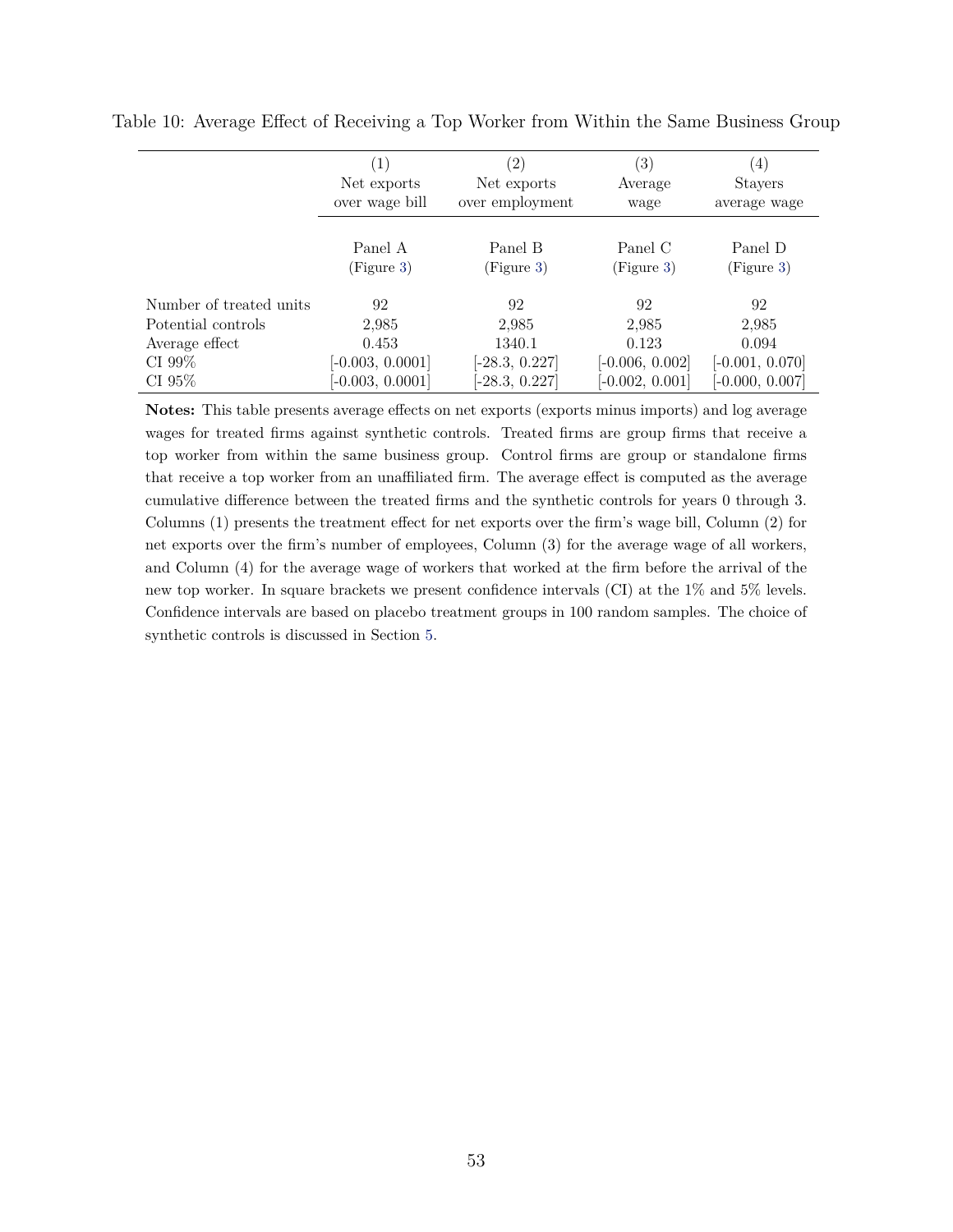# <span id="page-53-0"></span>**Online Appendix**

|                                     |                | Mean                            | SD.            |                |  |  |
|-------------------------------------|----------------|---------------------------------|----------------|----------------|--|--|
|                                     |                | Exports Imports Exports Imports |                |                |  |  |
| Standalone<br><b>Business Group</b> | 0.033<br>0.027 | 0.019<br>0.021                  | 0.628<br>0.851 | 0.363<br>0.265 |  |  |

Table A.1: Summary Statistics for International Trade Shocks

<span id="page-53-1"></span>**Notes:** This table presents statistics for export and import price shocks. It presents the mean and standard deviations of export and import shocks for standalone firms and firms affiliated to business groups.

|                             |         | Firms | Employment Wage Bill |    |
|-----------------------------|---------|-------|----------------------|----|
|                             | Exports | 43    | 53                   | 56 |
| <b>Business Group Firms</b> | Imports | 68    | 75                   | 83 |
|                             | Exports | 14    | 24                   | 32 |
| Standalone Firms            | Imports | 33    | 55                   | 64 |

Table A.2: Exposure to International Trade (%)

**Notes:** This table presents the share of firms (first column), the share of employment (second column) and the share of wage bill (third column) that is exposed to international trade, both in terms of export and import activity. It documents this for business group firms (Row 1-2) and standalone firms (Row 3-4). Note that we use the set of standalone firms that are used in the main regressions. This implies that these standalone firms have worker flows with business group firms.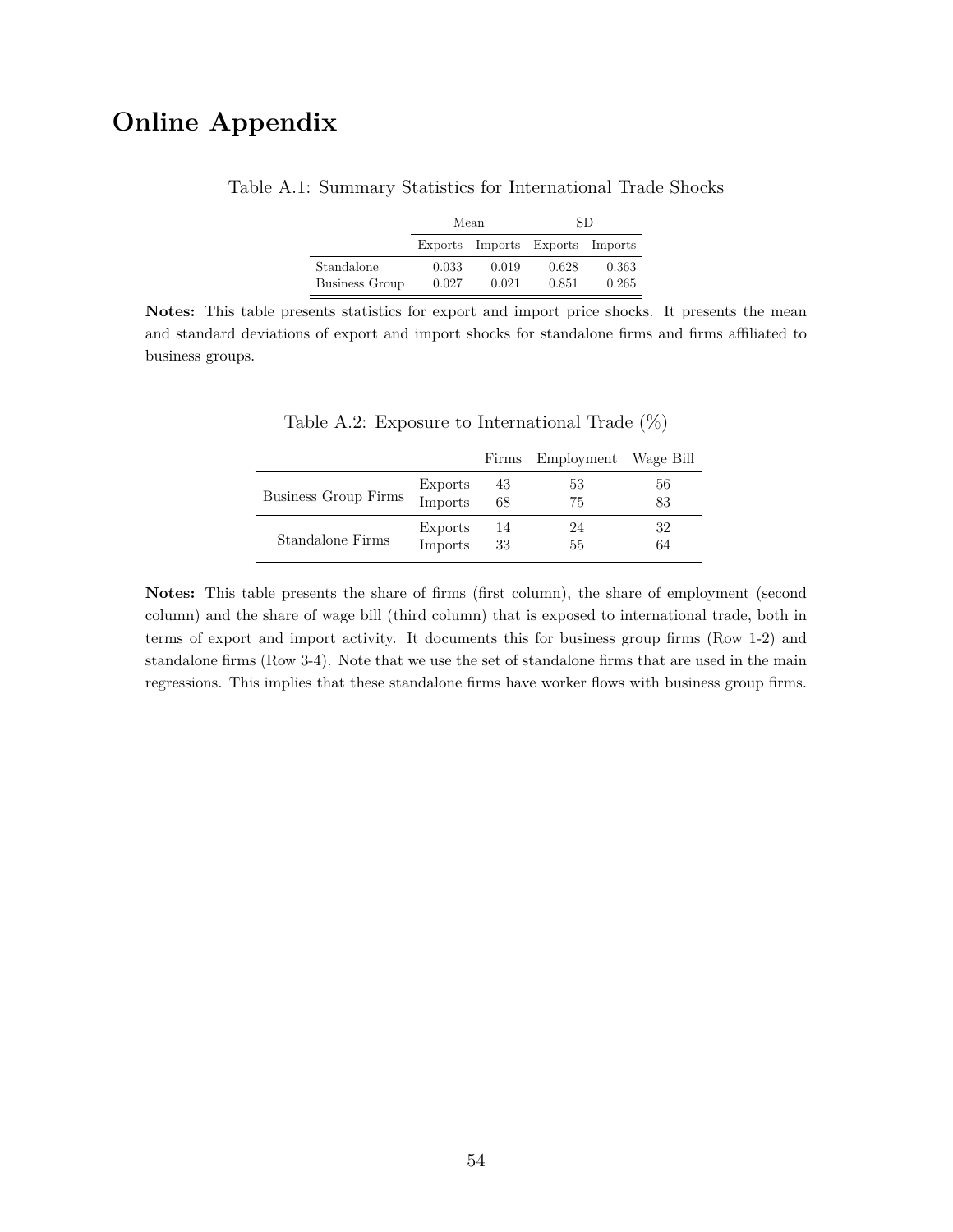|          |                  | All Workers       |                       | Top Workers      |              |                       |  |  |  |
|----------|------------------|-------------------|-----------------------|------------------|--------------|-----------------------|--|--|--|
|          | Same BG          | Unaffiliated      | Difference<br>P-value | Same BG          | Unaffiliated | Difference<br>P-value |  |  |  |
|          | $\left(1\right)$ | $\left( 2\right)$ | (3)                   | $\left(4\right)$ | (5)          | (6)                   |  |  |  |
| Outflows | 0.053            | 0.019             | $0.034***$            | 0.198            | 0.115        | $0.082***$            |  |  |  |
|          | (0.004)          | (0.000)           | [0.000]               | (0.014)          | (0.002)      | [0.000]               |  |  |  |
| Inflows  | 0.043            | 0.018             | $0.026***$            | 0.125            | 0.075        | $0.050***$            |  |  |  |
|          | (0.003)          | (0.000)           | [0.000]               | (0.010)          | (0.001)      | [0.000]               |  |  |  |

<span id="page-54-0"></span>Table A.3: Worker Flows Between Same-Group Firms and Unaffiliated Firms

**Notes:** This table shows the average of worker outflows and inflows between pairs of same-businessgroup (BG) firms and unaffiliated firms. Outflows (inflows) are defined as the number of workers sent by the origin firm to the destination firm normalized by the total number of workers sent (hired) by the origin (destination) firm in a year. Columns 1 to 3 present the average flows for the full sample of workers, while columns 4 to 6 show the average flows only for top workers (top quartile of the within-firm wage distribution of the firm of origin). Standard errors are presented in parenthesis, while P-values in brackets.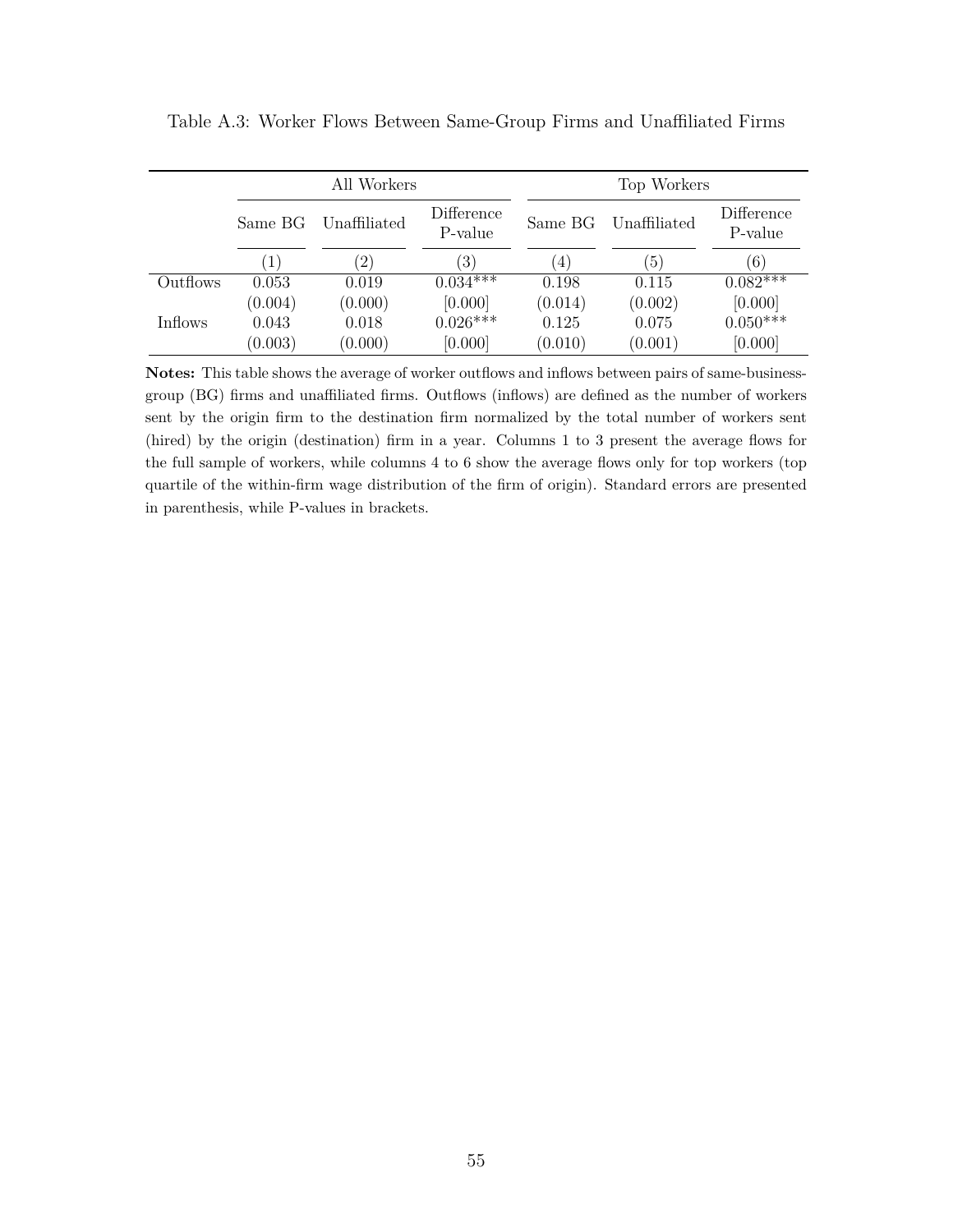<span id="page-55-0"></span>

|                                                   | All Workers  | Bot. 25 Workers | Mid. 50 Workers | Top 25 Workers | Top 20 Workers | Top 10 Workers |
|---------------------------------------------------|--------------|-----------------|-----------------|----------------|----------------|----------------|
|                                                   | (1)          | (2)             | (3)             | (4)            | (5)            | (6)            |
| Same Business Group                               | $0.022***$   | $0.017***$      | $0.024**$       | $0.043**$      | $0.052**$      | 0.023          |
|                                                   | (0.005)      | (0.006)         | (0.010)         | (0.017)        | (0.024)        | (0.032)        |
| Same Business Group $x \Delta\text{Export}$ Price | $0.003*$     | $-0.001$        | 0.007           | $0.039***$     | $0.032**$      | $0.077**$      |
|                                                   | (0.002)      | (0.002)         | (0.005)         | (0.015)        | (0.015)        | (0.030)        |
| Same Business Group $x \Delta_{-1}$ Export Price  | $-0.006$     | $-0.009$        | $-0.025$        | 0.122          | 0.110          | $-0.005$       |
|                                                   | (0.011)      | (0.020)         | (0.031)         | (0.083)        | (0.088)        | (0.132)        |
| Same Business Group $x \Delta I$ mport Price      | $-0.004$     | $-0.012*$       | $-0.015*$       | $-0.010$       | $-0.002$       | 0.008          |
|                                                   | (0.004)      | (0.007)         | (0.009)         | (0.011)        | (0.012)        | (0.025)        |
| Same Business Group $x \Delta_{-1}$ Import Price  | $-0.001$     | $-0.098$        | $-0.050$        | $-0.050$       | $-0.025$       | 0.049          |
|                                                   | (0.025)      | (0.086)         | (0.077)         | (0.064)        | (0.082)        | (0.153)        |
| $\Delta$ Export Price                             | 0.001        | 0.001           | 0.002           | $0.007*$       | 0.001          | $-0.017$       |
|                                                   | (0.001)      | (0.001)         | (0.002)         | (0.004)        | (0.005)        | (0.013)        |
| $\Delta_{-1}$ Export Price                        | 0.002        | 0.002           | 0.004           | 0.031          | 0.010          | 0.017          |
|                                                   | (0.003)      | (0.005)         | (0.010)         | (0.025)        | (0.031)        | (0.059)        |
| $\Delta$ Import Price                             | $-0.001$     | 0.001           | $-0.001$        | $-0.003$       | $-0.005$       | $-0.006$       |
|                                                   | (0.001)      | (0.001)         | (0.002)         | (0.002)        | (0.004)        | (0.007)        |
| $\Delta_{-1}$ Import Price                        | $-0.004$     | $-0.010$        | 0.002           | $-0.019$       | $-0.023$       | $-0.106$       |
|                                                   | (0.004)      | (0.008)         | (0.011)         | (0.034)        | (0.050)        | (0.078)        |
| Log Avg. Wage Origin                              | 0.003        | 0.016           | $-0.013$        | 0.044          | 0.050          | $0.279**$      |
|                                                   | (0.018)      | (0.017)         | (0.017)         | (0.079)        | (0.078)        | (0.121)        |
| Log Avg. Wage Destination                         | 0.000        | $-0.001$        | $-0.002$        | $-0.057$       | $-0.068$       | $-0.071$       |
|                                                   | (0.003)      | (0.005)         | (0.008)         | (0.038)        | (0.047)        | (0.090)        |
| Log Employment Destination                        | $-0.002*$    | $-0.004**$      | $-0.006*$       | $-0.022**$     | $-0.028**$     | $-0.048**$     |
|                                                   | (0.001)      | (0.002)         | (0.003)         | (0.010)        | (0.012)        | (0.021)        |
| Log Employment Origin                             | $-0.046***$  | $-0.086***$     | $-0.074***$     | $-0.161***$    | $-0.193***$    | $-0.252***$    |
|                                                   | (0.009)      | (0.017)         | (0.013)         | (0.030)        | (0.030)        | (0.041)        |
| Log Emp. Business Group Origin                    | $-0.081$     | $-0.276$        | $-0.146$        | 0.307          | 0.264          | 0.456          |
|                                                   | (0.079)      | (0.176)         | (0.249)         | (0.328)        | (0.427)        | (0.584)        |
| Log Emp. Business Group Dest.                     | $-0.119**$   | $-0.278***$     | $-0.134$        | $-0.261$       | $-0.028$       | 0.563          |
|                                                   | (0.049)      | (0.096)         | (0.141)         | (0.203)        | (0.305)        | (0.772)        |
| Log N. Firms Business Group Origin                | $0.067*$     | $0.097*$        | $0.081**$       | $0.375**$      | $0.398**$      | 0.407          |
|                                                   | (0.037)      | (0.055)         | (0.039)         | (0.167)        | (0.181)        | (0.284)        |
| Log N. Firms Business Group Dest.                 | 0.013        | 0.018           | 0.031           | $-0.035$       | $-0.031$       | 0.651          |
|                                                   | (0.016)      | (0.020)         | (0.031)         | (0.170)        | (0.227)        | (1.137)        |
| $R^2$                                             | 0.595        | 0.681           | 0.639           | 0.700          | 0.689          | 0.748          |
| Origin FE                                         | ✓            | $\checkmark$    | ✓               | $\checkmark$   | ✓              | ✓              |
| Destination FE                                    | $\checkmark$ | $\checkmark$    | $\checkmark$    | $\checkmark$   | $\checkmark$   | $\checkmark$   |
| Year FE                                           | ✓            | $\checkmark$    | ✓               | ✓              | ✓              | ✓              |
| Sector-Yr FE                                      |              |                 |                 |                |                |                |
| Mean DV                                           | .02          | .037            | .047            | .122           | .144           | .233           |
| SD DV                                             | .042         | .066            | .084            | .16            | .181           | .251           |
| Mean Den. DV                                      | 1.2          | 1.2             | $1.3\,$         | 1.1            | 1.1            | 1.1            |
| N                                                 | 20188        | 9184            | 7523            | 2459           | 1976           | 923            |

Table A.4: Trade Shocks and Internal Labor Markets: Adding Lagged Shocks

**Notes:** This table presents evidence of the analysis implemented in Table [3](#page-45-0) but adding dynamic interaction of trade shocks. For more details on the specification and variables included as controls, go to Table [3.](#page-45-0)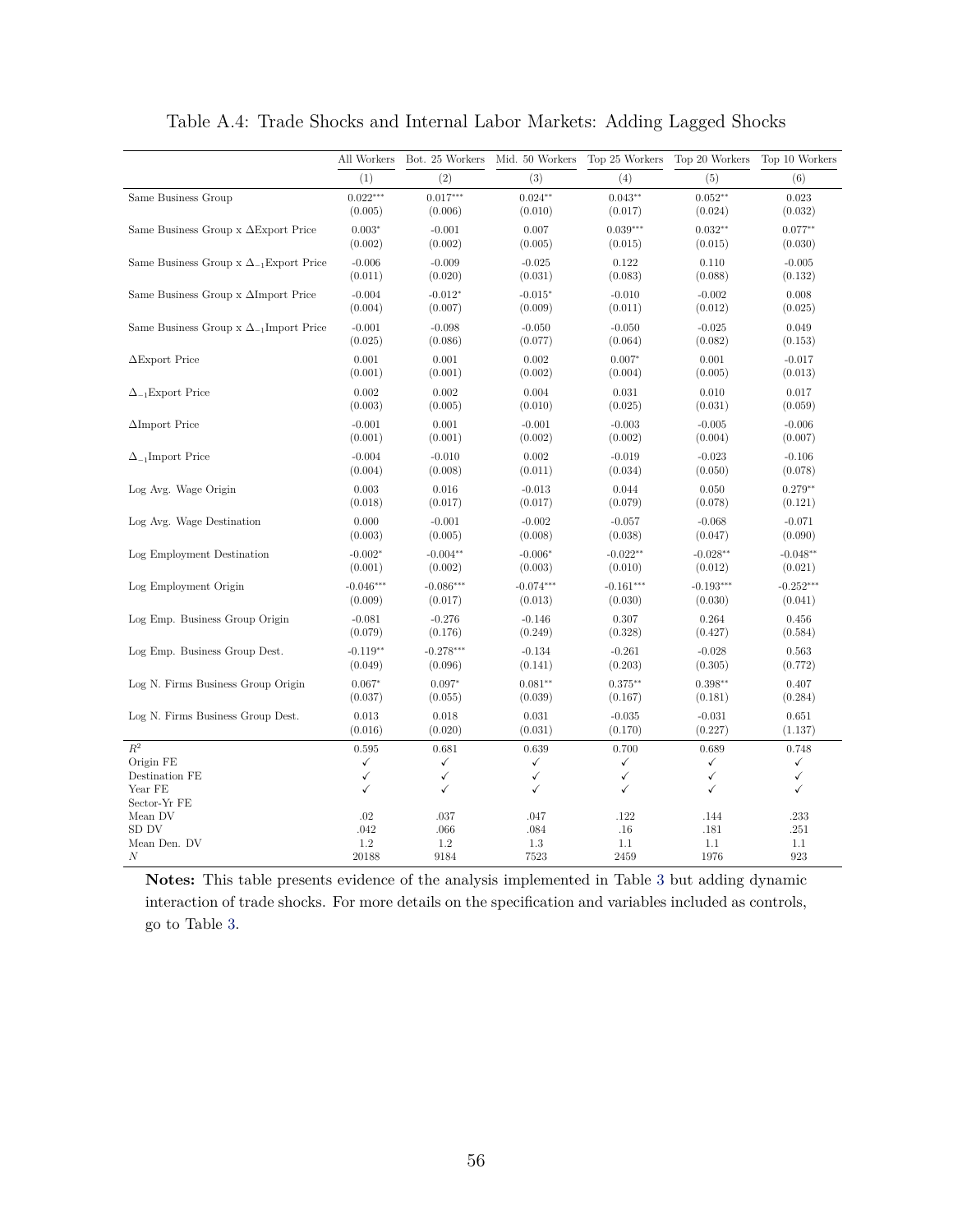|            | Intensive Margin Extensive Margin |
|------------|-----------------------------------|
| $0.077***$ | $0.012***$                        |
| (0.000)    | (0.000)                           |
| 0.790      | 0.077                             |
| 1,660,221  | 64,872,264                        |
|            |                                   |

<span id="page-56-0"></span>Table A.5: Persistence of Worker Outflows: Serial Correlations at Pair-Level

**Notes:** This table documents the autocorrelation of worker flows between firms. It shows it in the intensive margin: number of workers that flow between a pair of firms over time. And it shows it for the extensive margin as well: whether two firms have worker flows or not. \*\*\* p*<*0.01, \*\* p*<*0.05, \* p*<*0.1.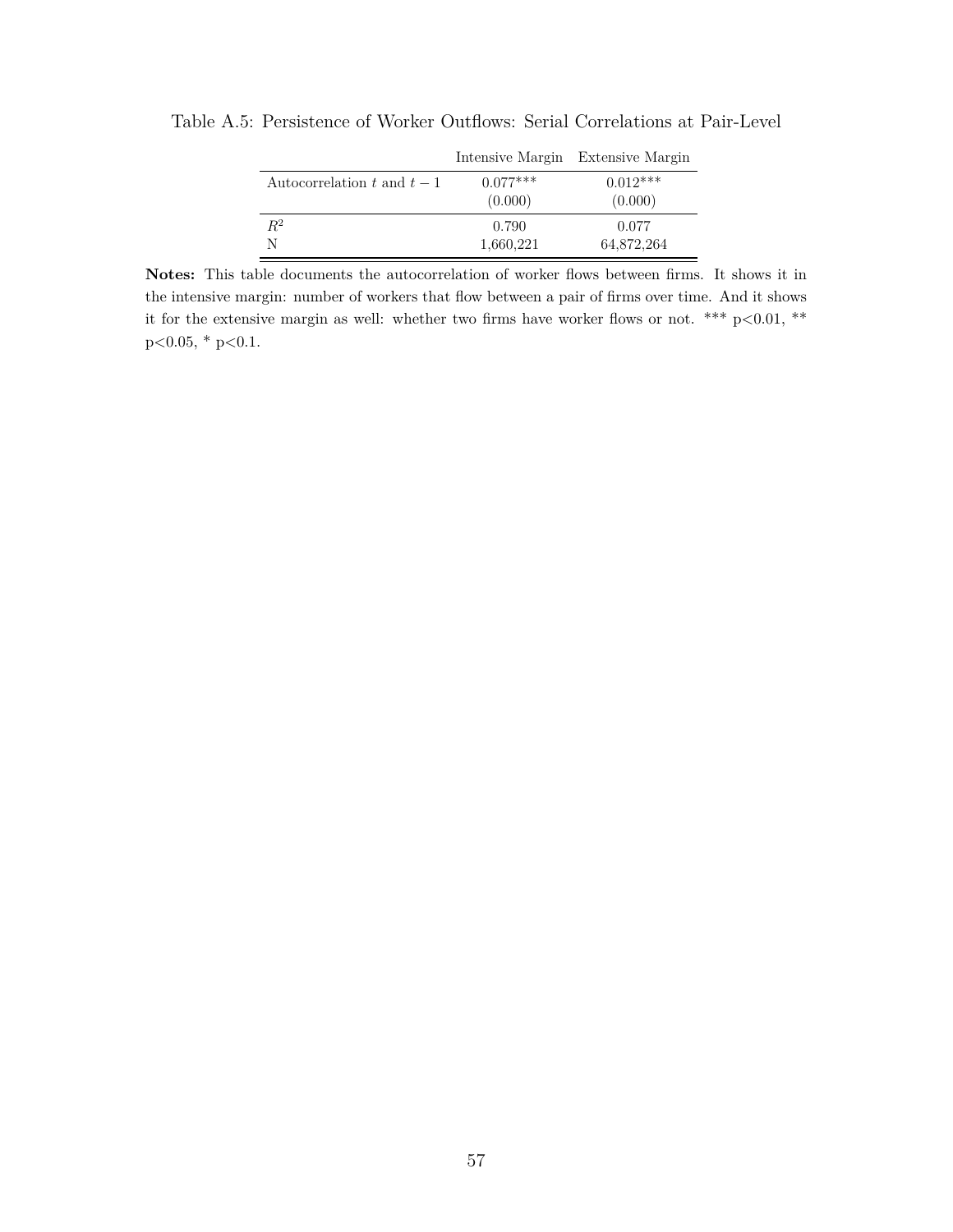<span id="page-57-0"></span>

|                                                   |                 |                     | Wage Change                                 | Wage Rank Change |                  |                                    |  |
|---------------------------------------------------|-----------------|---------------------|---------------------------------------------|------------------|------------------|------------------------------------|--|
|                                                   | (1)<br>Baseline | (2)<br>Tenure       | (3)<br>Origin Controls Destination Baseline | (4)              | (5)<br>Tenure    | (6)<br>Origin Controls Destination |  |
| Same Business Group                               | $0.085*$        | 0.046               | $0.083*$                                    | 0.039            | 0.093            | $-0.031$                           |  |
|                                                   | (0.048)         | (0.071)             | (0.049)                                     | (0.066)          | (0.104)          | (0.072)                            |  |
| Same Business Group $x \Delta$ Price Exports      | $0.066***$      | $0.067*$            | $0.067***$                                  | $0.090**$        | 0.071            | $0.099*$                           |  |
|                                                   | (0.022)         | (0.034)             | (0.022)                                     | (0.043)          | (0.058)          | (0.050)                            |  |
| Same Business Group $x \Delta Export$ Price $x Z$ |                 | $-0.003$<br>(0.026) | 0.030<br>(0.095)                            |                  | 0.011<br>(0.048) | 0.296<br>(0.216)                   |  |
| $\Delta$ Price Exports                            | $-0.009$        | $-0.009$            | $-0.009$                                    | $-0.025$         | $-0.064***$      | $-0.025$                           |  |
|                                                   | (0.008)         | (0.011)             | (0.008)                                     | (0.016)          | (0.022)          | (0.016)                            |  |
| Log Avg. Wage Origin                              | $-0.449***$     | $-0.444***$         | $-0.448***$                                 | $-0.091$         | $-0.139$         | $-0.103$                           |  |
|                                                   | (0.056)         | (0.055)             | (0.056)                                     | (0.180)          | (0.180)          | (0.178)                            |  |
| Log Avg. Wage Destination                         | 0.072           | 0.069               | 0.070                                       | $-0.042$         | $-0.035$         | $-0.057$                           |  |
|                                                   | (0.083)         | (0.083)             | (0.084)                                     | (0.118)          | (0.119)          | (0.121)                            |  |
| Log Employment Destination                        | $-0.008$        | $-0.008$            | $-0.008$                                    | $-0.000$         | $-0.002$         | 0.002                              |  |
|                                                   | (0.026)         | (0.026)             | (0.026)                                     | (0.034)          | (0.034)          | (0.036)                            |  |
| Log Employment Origin                             | $-0.055**$      | $-0.059**$          | $-0.055**$                                  | $-0.123*$        | $-0.137**$       | $-0.127*$                          |  |
|                                                   | (0.024)         | (0.024)             | (0.024)                                     | (0.065)          | (0.065)          | (0.065)                            |  |
| Log Emp. Business Group Origin                    | $-0.652$        | $-0.838$            | $-0.601$                                    | $-0.137$         | $-0.186$         | $-0.114$                           |  |
|                                                   | (0.627)         | (0.681)             | (0.665)                                     | (1.003)          | (1.026)          | (1.011)                            |  |
| Log Emp. Business Group Dest.                     | $-0.620$        | $-0.613$            | $-0.645$                                    | $3.471***$       | $3.494**$        | $3.632***$                         |  |
|                                                   | (0.499)         | (0.513)             | (0.495)                                     | (1.238)          | (1.410)          | (1.242)                            |  |
| Log N. Firms Business Group Origin                | $-0.066$        | 0.006               | $-0.048$                                    | 0.410            | 0.435            | 0.401                              |  |
|                                                   | (0.360)         | (0.351)             | (0.366)                                     | (0.319)          | (0.317)          | (0.319)                            |  |
| Log N. Firms Business Group Dest.                 | 0.366           | 0.385               | 0.369                                       | $1.720**$        | $1.671**$        | $1.604**$                          |  |
|                                                   | (0.429)         | (0.426)             | (0.431)                                     | (0.733)          | (0.754)          | (0.737)                            |  |
| $R^2$                                             | 0.524           | 0.526               | 0.525                                       | 0.450            | 0.452            | 0.451                              |  |
| Origin FE                                         | ✓               | $\checkmark$        | ✓                                           | ✓                | $\checkmark$     | $\checkmark$                       |  |
| Destination FE                                    | $\checkmark$    | $\checkmark$        | ✓                                           | ✓                | ✓                | $\checkmark$                       |  |
| Year FE                                           | $\checkmark$    | $\checkmark$        | $\checkmark$                                | $\checkmark$     | ✓                | ✓                                  |  |
| Mean DV                                           | .134            | .134                | .134                                        | $-.453$          | $-.453$          | $-.453$                            |  |
| SD DV                                             | .356            | .356                | .356                                        | .682             | .682             | .682                               |  |
| $\boldsymbol{N}$                                  | 2606            | 2606                | 2606                                        | 2459             | 2459             | 2459                               |  |

#### Table A.6: Trade Shocks and Wage Changes: Heterogeneity Analysis

**Notes:** This table shows results when adding triple interactions of the same-group dummy, export shocks, and proxies for several frictions (Z) when the outcome is wage change of movers (Columns 1-3) and wage rank change of movers (Columns 4-6). The variables used for the triple interactions are Tenure (tenure of the worker in the origin firm) and Origin Controls Destination (a dummy that takes the value one if the origin firms has an ownership stake greater than 50% of the destination firm). The sample includes only workers in the top quartile of the within-firm wage distribution of the firm of origin. See Table [3](#page-45-0) for the main regression specification and the definition of the variables. All columns include the baseline controls from Table [3.](#page-45-0) Robust standard errors in parentheses are double clustered at the level of the firm of origin and destination of the flow. \*\*\* p*<*0.01, \*\* p*<*0.05, \* p*<*0.1.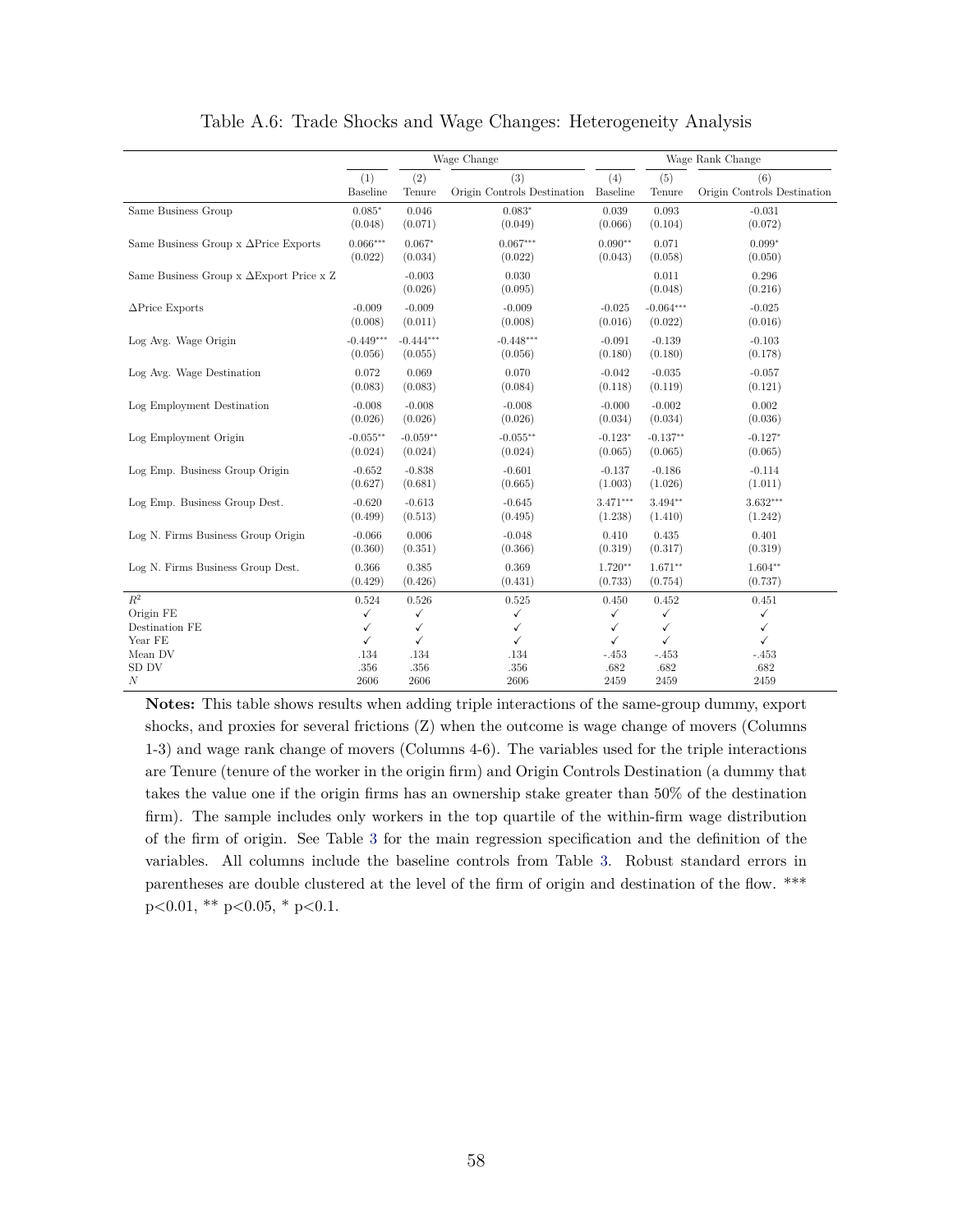<span id="page-58-0"></span>

|                                                 | All Workers     |              |              | Bot. 25 Workers |              | Mid. 50 Workers | Top 25 Workers |              |
|-------------------------------------------------|-----------------|--------------|--------------|-----------------|--------------|-----------------|----------------|--------------|
|                                                 | (1)             | (2)          | (3)          | (4)             | (5)          | (6)             | (7)            | (8)          |
|                                                 | Push            | Pull         | Push         | Pull            | Push         | Pull            | Push           | Pull         |
| Same Business Group                             | $0.023***$      | $0.018***$   | $0.022**$    | $0.016**$       | $0.028**$    | 0.018           | $0.059**$      | 0.022        |
|                                                 | (0.007)         | (0.006)      | (0.009)      | (0.007)         | (0.013)      | (0.013)         | (0.025)        | (0.017)      |
| Same Business Group $x \Delta$ Export Price     | $0.005*$        | 0.005        | 0.001        | 0.001           | $0.011*$     | 0.009           | $0.061**$      | $0.028**$    |
|                                                 | (0.003)         | (0.004)      | (0.004)      | (0.005)         | (0.006)      | (0.006)         | (0.029)        | (0.012)      |
| Same Business Group x $\Delta$ Export Price x Z | $-0.003$        | $-0.006$     | 0.002        | $-0.003$        | $-0.006$     | $-0.006$        | $-0.052*$      | 0.001        |
|                                                 | (0.005)         | (0.005)      | (0.005)      | (0.007)         | (0.008)      | (0.009)         | (0.030)        | (0.021)      |
| $\Delta$ Export Price                           | 0.000           | 0.001        | 0.001        | 0.001           | 0.001        | 0.001           | 0.006          | 0.006        |
|                                                 | (0.001)         | (0.001)      | (0.002)      | (0.001)         | (0.002)      | (0.002)         | (0.007)        | (0.005)      |
| Log Employment Destination                      | $-0.002*$       | $-0.002*$    | $-0.004**$   | $-0.004**$      | $-0.006*$    | $-0.006*$       | $-0.022**$     | $-0.023**$   |
|                                                 | (0.001)         | (0.001)      | (0.002)      | (0.002)         | (0.003)      | (0.003)         | (0.010)        | (0.011)      |
| Log Employment Origin                           | $-0.046***$     | $-0.046***$  | $-0.086***$  | $-0.086***$     | $-0.074***$  | $-0.073***$     | $-0.160***$    | $-0.158***$  |
|                                                 | (0.009)         | (0.009)      | (0.017)      | (0.017)         | (0.012)      | (0.012)         | (0.031)        | (0.030)      |
| Log Emp. Business Group Origin                  | $-0.086$        | $-0.083$     | $-0.288$     | $-0.282$        | $-0.151$     | $-0.155$        | 0.354          | 0.306        |
|                                                 | (0.079)         | (0.079)      | (0.175)      | (0.174)         | (0.249)      | (0.248)         | (0.342)        | (0.327)      |
| Log Emp. Business Group Dest.                   | $-0.114**$      | $-0.111**$   | $-0.254**$   | $-0.254**$      | $-0.135$     | $-0.117$        | $-0.192$       | $-0.177$     |
|                                                 | (0.049)         | (0.052)      | (0.097)      | (0.102)         | (0.140)      | (0.151)         | (0.226)        | (0.222)      |
| Log N. Firms Business Group Origin              | $0.069*$        | $0.068*$     | $0.098*$     | $0.099*$        | $0.084**$    | $0.080**$       | $0.394**$      | $0.387**$    |
|                                                 | (0.036)         | (0.037)      | (0.055)      | (0.056)         | (0.039)      | (0.038)         | (0.162)        | (0.168)      |
| Log N. Firms Business Group Dest.               | 0.013           | 0.012        | 0.017        | 0.016           | 0.029        | 0.028           | $-0.022$       | $-0.063$     |
|                                                 | (0.015)         | (0.015)      | (0.021)      | (0.020)         | (0.031)      | (0.031)         | (0.167)        | (0.160)      |
| $\mathbb{R}^2$                                  | $\!0.595\!$     | 0.595        | 0.681        | 0.681           | 0.639        | 0.640           | 0.699          | 0.698        |
| Origin FE                                       | ✓               | ✓            | ✓            | ✓               | $\checkmark$ | $\checkmark$    | $\checkmark$   | ✓            |
| Destination FE                                  | ✓               | $\checkmark$ | $\checkmark$ | $\checkmark$    | $\checkmark$ | $\checkmark$    | $\checkmark$   | $\checkmark$ |
| Year FE                                         | $\checkmark$    | $\checkmark$ | $\checkmark$ | $\checkmark$    | $\checkmark$ | $\checkmark$    | $\checkmark$   | $\checkmark$ |
| Mean DV<br>SD DV                                | .02             | .02<br>.042  | .037<br>.066 | .037            | .047         | .047            | .122<br>.16    | .122<br>.16  |
| Mean Den. DV                                    | .042<br>$1.2\,$ | 1.2          | 1.2          | .066<br>1.2     | .084<br>1.3  | .084<br>1.3     | 1.1            | 1.1          |
| $\boldsymbol{N}$                                | 20188           | 20188        | 9184         | 9184            | 7523         | 7523            | 2459           | 2459         |

Table A.7: Heterogeneity of Internal Labor Flows to Pull and Push Shocks

**Notes:** This table shows results when adding triple interactions of the same-group dummy, export shocks, and proxies for several frictions (Z). The variables used for the triple interactions are Push (whether the shock at the origin firm is negative) and Pull (whether the shock at the destination firm is positive). The sample includes only workers in the top quartile of the within-firm wage distribution of the firm of origin. See Table [3](#page-45-0) for the main regression specification and the definition of the variables. All columns include the baseline controls from Table [3.](#page-45-0) Robust standard errors in parentheses are double clustered at the level of the firm of origin and destination of the flow. \*\*\* p*<*0.01, \*\* p*<*0.05, \* p*<*0.1.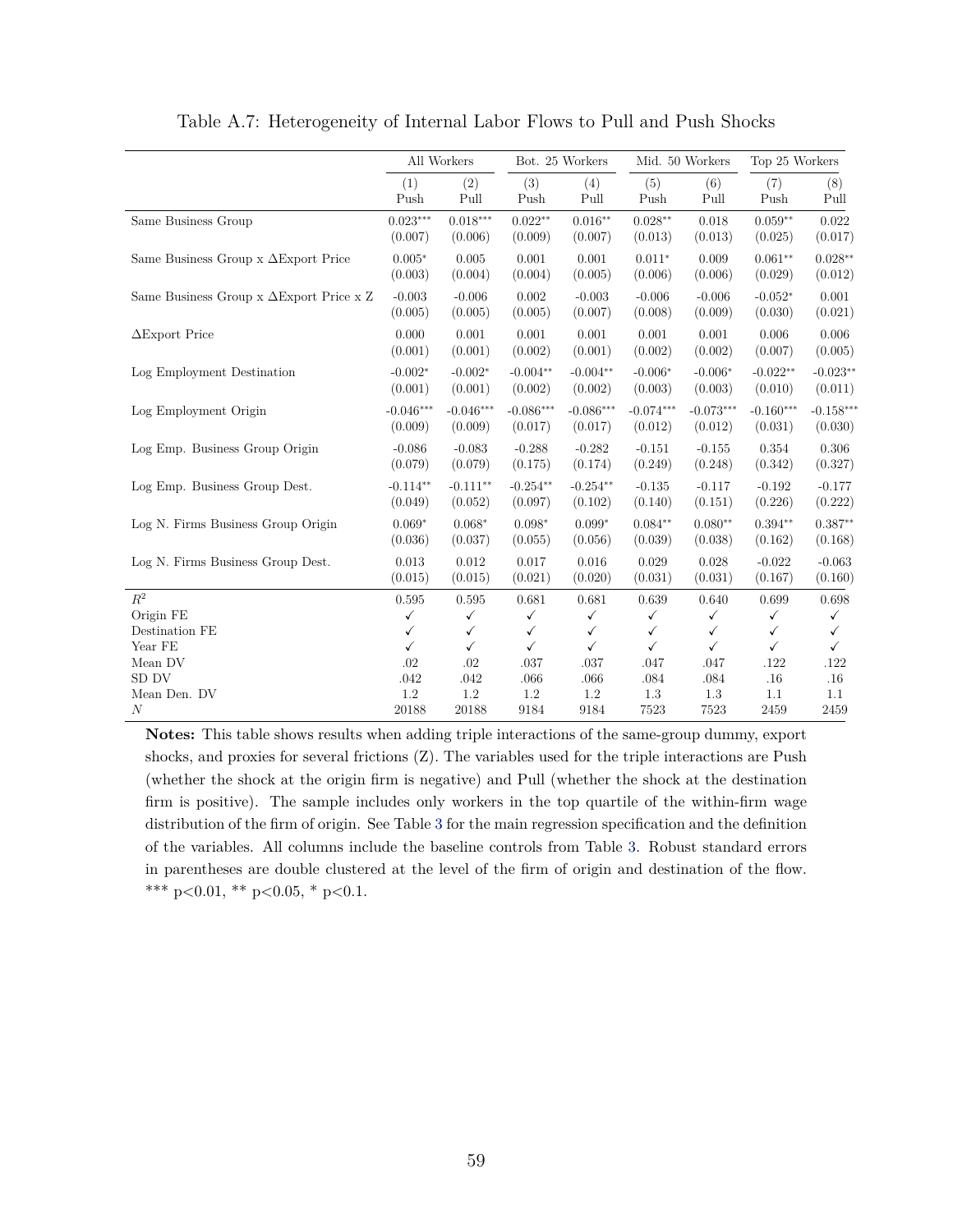|                                                 | All Workers  |              | Bot. 25      |              | Mid. 50      |              | Top 25       |              |
|-------------------------------------------------|--------------|--------------|--------------|--------------|--------------|--------------|--------------|--------------|
|                                                 | (1)          | (2)          | (3)          | (4)          | (5)          | (6)          | (7)          | (8)          |
|                                                 | Push         | Pull         | Push         | Pull         | Push         | Pull         | Push         | Pull         |
| Same Business Group                             | $-0.014$     | 0.022        | $-0.037$     | 0.022        | $-0.009$     | 0.025        | $0.090*$     | $0.132**$    |
|                                                 | (0.023)      | (0.028)      | (0.038)      | (0.046)      | (0.041)      | (0.053)      | (0.051)      | (0.052)      |
| Same Business Group $x \Delta$ Price Exports    | 0.005        | $0.023*$     | $-0.010$     | 0.004        | $-0.001$     | 0.021        | $0.075***$   | $0.118***$   |
|                                                 | (0.009)      | (0.014)      | (0.013)      | (0.017)      | (0.013)      | (0.026)      | (0.023)      | (0.037)      |
| Same Business Group x $\Delta$ Export Price x Z | $-0.034*$    | $-0.038$     | $-0.012$     | $-0.013$     | 0.010        | $-0.026$     | $-0.034$     | $-0.068$     |
|                                                 | (0.020)      | (0.024)      | (0.032)      | (0.037)      | (0.026)      | (0.029)      | (0.054)      | (0.048)      |
| $\Delta$ Price Exports                          | $-0.001$     | $-0.010*$    | 0.004        | $-0.006$     | $-0.001$     | $-0.007$     | $-0.009$     | $-0.027*$    |
|                                                 | (0.003)      | (0.006)      | (0.005)      | (0.008)      | (0.006)      | (0.011)      | (0.008)      | (0.016)      |
| Log Avg. Wage Origin                            | $-0.432***$  | $-0.431***$  | $-0.612***$  | $-0.612***$  | $-0.542***$  | $-0.539***$  | $-0.448***$  | $-0.448***$  |
|                                                 | (0.033)      | (0.033)      | (0.044)      | (0.044)      | (0.047)      | (0.047)      | (0.056)      | (0.057)      |
| Log Avg. Wage Destination                       | $0.100**$    | $0.102**$    | 0.039        | 0.041        | 0.062        | 0.064        | 0.075        | 0.066        |
|                                                 | (0.041)      | (0.040)      | (0.036)      | (0.037)      | (0.043)      | (0.044)      | (0.083)      | (0.085)      |
| Log Employment Destination                      | $-0.011$     | $-0.009$     | $-0.050**$   | $-0.048**$   | $-0.014$     | $-0.014$     | $-0.009$     | $-0.005$     |
|                                                 | (0.016)      | (0.016)      | (0.021)      | (0.021)      | (0.018)      | (0.017)      | (0.026)      | (0.024)      |
| Log Employment Origin                           | $-0.057***$  | $-0.056***$  | $-0.036**$   | $-0.035**$   | $-0.045***$  | $-0.044***$  | $-0.055**$   | $-0.055**$   |
|                                                 | (0.008)      | (0.008)      | (0.014)      | (0.014)      | (0.011)      | (0.011)      | (0.025)      | (0.024)      |
| Log Emp. Business Group Origin                  | 0.200        | 0.200        | 0.006        | $-0.037$     | 0.399        | 0.445        | $-0.583$     | $-0.704$     |
|                                                 | (0.339)      | (0.338)      | (0.402)      | (0.395)      | (0.456)      | (0.448)      | (0.649)      | (0.610)      |
| Log Emp. Business Group Dest.                   | 0.085        | 0.089        | 0.384        | 0.373        | 0.255        | 0.281        | $-0.595$     | $-0.619$     |
|                                                 | (0.335)      | (0.340)      | (0.386)      | (0.393)      | (0.420)      | (0.424)      | (0.486)      | (0.492)      |
| Log N. Firms Business Group Origin              | $-0.008$     | $-0.005$     | $-0.054$     | $-0.049$     | $-0.119$     | $-0.137$     | $-0.126$     | $-0.013$     |
|                                                 | (0.186)      | (0.188)      | (0.145)      | (0.153)      | (0.187)      | (0.184)      | (0.376)      | (0.365)      |
| Log N. Firms Business Group Dest.               | 0.185        | 0.206        | 0.158        | 0.177        | 0.267        | 0.275        | 0.367        | 0.404        |
|                                                 | (0.191)      | (0.195)      | (0.203)      | (0.211)      | (0.214)      | (0.219)      | (0.438)      | (0.431)      |
| $R^2$                                           | $\,0.465\,$  | 0.465        | 0.528        | 0.528        | 0.567        | 0.567        | 0.525        | 0.525        |
| Origin FE                                       | $\checkmark$ | $\checkmark$ | $\checkmark$ | $\checkmark$ | $\checkmark$ | $\checkmark$ | $\checkmark$ | $\checkmark$ |
| Destination FE                                  | ✓            | ✓            | $\checkmark$ | $\checkmark$ | ✓            | $\checkmark$ | $\checkmark$ | $\checkmark$ |
| Year FE                                         | ✓            | $\checkmark$ | $\checkmark$ | $\checkmark$ | $\checkmark$ | $\checkmark$ | $\checkmark$ | $\checkmark$ |
| Mean DV                                         | $.2\,$       | $.2\,$       | .243         | .243         | .175         | .175         | .134         | .134         |
| SD DV                                           | .411         | .411         | .428         | .428         | .404         | .404         | .356         | .356         |
| $\cal N$                                        | 20012        | 20012        | 7389         | 7389         | 9273         | 9273         | 2606         | 2606         |

<span id="page-59-0"></span>Table A.8: Heterogeneity of Internal Labor Flows to Pull and Push Shocks: Wage Changes

**Notes:** This table shows results when adding triple interactions of the same-group dummy, export shocks, and proxies for several frictions (Z) when the outcome is wage changes of workers who move between firms. The variables used for the triple interactions are Push (whether the shock at the origin firm is negative) and Pull (whether the shock at the destination firm is positive). The sample includes only workers in the top quartile of the within-firm wage distribution of the firm of origin. See Table [3](#page-45-0) for the main regression specification and the definition of the variables. All columns include the baseline controls from Table [3.](#page-45-0) For reference, this regression is the same specification as in Table [A.7](#page-58-0) but when the outcome is wage changes of movers rather than worker flows. Robust standard errors in parentheses are double clustered at the level of the firm of origin and destination of the flow. \*\*\* p*<*0.01, \*\* p*<*0.05, \* p*<*0.1.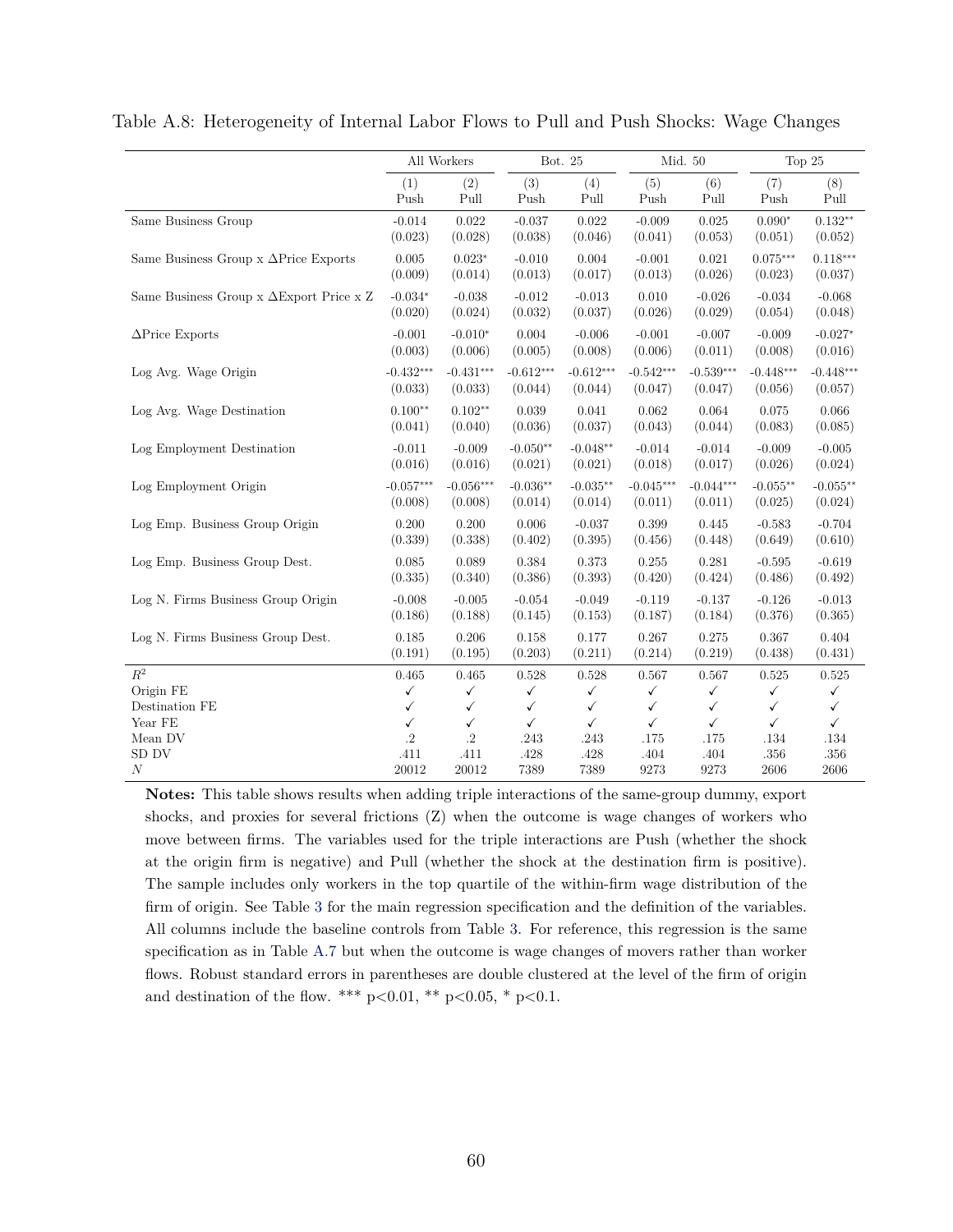<span id="page-60-0"></span>

|                           | $\Delta$ Log. Wages $(t)$ |                       |                        | $\Delta$ Log. Employment(t) | $\Delta \text{ROA}(t)$ | $\Delta \text{ROE}(t)$ | Churn(t)            | $\text{Fired}(t)$      | Hired(t)            |                        |
|---------------------------|---------------------------|-----------------------|------------------------|-----------------------------|------------------------|------------------------|---------------------|------------------------|---------------------|------------------------|
|                           | (1)<br>All                | (2)<br>Bot. 25        | (3)<br>Mid. 50         | (4)<br>Top 25               | (5)                    | (6)                    | (7)                 | (8)                    | (9)                 | (10)                   |
| $\Delta$ Export(t) x BG   | 0.003<br>(0.011)          | 0.008<br>(0.010)      | 0.001<br>(0.015)       | 0.003<br>(0.014)            | $-0.020$<br>(0.033)    | 0.050<br>(0.032)       | 0.209<br>(0.146)    | 0.009<br>(0.019)       | $-0.004$<br>(0.012) | 0.014<br>(0.013)       |
| $\Delta$ Export(t-1) x BG | $0.035***$<br>(0.005)     | $0.040***$<br>(0.014) | $0.035***$<br>(0.006)  | $0.032***$<br>(0.009)       | $-0.098***$<br>(0.021) | 0.016<br>(0.038)       | $0.257*$<br>(0.148) | $-0.035*$<br>(0.018)   | $-0.010$<br>(0.009) | $-0.026*$<br>(0.013)   |
| $\Delta$ Export(t-2) x BG | $0.021**$<br>(0.009)      | $-0.001$<br>(0.019)   | $0.025**$<br>(0.010)   | $0.025**$<br>(0.011)        | $-0.101***$<br>(0.037) | $0.146**$<br>(0.067)   | 0.568<br>(0.362)    | $-0.046***$<br>(0.016) | $-0.014$<br>(0.011) | $-0.032***$<br>(0.011) |
| $\Delta$ Export(t-3) x BG | $0.016*$<br>(0.009)       | 0.016<br>(0.014)      | 0.011<br>(0.011)       | $0.020***$<br>(0.007)       | $-0.081**$<br>(0.031)  |                        |                     | $-0.038***$<br>(0.008) | $-0.008$<br>(0.009) | $-0.030***$<br>(0.008) |
| $\Delta$ Export(t)        | $-0.002$<br>(0.003)       | $-0.002$<br>(0.005)   | $-0.002$<br>(0.003)    | $-0.001$<br>(0.004)         | 0.004<br>(0.006)       | $-0.055*$<br>(0.030)   | $-0.238$<br>(0.143) | $-0.003$<br>(0.004)    | $-0.002$<br>(0.003) | $-0.001$<br>(0.002)    |
| $\Delta$ Export(t-1)      | $-0.008***$<br>(0.003)    | $-0.006$<br>(0.004)   | $-0.008***$<br>(0.003) | $-0.007*$<br>(0.004)        | $0.017**$<br>(0.007)   | $-0.003$<br>(0.027)    | $-0.205$<br>(0.132) | $0.009**$<br>(0.004)   | 0.003<br>(0.003)    | $0.006*$<br>(0.003)    |
| $\Delta$ Export(t-2)      | $-0.013***$<br>(0.005)    | $-0.011*$<br>(0.006)  | $-0.013***$<br>(0.005) | $-0.013**$<br>(0.006)       | 0.024<br>(0.018)       | $-0.169**$<br>(0.061)  | $-0.594$<br>(0.367) | $0.011*$<br>(0.007)    | 0.001<br>(0.002)    | $0.010*$<br>(0.006)    |
| $\Delta$ Export(t-3)      | $-0.007*$<br>(0.003)      | $-0.005$<br>(0.006)   | $-0.005*$<br>(0.003)   | $-0.008**$<br>(0.004)       | 0.012<br>(0.009)       |                        |                     | 0.005<br>(0.004)       | $-0.001$<br>(0.003) | 0.005<br>(0.004)       |
| $R^2$                     | 0.175                     | 0.105                 | 0.148                  | 0.178                       | 0.258                  | 0.287                  | 0.236               | 0.564                  | 0.485               | 0.452                  |
| Year FE                   | ✓                         | ✓                     | $\checkmark$           | ✓                           | √                      | ✓                      | ✓                   | ✓                      | ✓                   | ✓                      |
| Firm FE                   | ✓                         | $\checkmark$          | $\checkmark$           | ✓                           | ✓                      | ✓                      | ✓                   | ✓                      | ✓                   | ✓                      |
| Mean DV                   | .035                      | .026                  | .036                   | .039                        | .067                   | $-.006$                | $-.004$             | .528                   | .248                | .279                   |
| SD DV                     | .117                      | .219                  | .149                   | .129                        | .305                   | .073                   | .286                | .229                   | .158                | .135                   |
| N                         | 6343                      | 6343                  | 6343                   | 6343                        | 6343                   | 148                    | 148                 | 6343                   | 6343                | 6343                   |

Table A.9: Firm-Level Regressions with Export Shocks

**Notes:** This table reports firm-level panel regressions for annual log change in wages of workers in different segments of the wage distribution (All, Bottom 25, Middle 50, Top 25), log change in total employment, changes in return-on-assets (ROA), return-on-equity (ROE), gross churning of workers, share of workers fired and share of workers hired. ROA and ROE are only available for listed firms. Export price shocks are annual log differences in global export prices for each firm (see section [2\)](#page-7-0). BG is a dummy for those firms that are part of a business group. Robust standard errors in parentheses are clustered at the firm level. \*\*\* p*<*0.01, \*\* p*<*0.05, \* p*<*0.1.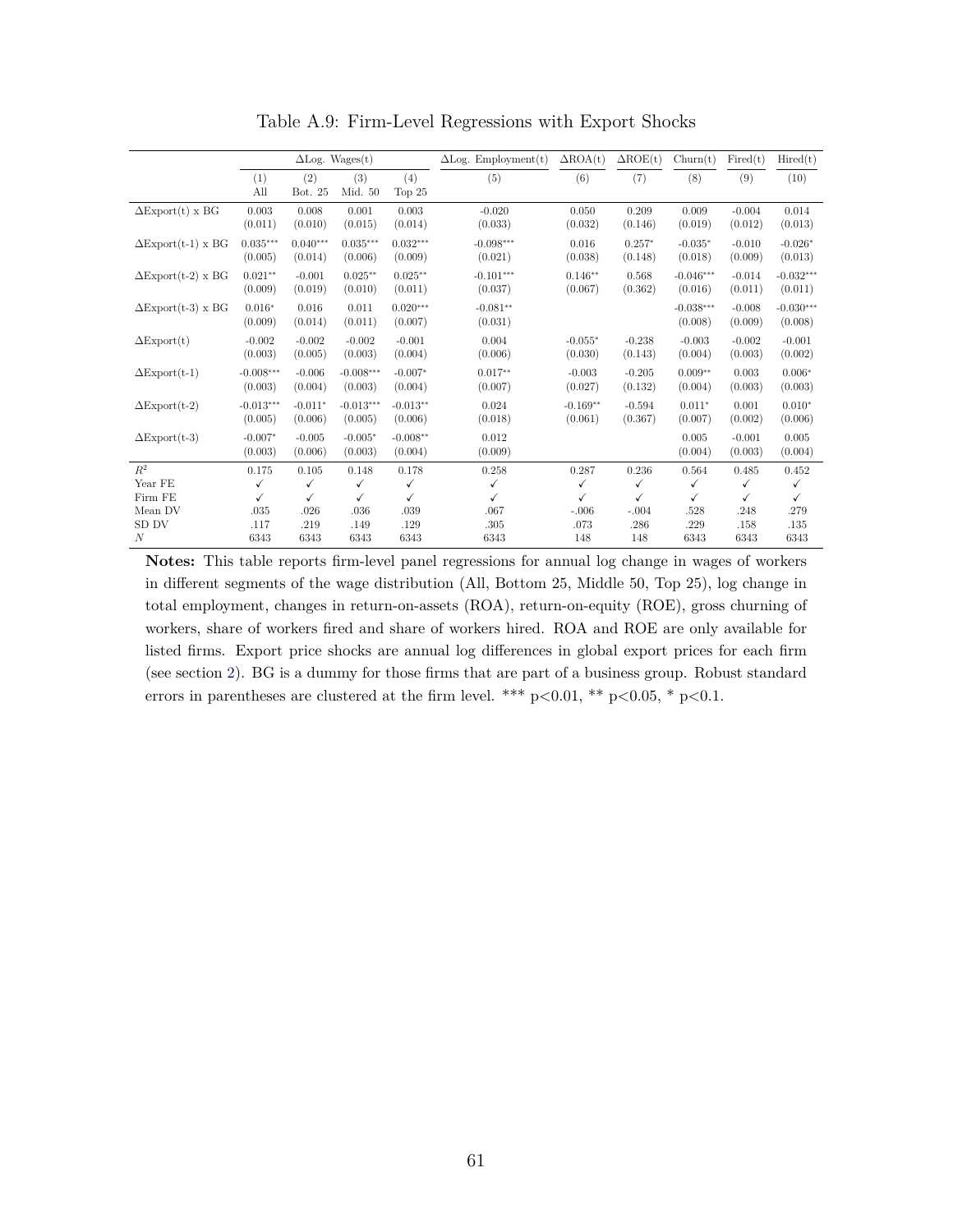|                         | $\left(1\right)$ | $\left( 2\right)$ | $\left( 3\right)$ | (4)          |
|-------------------------|------------------|-------------------|-------------------|--------------|
|                         | Net exports      | Net exports       | Average           | Stayers      |
|                         | over wage bill   | over employment   | wage              | average wage |
| Treatment effect        | $1.258**$        | 27985.4*          | $0.154***$        | $0.153***$   |
|                         | (0.627)          | (15778.9)         | (0.049)           | (0.049)      |
| Number of treated units | 92               | 92                | 92                | 92           |
| Potential controls      | 2,985            | 2.985             | 2,985             | 2,985        |

<span id="page-61-0"></span>Table A.10: Average Effect of Receiving a Top Worker from Within the Same Business Group: Using Nearest-Neighbor Matching

**Notes:** This table presents average effects on net exports (exports minus imports) and log average wages for treated firms using nearest-neighbor matching based on the Mahalanobis metric following [Abadie, Drukker, Herr, and Imbens](#page-32-12) [\(2004\)](#page-32-12). Treated firms are group firms that receive a top worker from within the same business group. Control firms are group or standalone firms that receive a top worker from an unaffiliated firm. Columns (1) presents the treatment effect for net exports over the firm's wage bill, Column (2) for net exports over the firm's number of employees, Column (3) for the average wage of all workers, and Column (4) for the average wage of workers that worked at the firm before the arrival of the new top worker. Heteroskedastic-robust variance estimator presented in parenthesis following [Abadie and Imbens](#page-32-13) [\(2006\)](#page-32-13). \*\*\* p*<*0.01, \*\* p*<*0.05, \* p*<*0.1.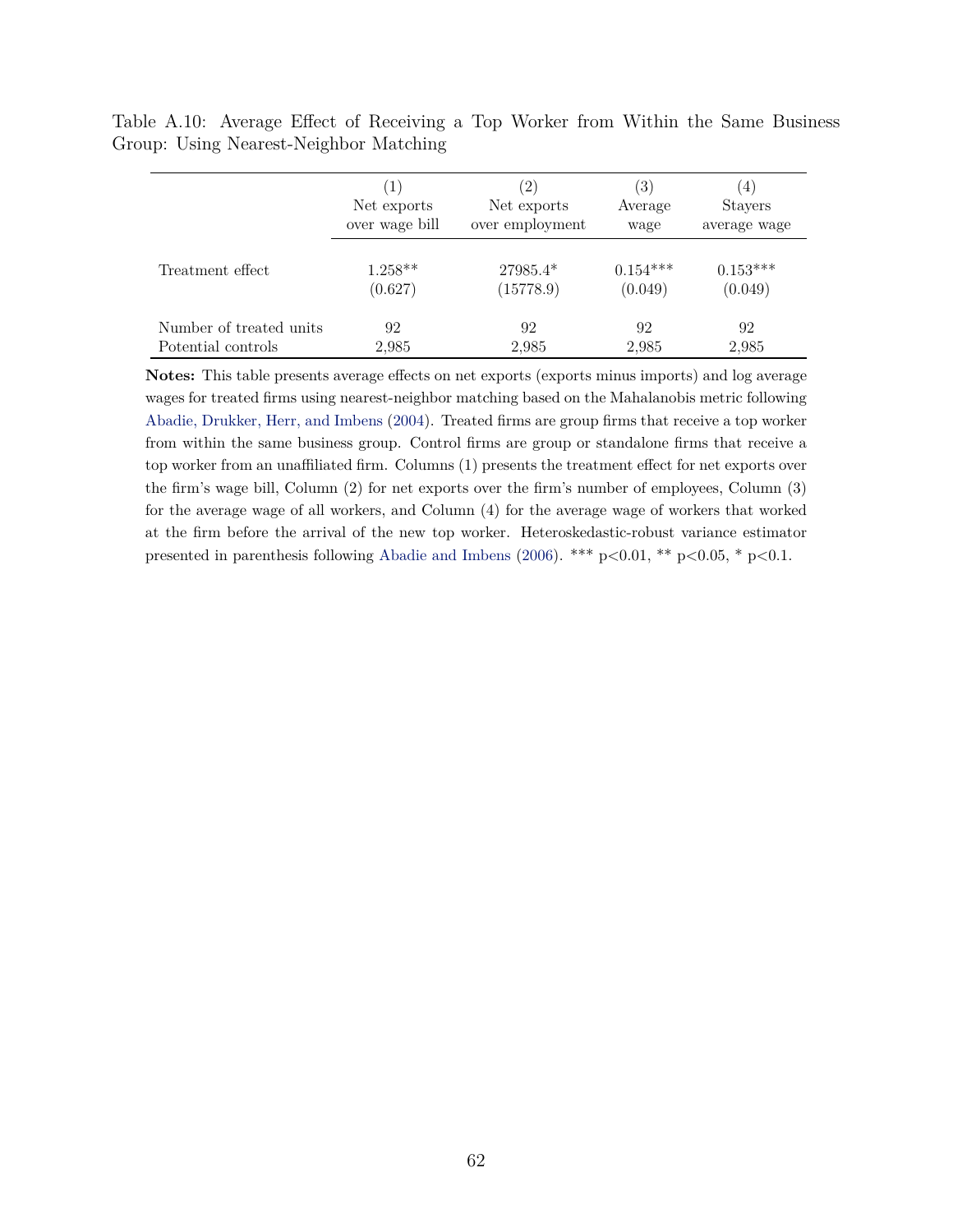(1)  $(2)$   $(3)$   $(4)$ Net exports over wage bill Net exports over employment Average wage Stayers average wage Origin controls destination 0.115 5706 0.146 0.198 Push shock 12.46 201758.1 0.088 0.206 CI 99%  $[-0.003, 0.0001]$   $[-28.3, 0.227]$   $[-0.006, 0.002]$   $[-0.001, 0.070]$ CI 95% [-0.003, 0.0001] [-28.3, 0.227] [-0.002, 0.001] [-0.000, 0.007]

<span id="page-62-0"></span>Table A.11: Heterogeneous Effects of Receiving a Top Worker from Within the Same Business Group

**Notes:** This table presents average effects on net exports (exports minus imports) and log average wages for treated firms against synthetic controls. Treated firms are group firms that receive a top worker from within the same business group. Control firms are group or standalone firms that receive a top worker from an unaffiliated firm. The average effect is computed as the average cumulative difference between the treated firms and the synthetic controls for years 0 through 3. We compute this average for two subgroups of treated firms. *Origin controls destination* shows the average for the case where the firm receive a top worker from a firm that has an ownership stake greater than 50% of the destination firm. *Push shock* shows the average for the case where the firm receive a top worker and the shock at the origin firm is negative. Columns (1) presents the treatment effect for net exports over the firm's wage bill, Column (2) for net exports over the firm's number of employees, Column (3) for the average wage of all workers, and Column (4) for the average wage of workers that worked at the firm before the arrival of the new top worker. In square brackets we present confidence intervals (CI) at the 1% and 5% levels. Confidence intervals are based on placebo treatment groups in 100 random samples. The choice of synthetic controls is discussed in Section [5.](#page-28-0)